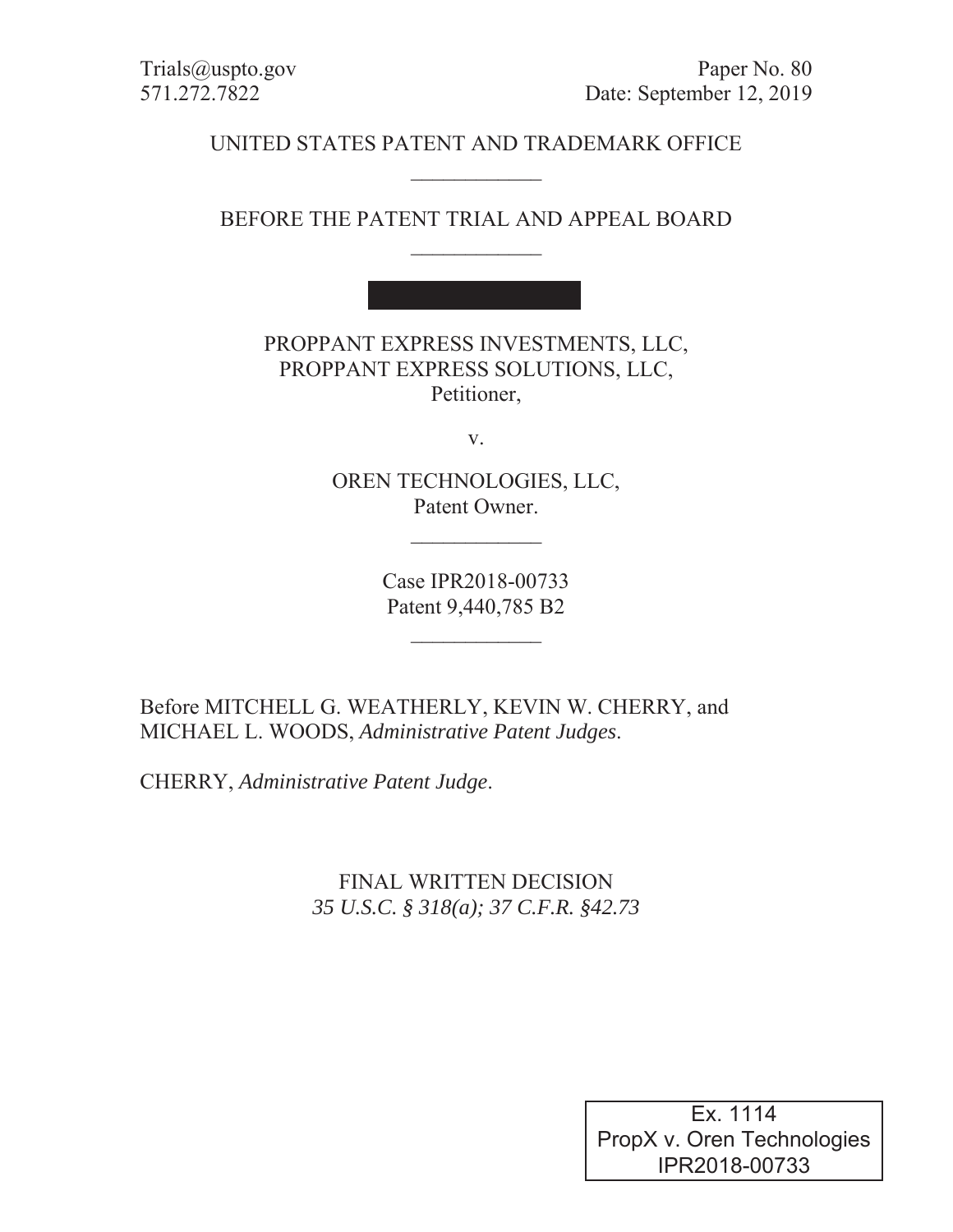# I. INTRODUCTION

#### А. *Background*

Proppant Express Investments, LLC and Proppant Express Solutions, LLC (collectively, "PropX" or "Petitioner") filed a Petition (Paper 1, "Pet.") requesting institution of an *inter partes* review of claims 1, 3, 6–11, 13–19, and 21–23 of U.S. Patent No. 9,440,785 B2 (Ex. 1001, "the '785 patent"). Oren Technologies, LLC ("Patent Owner") filed a Preliminary Response (Paper 7, "Prelim. Resp."). In the Preliminary Response, Patent Owner contended that the Petition fails to list "all the real parties-in-interest," as required by 35 U.S.C. § 312(a)(2). Prelim. Resp. 1–29. At Petitioner's request, we allowed additional briefing from the parties directed to Patent Owner's contention that Big Box Proppant Investments, LLC is a real partyin-interest to the instant petition. Petitioner filed a reply. Paper 8. Patent Owner filed a sur-reply. Paper 12.

The Petition asserts the following grounds: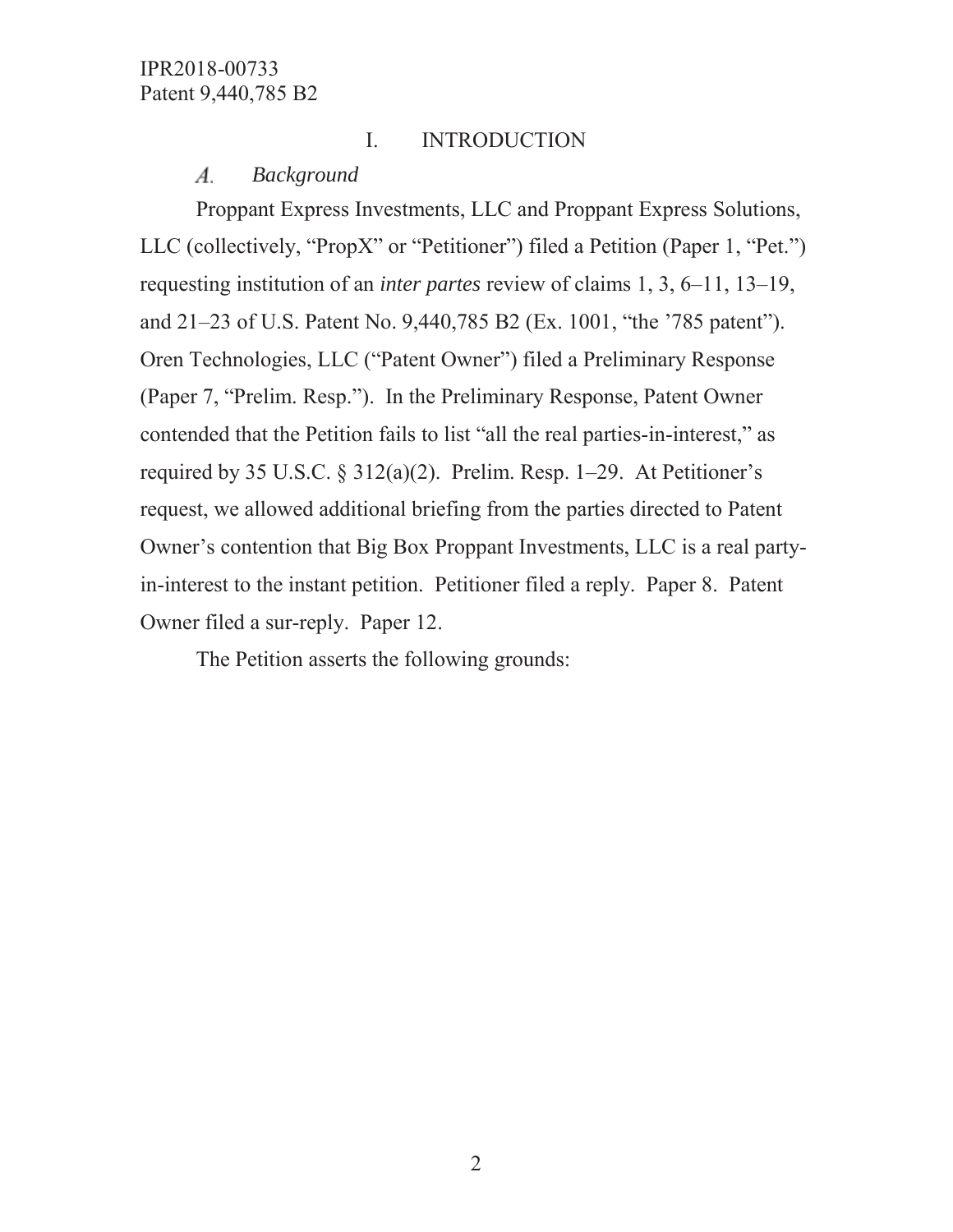| Ground         | References                                                                                                                       | <b>Basis</b> | Claims<br>challenged               |
|----------------|----------------------------------------------------------------------------------------------------------------------------------|--------------|------------------------------------|
| $\overline{1}$ | Sheesley <sup>1</sup> , Hurst <sup>2</sup> , Harris '554 <sup>3</sup> or<br>Harris '809 <sup>4</sup> , and Luharuka <sup>5</sup> | \$103(a)     | 1, 3, 6, 9, 10,<br>13, and 15      |
| $\mathcal{D}$  | Sheesley, Hurst, Harris '554 or<br>Harris '809, Wietgrefe <sup>6</sup> , and<br>Luharuka                                         | \$103(a)     | 7, 8, 11, 14, 16–<br>19, and 21–23 |

Pet. 6.

On September 13, 2018, we instituted an *inter partes* review of all claims challenged in the Petition, and on all of the asserted grounds. *See*  Paper 13, 30 ("Dec. on Inst.").

After institution of trial, Patent Owner filed a Patent Owner Response (Paper 37, "PO Resp."), and Petitioner filed a Reply (Paper 46, "Pet. Reply"). We also permitted Patent Owner to file a Sur-Reply (Paper 60, "PO Sur-Reply") in lieu of Observations on Cross Examination.

Petitioner supports its arguments with a declaration by Dr. Gary R. Wooley, Ph.D., dated March 6, 2018 (Ex. 1002), and a reply declaration by Dr. Wooley, dated June 11, 2019 (Ex. 1099). Patent Owner supports its Response with a declaration by Mr. Fred P. Smith, P.E. C.S.P., dated

<sup>&</sup>lt;sup>1</sup> U.S. Published Patent Application 2013/0206415 A1, published Aug. 15, 2013 (Ex. 1003, "Sheesley").

<sup>&</sup>lt;sup>2</sup> U.S. Patent No. 5,413,154, issued May 9, 1995 (Ex. 1004, "Hurst").

<sup>&</sup>lt;sup>3</sup> U.S. Published Patent Application 2014/0083554 A1, published Mar. 27, 2014 (Ex. 1007, "Harris '554").

<sup>4</sup> U.S. Published Patent Application 2016/0332809 A1, published Nov. 17, 2016 (Ex. 1008, "Harris '809").

<sup>5</sup> U.S. Patent No. 9,624,036 B2, issued Apr. 18, 2017 (Ex. 1006, "Luharuka").

<sup>6</sup> U.S. Patent No. 8,387,824 B2, issued Mar. 5, 2013 (Ex. 1005, "Wietgrefe").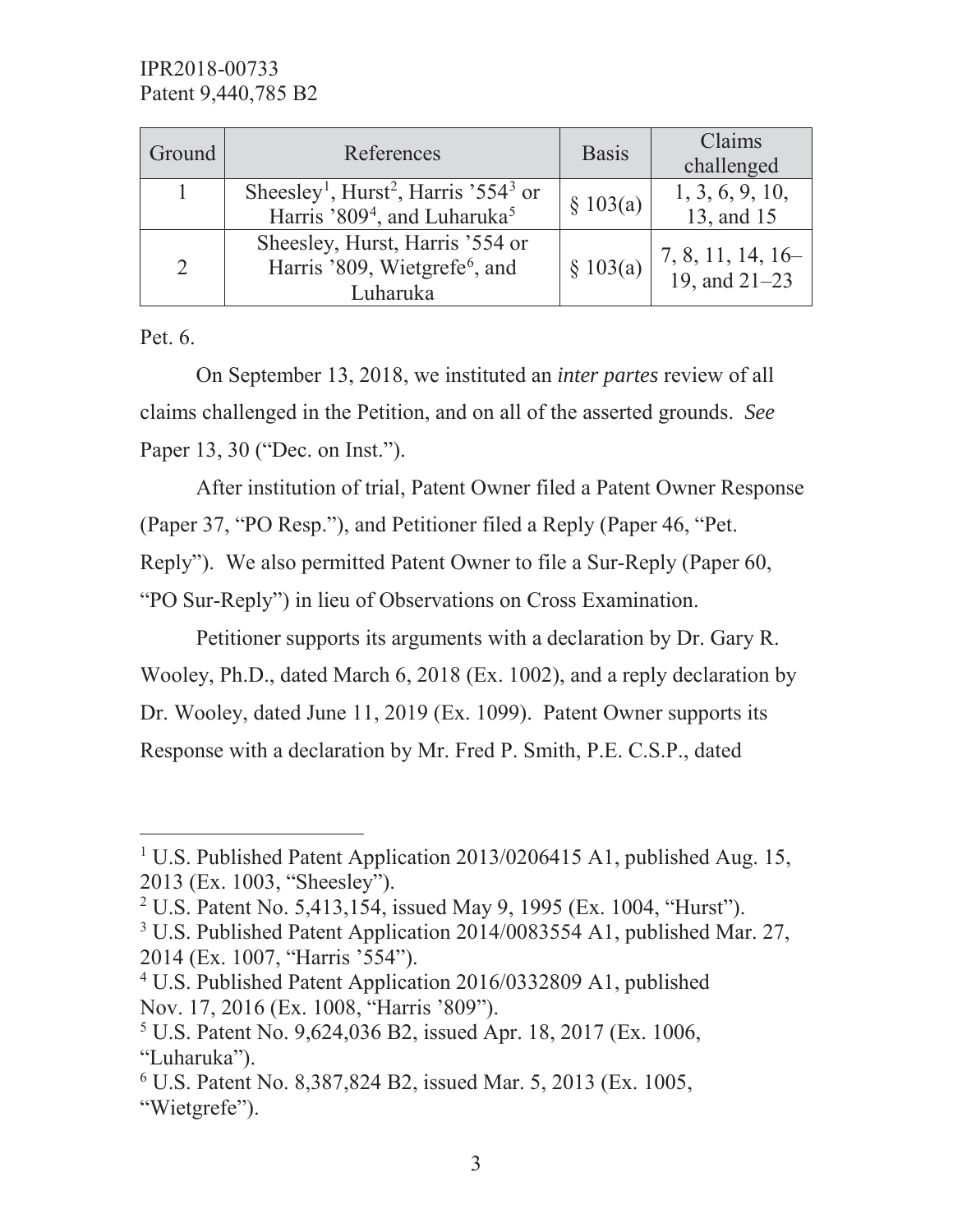February 25, 2019 (Ex. 2038). Oral argument was held on July 31, 2019, a transcript of which is included in the record. Paper 78 ("Tr.").

We have jurisdiction under 35 U.S.C. § 6. Petitioner bears the burden of proving unpatentability of the challenged claims, and the burden of persuasion never shifts to Patent Owner. *Dynamic Drinkware, LLC v. Nat'l Graphics, Inc.*, 800 F.3d 1375, 1378 (Fed. Cir. 2015). To prevail, Petitioner must prove unpatentability by a preponderance of the evidence. *See* 35 U.S.C. § 316(e); 37 C.F.R. § 42.1(d). This Final Written Decision is issued pursuant to 35 U.S.C. § 318(a) and 37 C.F.R. § 42.73. For the reasons that follow, we determine that Petitioner has shown by a preponderance of the evidence that claims 1, 3, 6–11, 13–19, and 21–23 of the '785 patent are unpatentable. *See* 35 U.S.C. § 316(e).

#### $B_{\cdot}$ *Related Proceedings*

The '785 patent is involved in a lawsuit titled *SandBox Logistics, LLC v. Proppant Express Investments, LLC*, No. 4:17-cv-00589 (S.D. Tex.). Pet. 1; Paper 5, 1. Petitioner is also named as defendants in *SandBox Logistics, LLC v. Grit Energy Solutions, LLC*, No. 3:16-cv-00012-GCH (S.D. Tex.), which concerns patents related to the '785 patent. Pet. 1.

A number of petitions for *inter partes* review have been filed regarding patents related to the '785 patent. *See* Pet. 2.

#### $\overline{C}$ *The '785 Patent*

The '785 patent is titled "Method of Delivering, Storing, Unloading, and Using Proppant at a Well Site." Ex. 1001, [54]. The '785 patent describes a process for delivering proppant to a fracturing site. *Id.* at 8:49–50. Proppant is a material, such as grains of sand, ceramic, or other particulates, that prevents fractures created by hydraulic fracturing from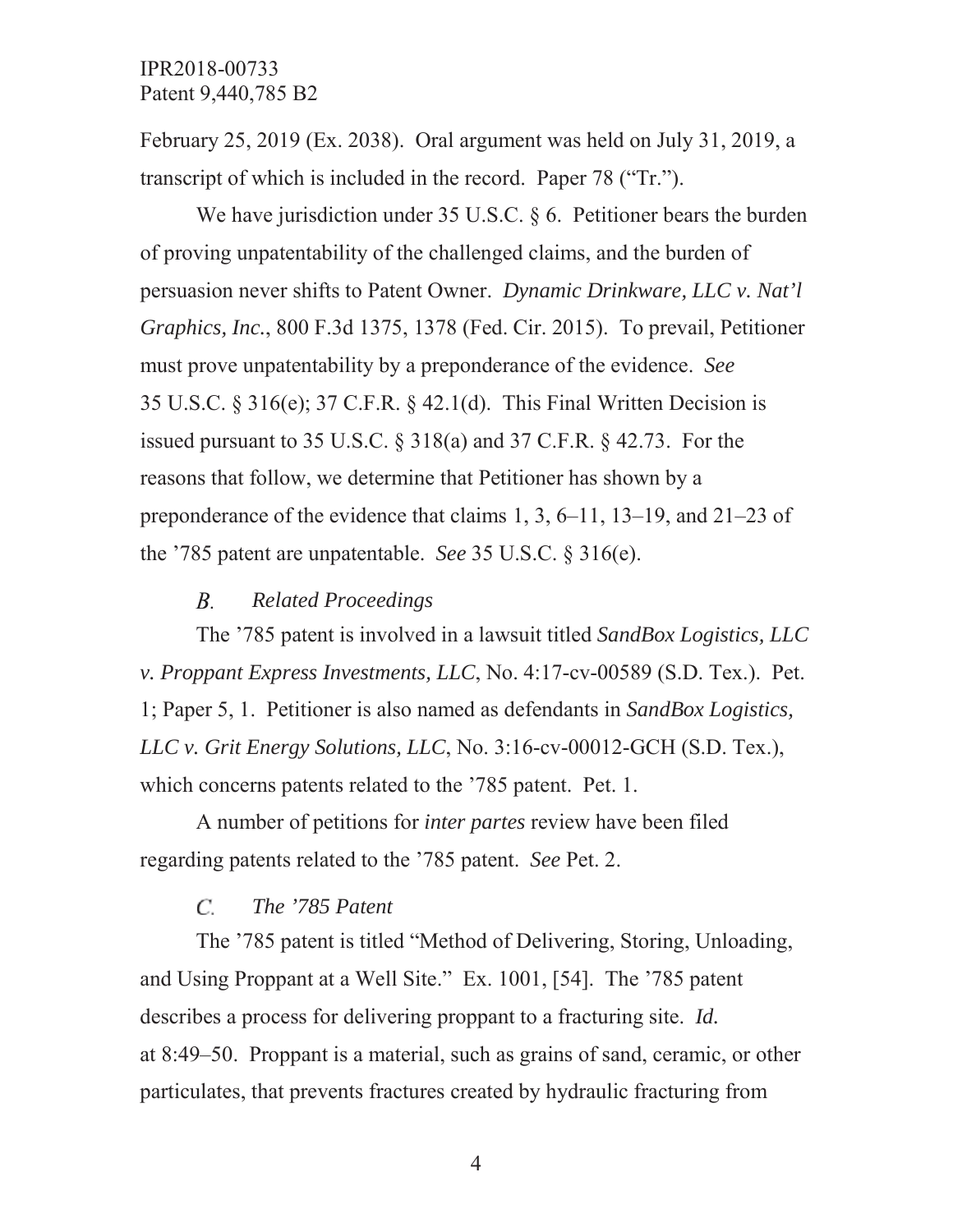closing when the injection of fluid is stopped. *Id.* at 1:34–36. Hydraulic fracturing is the propagation of fractures in a rock layer caused by the presence of pressurized fluid, typically to release petroleum, natural gas, coal seam gas, or other substances for extraction. *Id.* at 1:16–28. Fracturing is done from a wellbore drilled into reservoir rock formations. *Id.*  at 1:28–29. The energy from the injection of a highly-pressurized fracking fluid creates new channels in the rock that can increase the extraction rates and ultimate recovery of fossil fuels. *Id.* at 1:29–30. The fracture width is typically maintained after the injection by introducing proppant into the injected fluid. *Id.* at 1:30–34. The '785 patent describes silica sand, made up of ancient weathered quartz, as by far the dominant proppant. *Id.*  at 1:42–43. The '785 patent explains that, typically, in any hydraulic fracturing operation, a large amount of such proppant is required, and it has been difficult to store and transport effectively the proppant at and to the fracturing sites. *Id.* at 1:57–61. The '785 patent seeks to solve these problems and provide a means to transport proppant effectively and store the proppant in the desired location adjacent to the hydraulic fracturing location. *Id.* at 2:3–6.

The process described in the '785 patent includes the steps of: (1) forming a container having an interior suitable for receiving the proppant therein and having an outlet at a bottom thereof; (2) filling the container with the proppant; (3) moving the filled container along a roadway to the fracturing site; (4) placing the filled container upon a conveyor structure; (5) discharging the proppant from the outlet of the container onto the conveyor; and (6) conveying the discharged proppant to a desired location at the fracturing site. *Id.* at 8:49–59.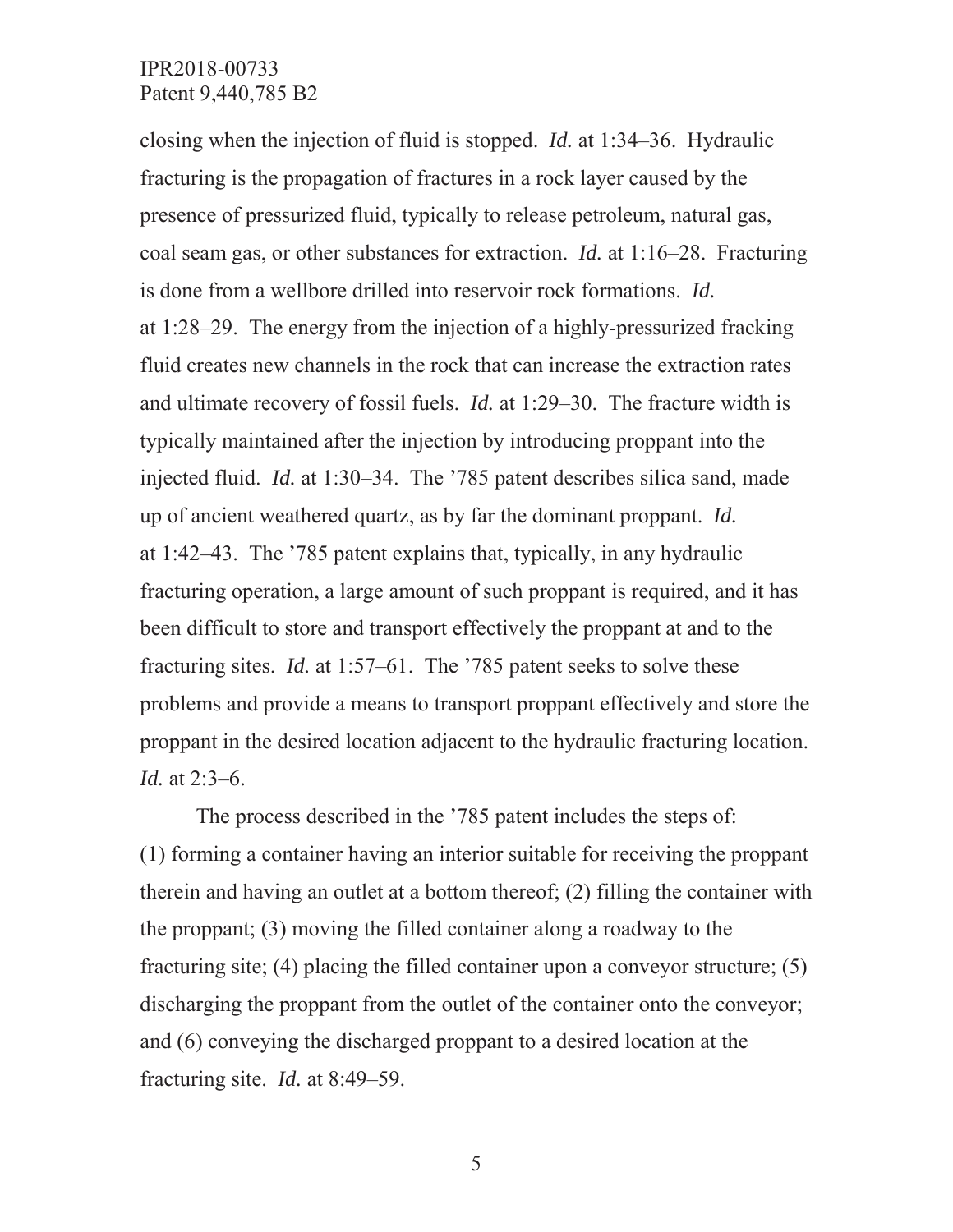In this process described in the '785 patent, the step of forming includes forming the container so as to have a length of approximately ten feet. *Id.* at 8:60–62. A gate is placed over the outlet of the container. *Id.*  at 8:62–63. The gate is movable between a first position closing the outlet and a second position opening the outlet. *Id.* at 8:63–64. The conveyor structure has an actuator thereon. *Id.* at 8:65. This actuator is connected to a receptacle. *Id.* at 8:65–66. The gate has a pin extending outwardly therefrom. *Id.* at 8:66–67. The pin is positioned into the receptacle of the actuator and the actuator is actuated so as to move the gate from the first position to the second position. *Id.* at 8:67–9:2. The conveyor structure has a hopper that is positioned below a top surface thereof. *Id.* at 9:3–4. The hopper has a metering gate at a bottom thereof. *Id.* at 9:4–5. The metering gate is positioned above the conveyor of the conveyor structure. *Id.*  at 9:5–6. The filled container is positioned directly above the hopper of the conveyor structure. *Id.* at 9:6–8. The proppant is discharged from the outlet of the container into the hopper of the conveyor structure. *Id.* at 9:8–9. The proppant is metered through the metering gate at a control flow rate so as to be discharged therefrom onto the conveyor. *Id.* at 9:9–11.

#### D. *Illustrative Claim*

Challenged claims 1, 9, and 16 are independent. Challenged claims 3, 6, and 7 depend from claim 1. Challenged claims 10, 11, and 13–15 depend from claim 9. Challenged claims 17–19 and 21–23 depend from claim 16.

Claim 1 is illustrative of the claimed subject matter, and is reproduced below (with bracketing and additional numerals added):

1. A method of unloading fracking proppant at a well site for use when hydraulic fracking is to be performed, the method comprising: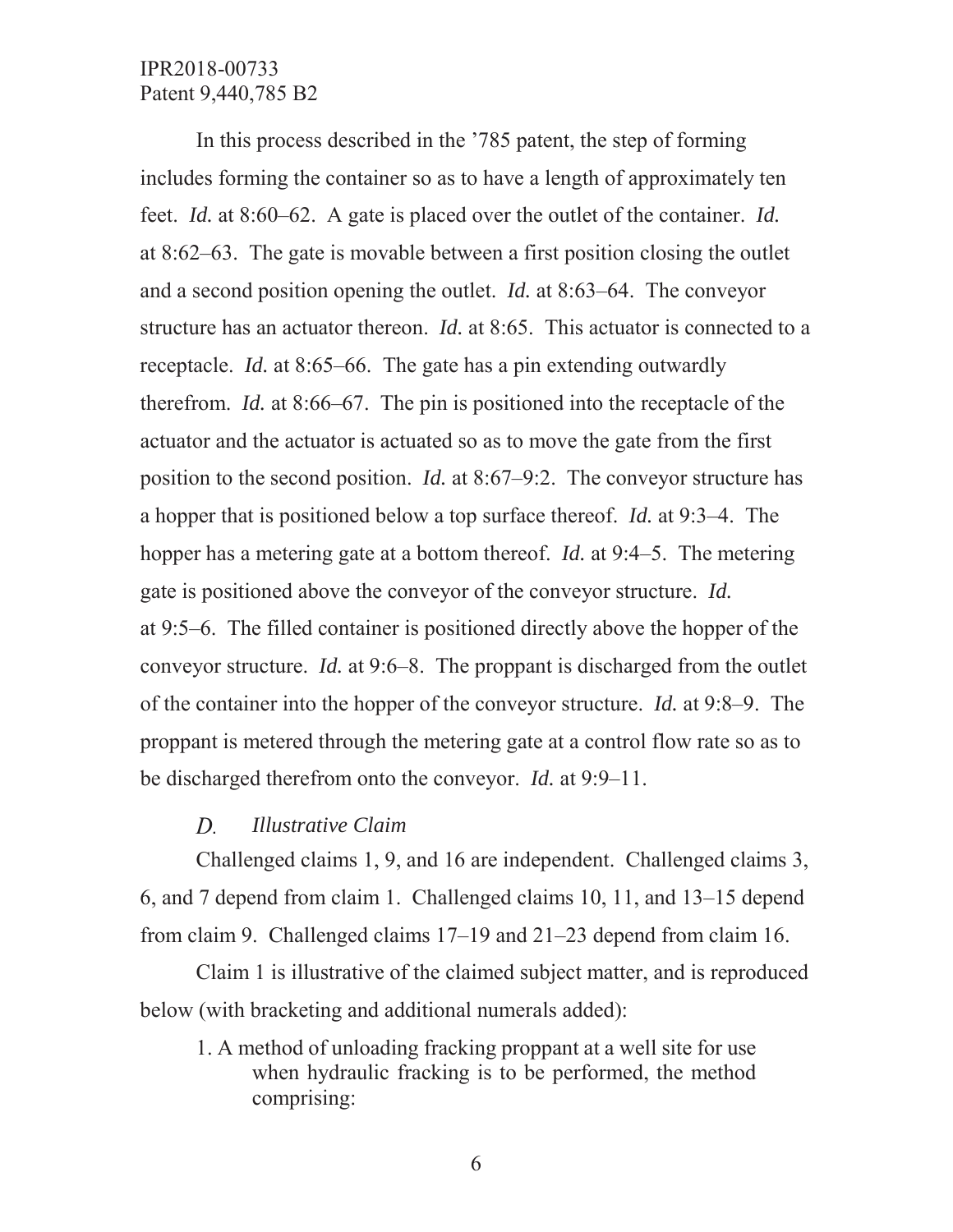- a) [a1] removing a plurality of proppant containers that contain fracking proppant from a trailer of one or more transport road vehicles when positioned adjacent a well site at a location where hydraulic fracking is to be performed, [a2] each of the plurality of proppant containers having an outlet positioned at a bottom thereof with a funnel-shaped portion directing the fracking proppant toward the outlet, [a3] each of the plurality of proppant containers having a closed and substantially rectangular upper proppant containing portion, the funnel-shaped portion underlying the upper proppant containing portion and having proppant also positioned therein, a pair of verticallyextending end walls and a pair of vertically-extending side walls defining the closed and substantially rectangular upper proppant containing portion, [a4] a frame including a plurality of structural support members positioned to span the end walls and the sidewalls between end frame members to enhance support of the end walls and the side walls when the proppant container is full of fracking proppant, and [a5] each of the plurality of containers has an open area positioned about the funnel-shaped portion and below the upper proppant containing portion adjacent a bottom of the respective each of the plurality of proppant containers to allow for visual access of a respective exterior surface of the funnel-shaped portion when the container is full of fracking proppant, the open area being visible through one or more spatial gaps extending through the frame in a location positioned below at least each of the side walls of and above the bottom of the proppant container;
- b) [b1] transferring, after removal from the trailer of the one or more transport road vehicles, each of the plurality of proppant containers to a support structure positioned at the well site so that each of the plurality of proppant containers is positioned to overlay a common conveyor positioned at a separate location on the well site from the trailer, [b2] the support structure including a plurality of cradles that correspond to the plurality of proppant containers transferred thereto, the common conveyor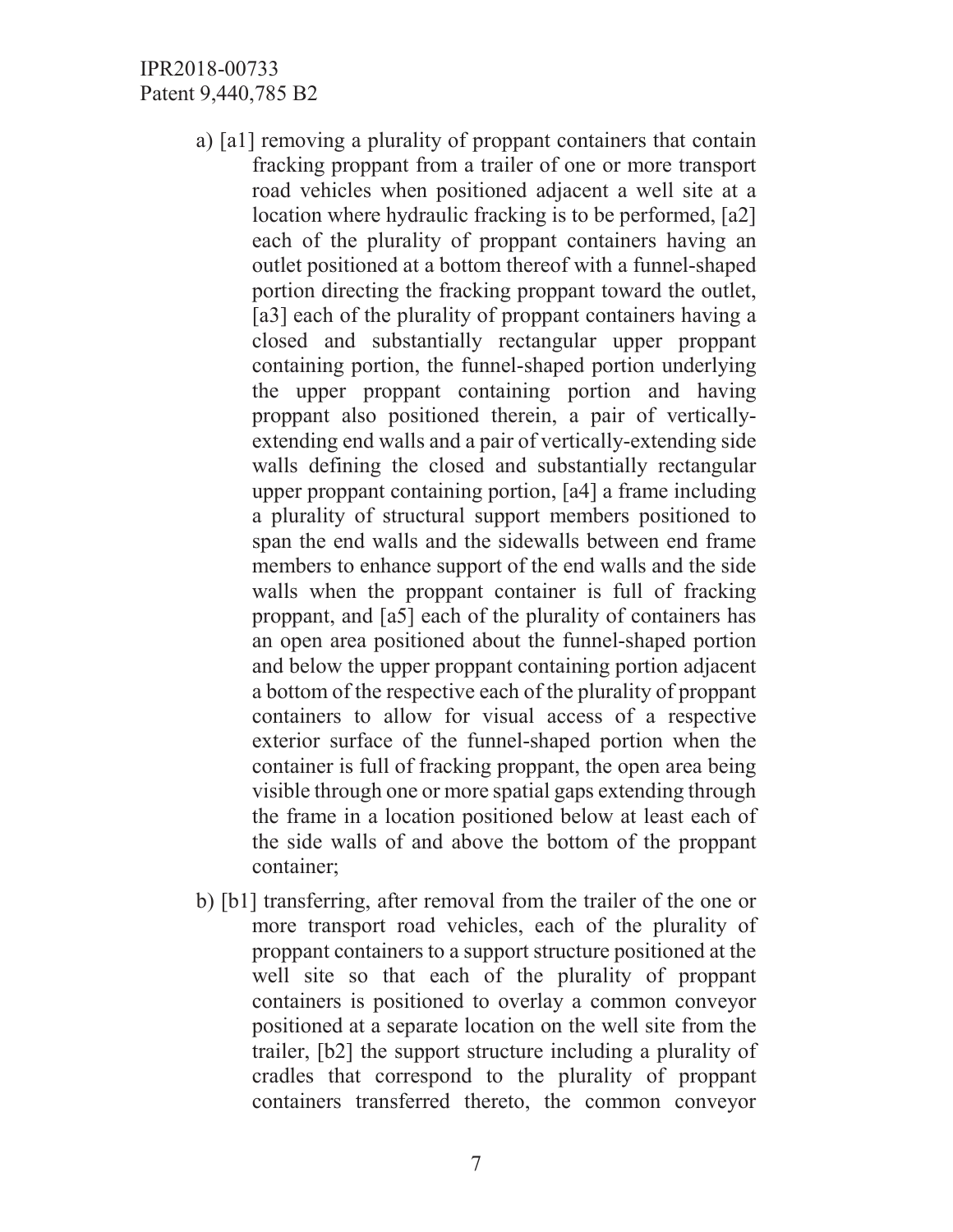> being positioned to underlie and to be spaced-apart from each of the plurality of cradles;

- c) discharging by gravity feed the fracking proppant contained within each of the plurality of proppant containers when positioned on the support structure and within the plurality of cradles from the outlet positioned at a bottom of each of the plurality of proppant containers so that the fracking proppant passes onto the common conveyor; and
- d) conveying the fracking proppant away from the plurality of proppant containers, after the discharging of the fracking proppant onto the common conveyor, toward a desired location at the well site where hydraulic fracking is to be performed so that the fracking proppant is introduced to fracking fluid for passage into a wellbore at the well site.

Ex. 1001, 14:65–15:56.

# II. LEVEL OF ORDINARY SKILL IN THE ART

Petitioner contends that a person of ordinary skill in the art would have had at least a bachelor's degree in mechanical engineering or equivalent discipline and at least 2–3 years of experience with hydraulic fracturing and discharge systems for use with particulate material, such as proppant. Pet. 19 (citing Ex. 1002 ¶¶ 9, 37). Mr. Smith testifies that a person of ordinary skill in the art would have at least a four-year bachelor's degree in engineering and two to three years of experience in mobile container design and material handling/discharge systems for use with particulate material, such as sand or proppant, or a high school degree and an equivalent amount of training and experience with container design and material handling/discharge systems. Ex. 2038 ¶ 27.

The principal difference between the parties' definitions appears to be whether a person of ordinary skill in the art needs to have specific experience in mobile container design in addition to handling/discharge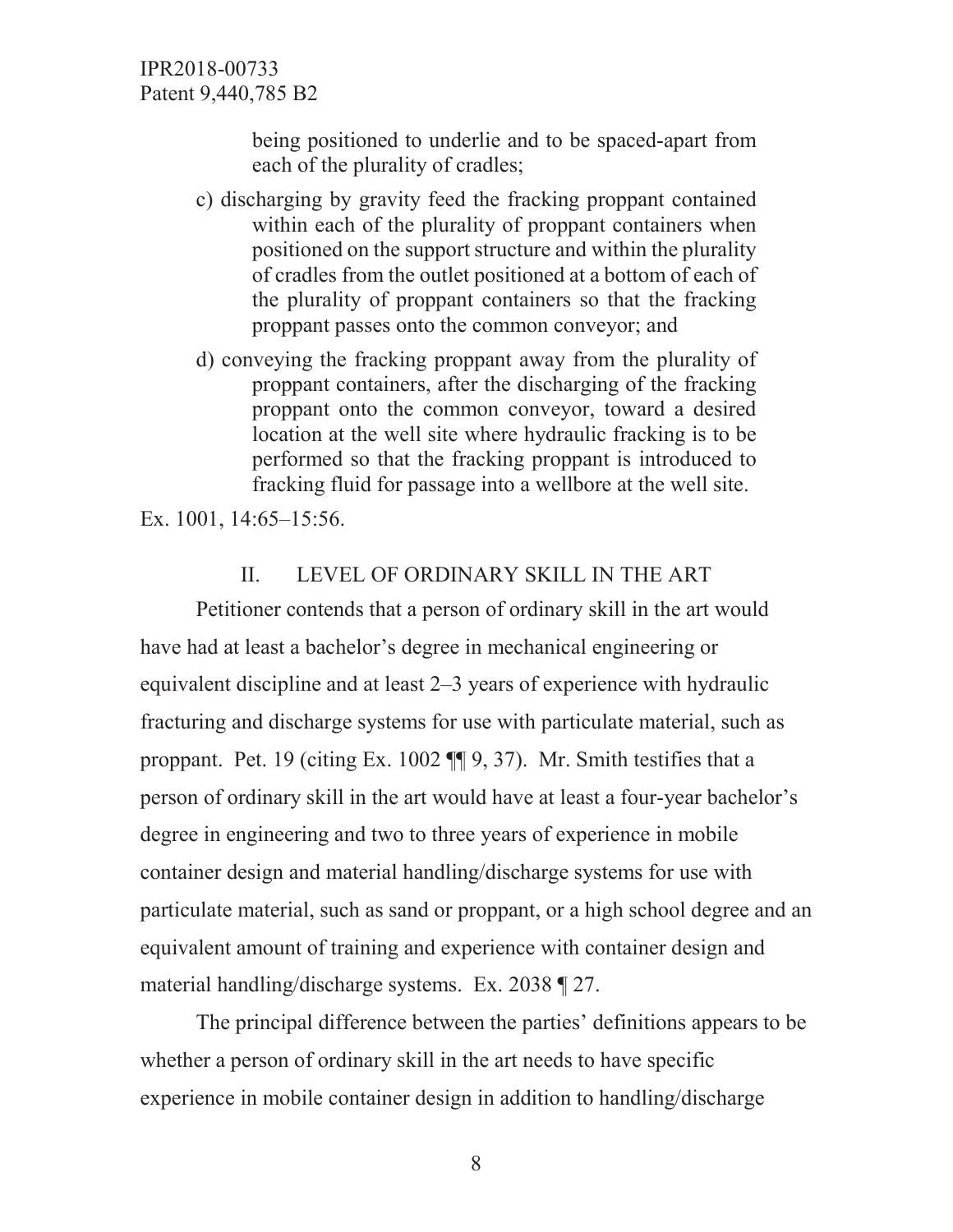system for use with particulate material. The parties do not identify any specific dispute where this difference will make a material difference, and we fail to see how our analysis would differ based on whether we adopt one definition over the other. Given that the claims at issue are directed to a system and method for handling proppant and not merely to containers, we find Petitioner's definition of the level of skill in the art more closely related to the technology that is claimed and apply it for purposes of this decision. *See Okajima v. Bourdeau*, 261 F.3d 1350, 1355 (Fed. Cir. 2001); *In re GPAC Inc*., 57 F.3d 1573, 1579 (Fed. Cir. 1995); *In re Oelrich*, 579 F.2d 86, 91 (CCPA 1978).

## III. CLAIM CONSTRUCTION

In an *inter partes* review based on a petition filed prior to November 13, 2018, claim terms in an unexpired patent are construed according to their broadest reasonable interpretation in light of the specification of the patent in which they appear. *See* 37 C.F.R. § 42.100(b) (2017);7 *Cuozzo Speed Techs., LLC v. Lee*, 136 S. Ct. 2131, 2144–46 (2016). There is a presumption that claim terms are given their ordinary and customary meaning, as would be understood by a person of ordinary skill in the art in the context of the specification. *See In re Translogic Tech., Inc.*, 504 F.3d 1249, 1257 (Fed. Cir. 2007). Nonetheless, if the specification "reveal[s] a special definition given to a claim term by the patentee that

 $<sup>7</sup>$  A recent amendment to this rule does not apply here because the Petition</sup> was filed before November 13, 2018. *See* Changes to the Claim Construction Standard for Interpreting Claims in Trial Proceedings Before the Patent Trial and Appeal Board, 83 Fed. Reg. 51,340 (Oct. 11, 2018) (amending  $37$  C.F.R. §  $42.100(b)$  effective Nov. 13, 2018) (to be codified at 37 C.F.R. pt. 42).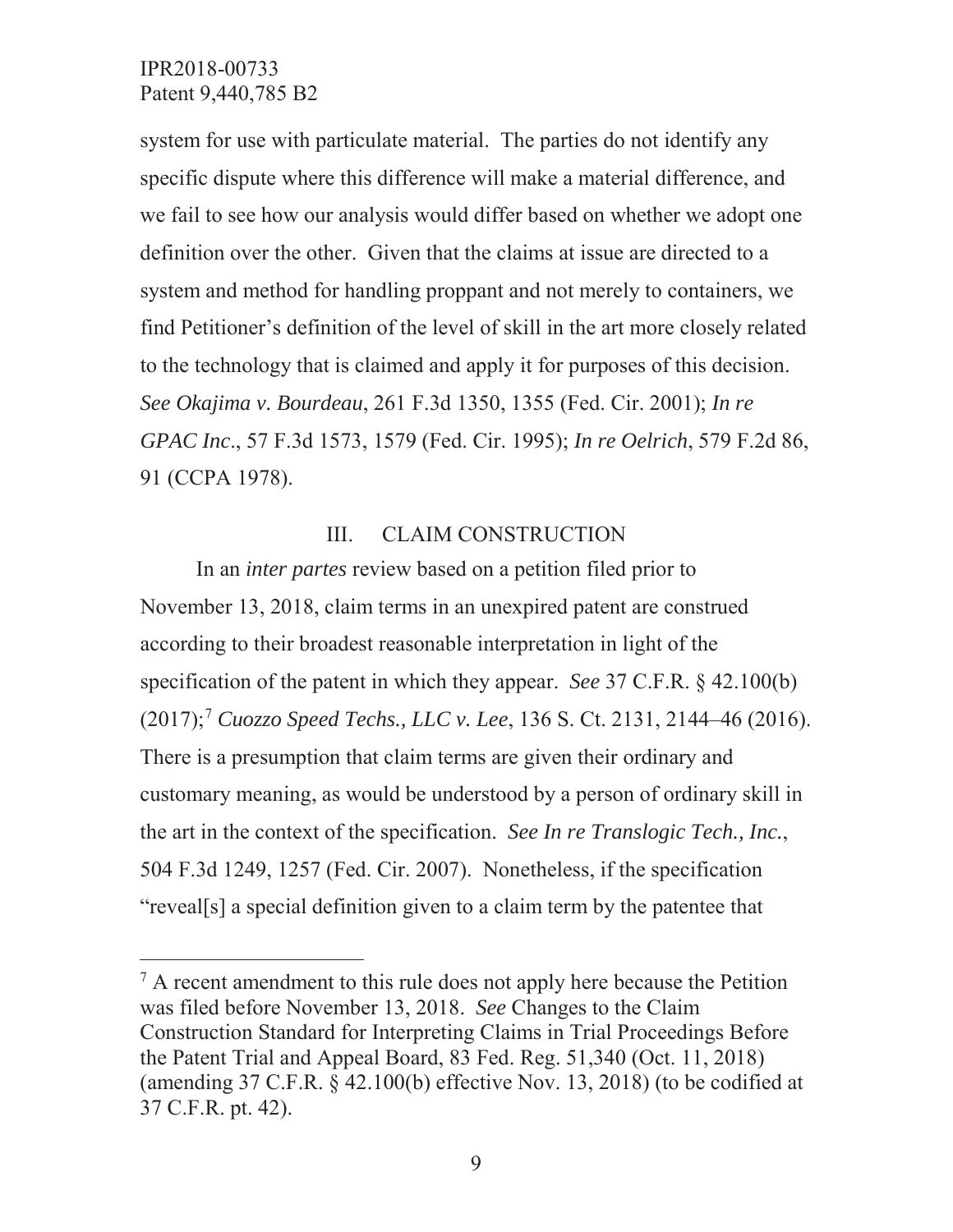differs from the meaning it would otherwise possess[,] . . . the inventor's lexicography governs." *Phillips v. AWH Corp.*, 415 F.3d 1303, 1316 (Fed. Cir. 2005) (en banc) (citing *CCS Fitness, Inc. v. Brunswick Corp.*, 288 F.3d 1359, 1366 (Fed. Cir. 2002)). Another exception to the general rule that claims are given their ordinary and customary meaning is "when the patentee disavows the full scope of a claim term either in the specification or during prosecution." *Uship Intellectual Props., LLC v. United States*, 714 F.3d 1311, 1313 (Fed. Cir. 2013) (quoting *Thorner v. Sony Computer Entm't Am. LLC*, 669 F.3d 1362, 1365 (Fed. Cir. 2012)). Additionally, only terms that are in controversy need to be expressly construed, and these need be construed only to the extent necessary to resolve the controversy. *See Nidec Motor Corp. v. Zhongshan Broad Ocean Motor Co.*, 868 F.3d 1013, 1017 (Fed. Cir. 2017).

The parties do not seek construction of any terms. *See* Pet. 22; PO Resp. 8. We determine that no further express construction of other terms is necessary for purposes of this Decision.

### IV. ANALYSIS

Petitioner contends the combination of Sheesley, Hurst, Harris '554 or Harris '809, and Luharuka would have rendered the subject matter of claims 1, 3, 6, 9, 10, 13, and 15 obvious to one of ordinary skill in the art at the time of the invention. Pet. 35–76. Petitioner further contends that the combination of Sheesley, Hurst, Harris '554 or Harris '809, Wietgrefe, and Luharuka would have rendered the subject matter of claims 7, 8, 11, 14, 16–19, and 21–23 obvious to one of ordinary skill in the art at the time of the invention. *Id.* at 76–87.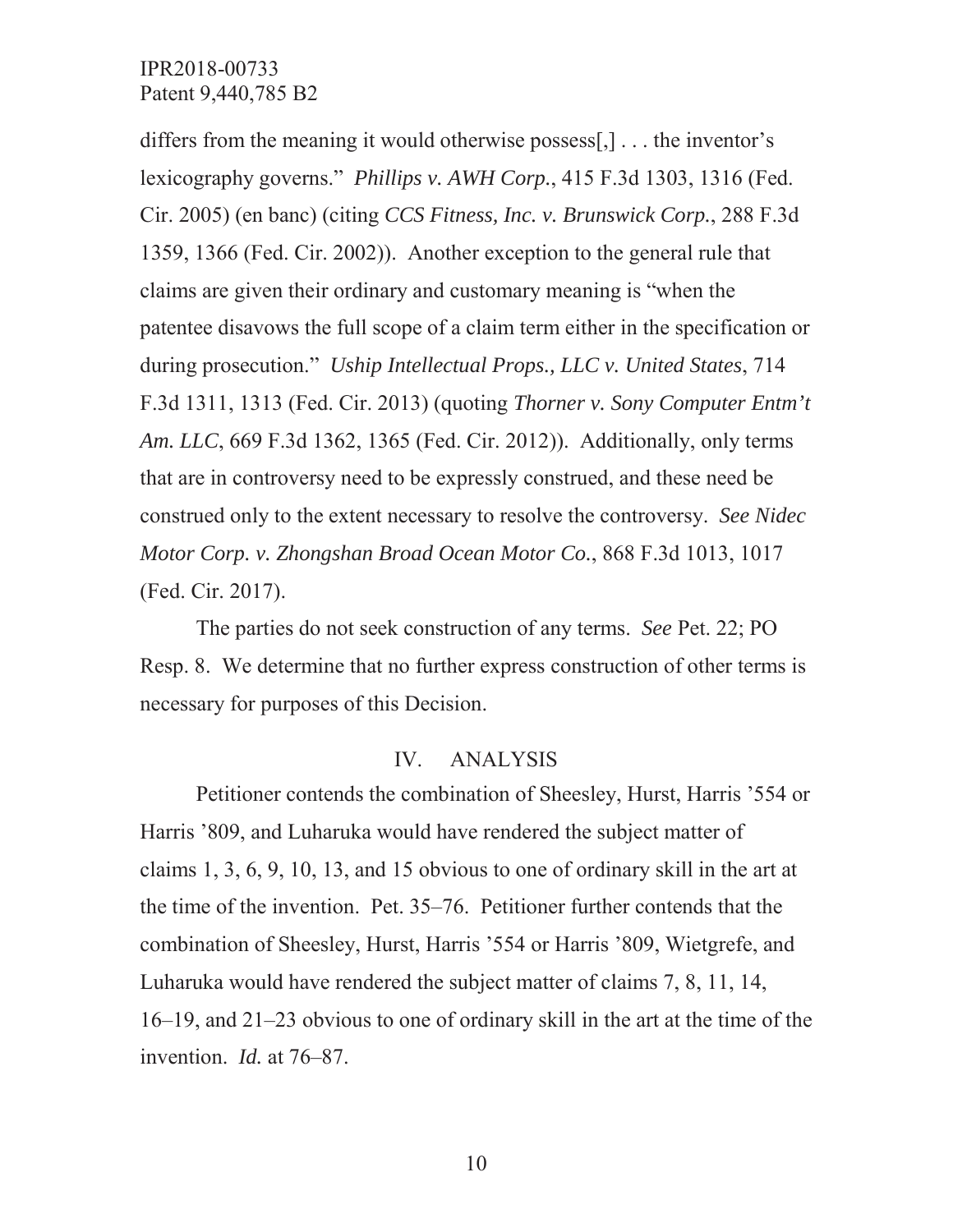#### $\mathcal{A}$ . *Obviousness*

The U.S. Supreme Court set forth the framework for applying the statutory language of 35 U.S.C. § 103 in *Graham v. John Deere Co.*, 383 U.S. 1 (1966):

Under § 103, the scope and content of the prior art are to be determined; differences between the prior art and the claims at issue are to be ascertained; and the level of ordinary skill in the pertinent art resolved. Against this background, the obviousness or nonobviousness of the subject matter is determined. Such secondary considerations as commercial success, long felt but unsolved needs, failure of others, etc., might be utilized to give light to the circumstances surrounding the origin of the subject matter sought to be patented.

*Id*. at 17–18.

As explained by the Supreme Court in *KSR International Co. v.* 

*Teleflex Inc.*, 550 U.S. 398 (2007):

Often, it will be necessary for a court to look to interrelated teachings of multiple patents; the effects of demands known to the design community or present in the marketplace; and the background knowledge possessed by a person having ordinary skill in the art, all in order to determine whether there was an apparent reason to combine the known elements in the fashion claimed by the patent at issue. To facilitate review, this analysis should be made explicit.

*Id*. at 418 (citing *In re Kahn*, 441 F.3d 977, 988 (Fed. Cir. 2006)

("[R]ejections on obviousness grounds cannot be sustained by mere conclusory statements; instead, there must be some articulated reasoning with some rational underpinning to support the legal conclusion of obviousness.")).

"Whether an ordinarily skilled artisan would have been motivated to modify the teachings of a reference is a question of fact." *WBIP, LLC v. Kohler Co.*, 829 F.3d 1317, 1327 (Fed. Cir. 2016). "[W]here a party argues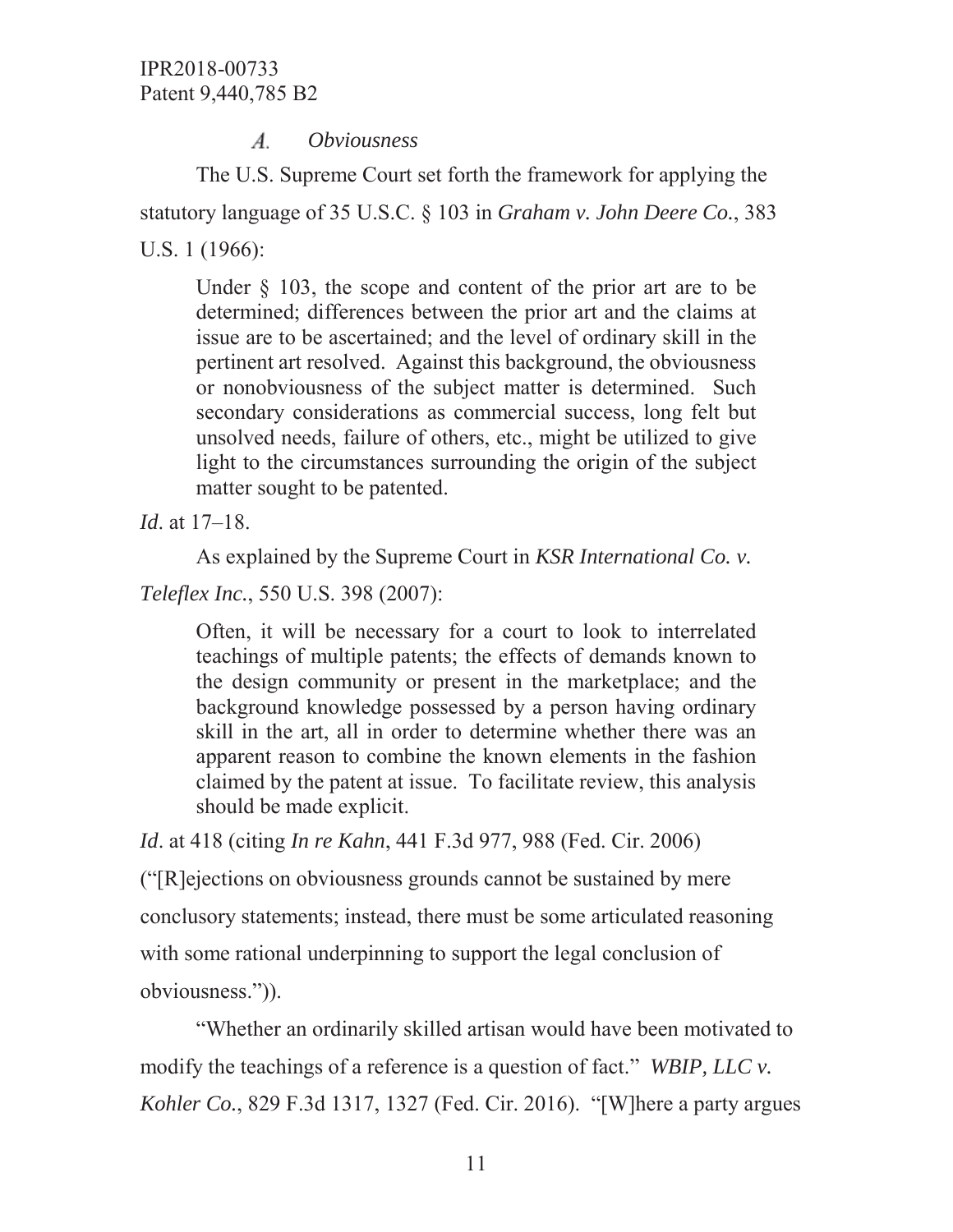a skilled artisan would have been motivated to combine references, it must show the artisan 'would have had a reasonable expectation of success from doing so.'" *Arctic Cat Inc. v. Bombardier Recreational Prods. Inc.*, 876 F.3d 1350, 1360–61 (Fed. Cir. 2017) (quoting *In re Cyclobenzaprine Hydrochloride Extended-Release Capsule Patent Litig.*, 676 F.3d 1063, 1068–69 (Fed. Cir. 2012)).

As discussed *supra*, we find a person of ordinary skill in the art at the time of the '785 patent would have "at least a bachelor's degree in mechanical engineering or equivalent discipline and at least 2–3 years' experience with hydraulic fracturing and discharge systems for use with particulate material, such as proppant." *See supra* Section II.

### *Scope and Content of the Prior Art*  $B$ . 1. *Sheesley*

Sheesley is titled "Method and Apparatus for Modifying a Cargo Container to Deliver Sand to a Frac Site." Ex. 1003, [54]. Sheesley relates to the transportation of a granular substance, such as sand, to frac sites. *Id.*  ¶ 2. Sheesley describes issues associated with handling frac sand at multiple locations in multiple ways and explains that "[t]he more times the fracing sand is handled, the more expensive it is to the individual fracing company and to the well operator." *Id.*  $\P\P$  9, 10. Sheesley also explains that quickly unloading frac sand from a delivery vehicle is needed to minimize demurrage charges for waiting. *Id.* ¶ 11.

Sheesley teaches a delivery method using cargo containers (also called intermodal containers, freight containers, ISO containers, shipping containers, Hi-Cube containers, Sea Cans) that have been modified to carry proppant that allows the containers to be moved from "the quarry to the frac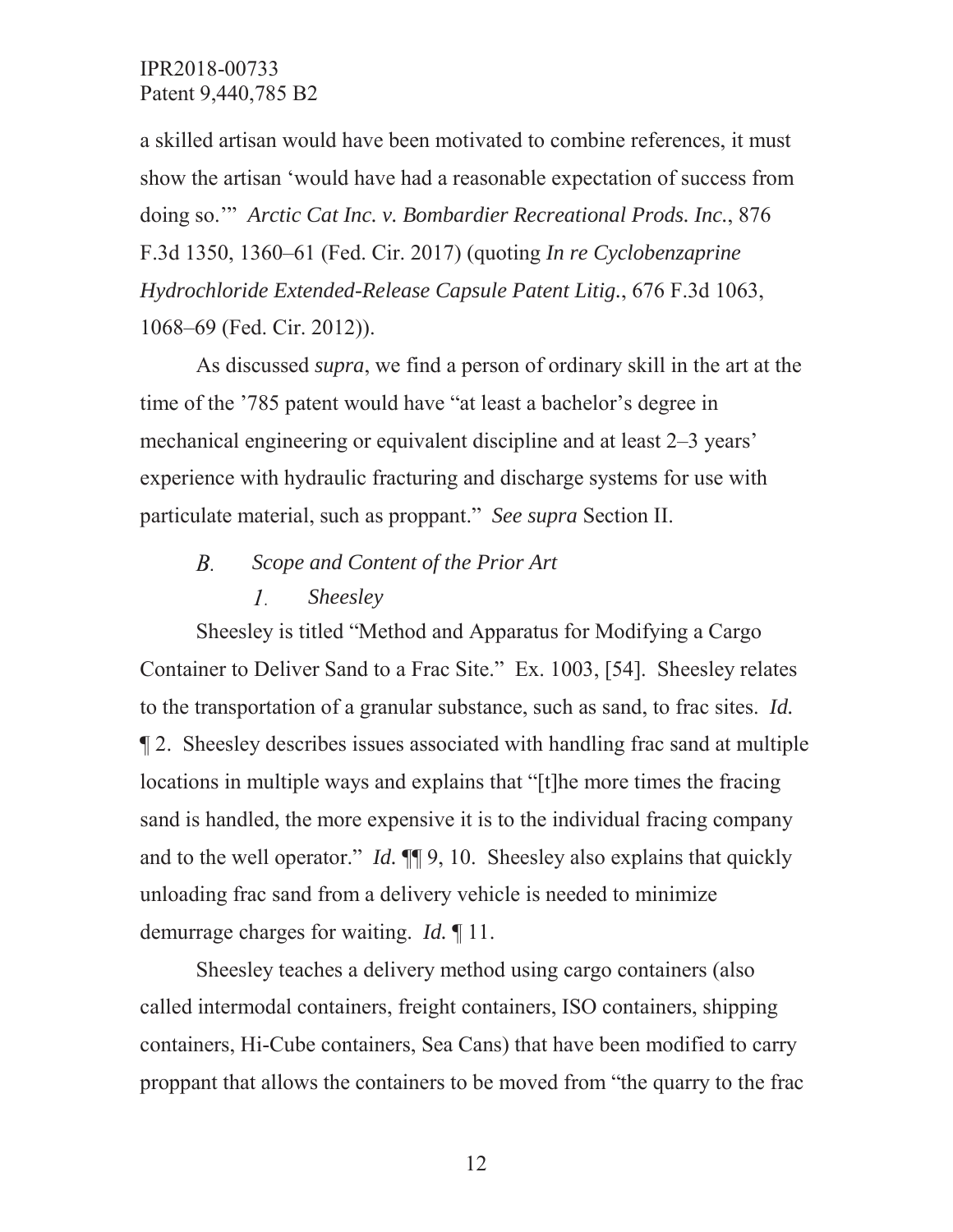site" without handling the sand multiple times. *Id.* ¶¶ 4, 13–17. Sheesley describes an unloading and handling process for the containers once they are at the fracing site. *Id.* ¶¶ 83, 88. Sheesley teaches a method of unloading containers loaded with proppant that includes removing multiple containers from truck trailers 278, 284, and/or 290 at a fracing site. Containers can be unloaded and stacked as shown in Figure 3, reproduced below.



 $\mathfrak{I}_{\mathfrak{ig}}$ . 3

Figure 3 shows a stack of modified cargo containers 270 being handled by Rough Terrain Cargo Handler (RTCH) 298. *Id.* ¶ 83. After unloading, the containers can be moved to and stacked on belt system 330, which, along with flatbed trailer 320, is a support structure for Sheesley's modified cargo containers, as shown in annotated Figure 7, reproduced below.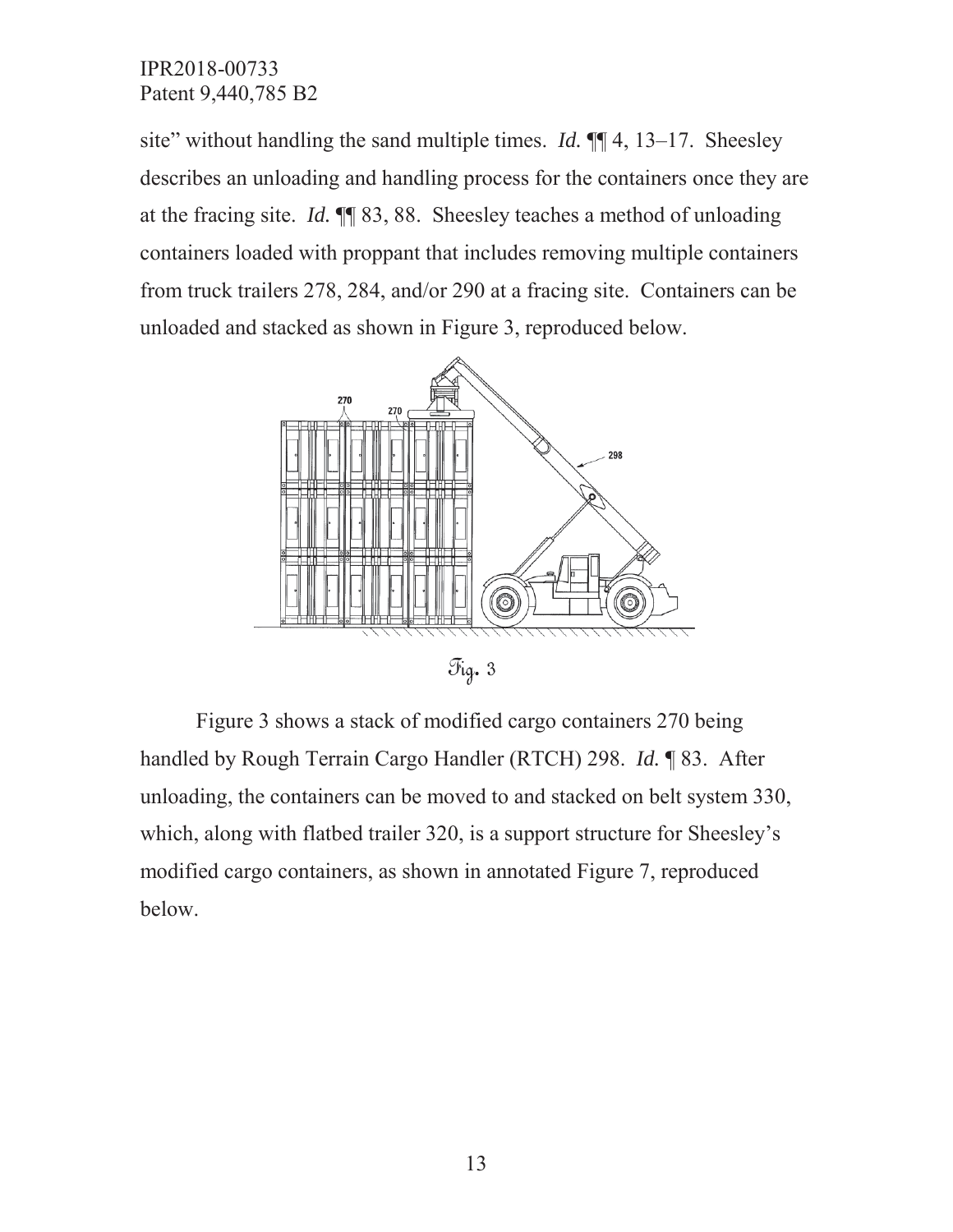

Figure 7, annotated by Petitioner (Pet. 25) and reproduced above, shows modified cargo containers 328 mounted on Flatbed Trailer 320, with belt system 330, hydraulic connections 334, control tower 322, and dispensing end 332. Ex. 1003 ¶¶ 86–89. Containers on flatbed trailer 320 are discharged by gravity feed through the outlets in the bottom of each container. *Id.* 186. After the proppant is deposited on belt system 330, it is discharged out of dispensing end 332 and transported to a blender where it is mixed with fracking fluid prior to injection into a well. *Id.* ¶¶ 83, 84, 89.

#### 2. *Hurst*

Hurst is titled "Programmable Modular System Providing Controlled Flows of Granular Materials." Ex. 1004, [54]. Hurst describes containers for granular materials and a discharging system for storing and dispensing granular materials, such as "powdered materials to form drilling mud." *Id.*  at 1:8–11, 1:25–26. Hurst recognizes the problems of "spillage and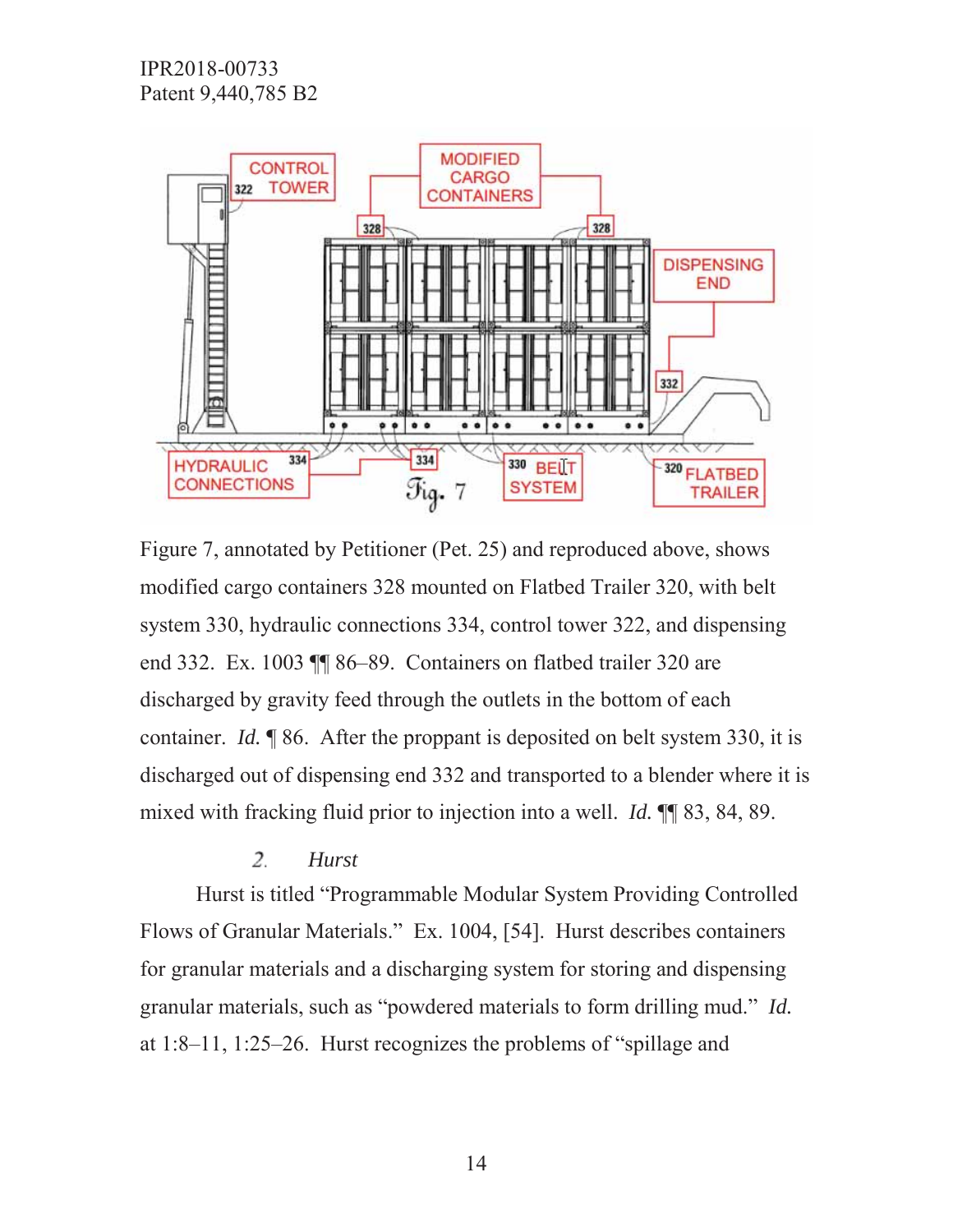consequential waste in handling the materials." *Id.* at 1:45–47. Hurst's modular system 100, shown in annotated Figure 1 is reproduced below.



Hurst's system shown in Figure 1 of Hurst as annotated by Dr. Wooley (Ex. 1002 ¶ 80), which is reproduced above, includes a plurality of modular units 102 that provide particulate material to delivery location 108 via common delivery conduit 106. Ex. 1004, 3:49–51, 3:61–65. Hurst's modular units 102 comprise weight skid 110, container support base 112 rests on weight skid 110, and granular material container 114 rests on corresponding support base 112 and, thus, on corresponding weight skid 110. *Id.* at 4:7–12.

We reproduce Petitioner's annotated version of Hurst's Figure 3 below.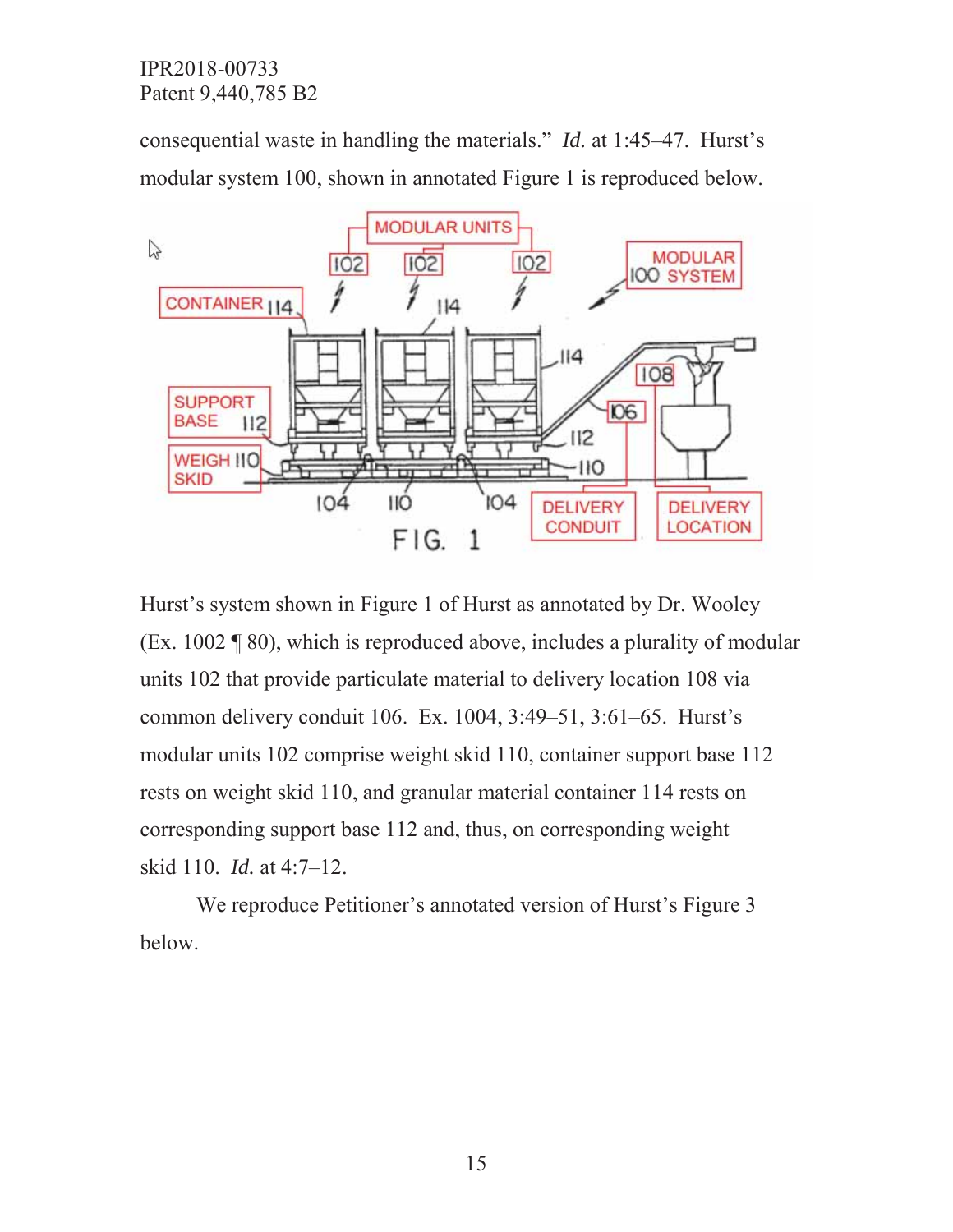

Figure 3 of Hurst, as annotated by Dr. Wooley (Ex. 1002 ¶ 80), shows a front elevation view of a container for granular materials for use with Hurst's system. Ex. 1004, 3:21–23. Each of containers 114 preferably has an outer portion that serves as an "exoskeleton" with upright portions 120 and horizontal portions 122 at the bottom, 124 thereabove, and 126 at the very top. *Id.* at 4:22–25. Container 114 has walls 128 and 130 (not shown) within the exoskeleton. *Id.* at 4:25–27. Below about mid-height, the side walls of the container are inclined inwardly in sections 132 to create a tapered or funnel-like lower container space to facilitate gravity-induced outflow of granular material from the container. *Id.* at 4:27–32. Reinforcement and/or bracing components such as 134 may be provided at suitable locations to enhance the overall stiffness and strength of the container and to provide support for external ladder 136. *Id.* at 4:32–36. Further, Hurst's container 114 is portable and can be moved around the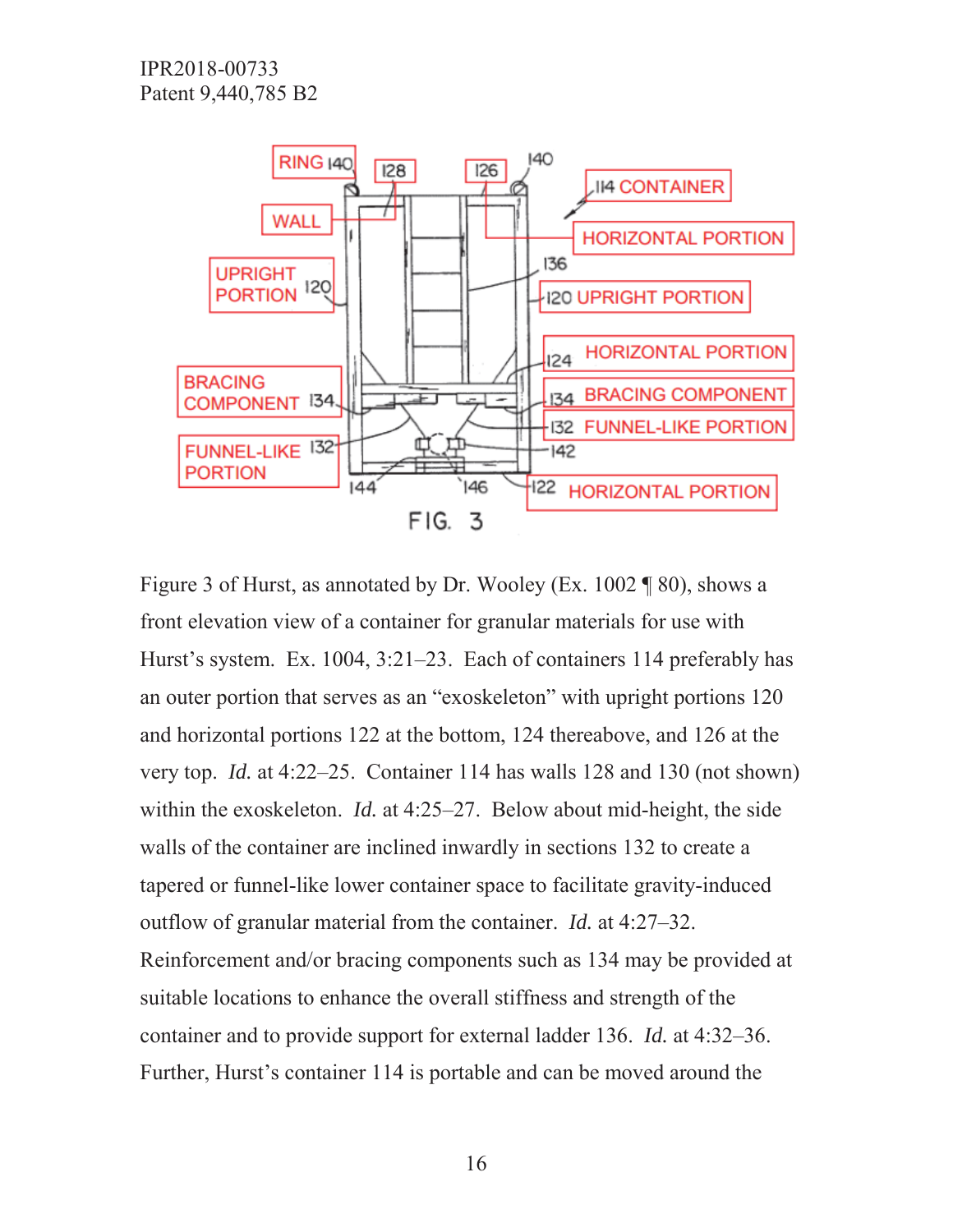wellsite with a fork-lift via horizontal open channels, or by crane using hook engagement rings 140. *Id.* at 4:62–5:5.

Containers 114 are each positioned on support base 112 shown in Figure 7, as annotated by Dr. Wooley, reproduced below.



An annotated version (Ex. 1002 ¶ 81) of Figure 7 of Hurst is reproduced above. Figure 7 of Hurst shows a front elevation view of two connected weight-skids each supporting a respective platform and container. Ex. 1004, 3:31–33. As illustrated in Figure 7, at the four corners of support base 112 there are provided channel-section generally upright guide elements 218. *Id.* at 6:8–11. The outward inclination of guide elements 218 serves the function of guiding the lower-most portion of container 114 placed on support base 112. *Id.* at 6:11–15.

Figure 5 of Hurst, as annotated by Petitioner, is reproduced below.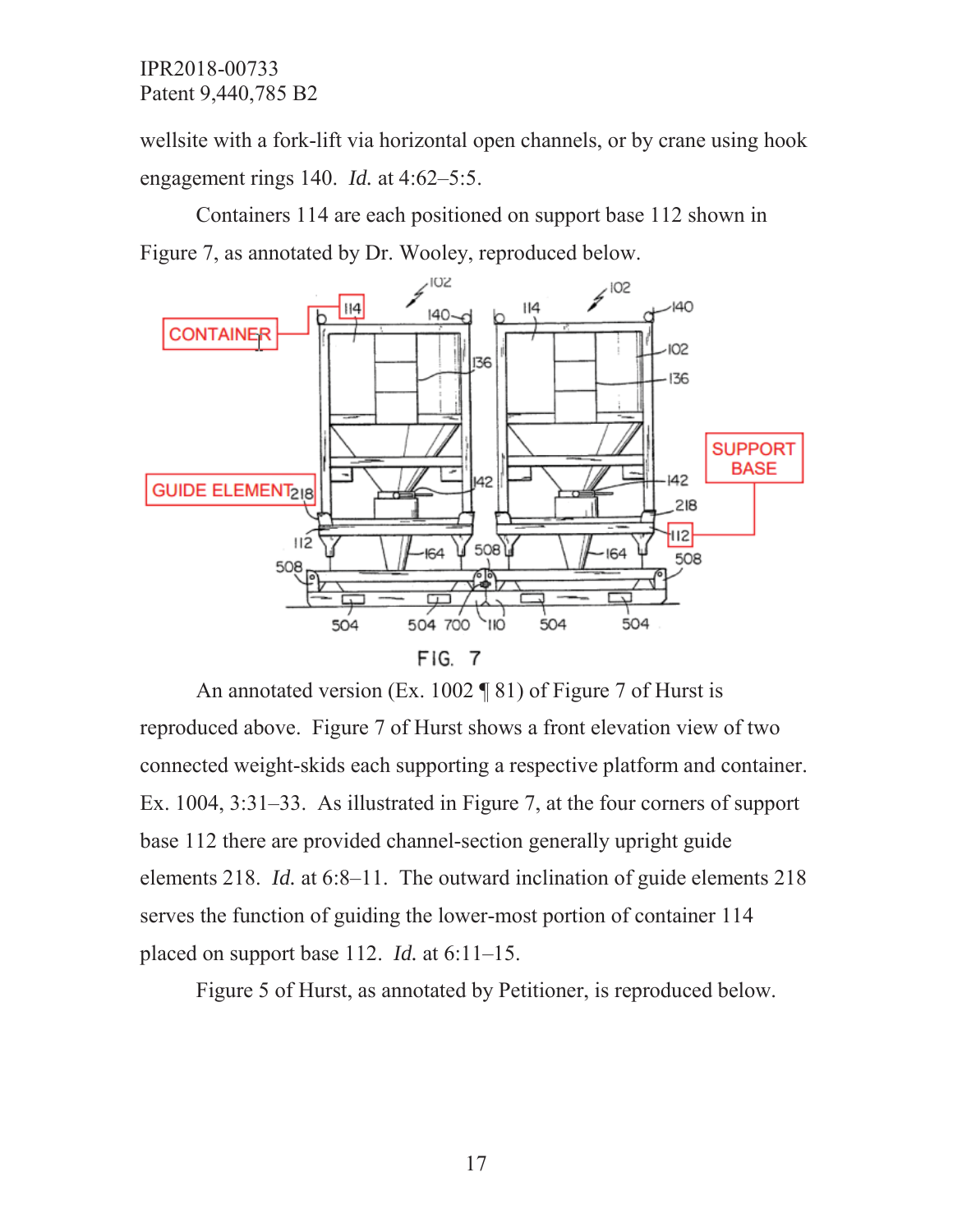



An annotated version of Figure 5 of Hurst (Pet. 29) is reproduced above. Figure 5 is an enlarged side elevation view of exemplary unit 102 and weight-skid 110. Ex. 1004, 5:10–13. Support base 112 has a rectangular outer framework formed of L-section elongate elements 214 welded to I section elongate elements 216. *Id.* at 5:67–6:5. Generally upright guide elements 218 are positioned on the corners of each support base 112 and are inclined outwardly by a small angle  $\alpha$ , up to about 25 degrees, in both transverse directions. *Id.* at 6:8–11, Fig. 11.

#### *Harris8*  $\mathfrak{Z}$ .

Harris is titled "Systems and Methods for Bulk Material Storage and/or Transport." Ex. 1007, [54]. Harris teaches containers for holding

<sup>8</sup> The disclosures of Harris '554 and Harris '809 are substantially identical (Ex. 1002 ¶ 14), and Petitioner refers to them collectively as "Harris." Pet. 17, n.3. For purposes of this Decision, we cite to Harris '554.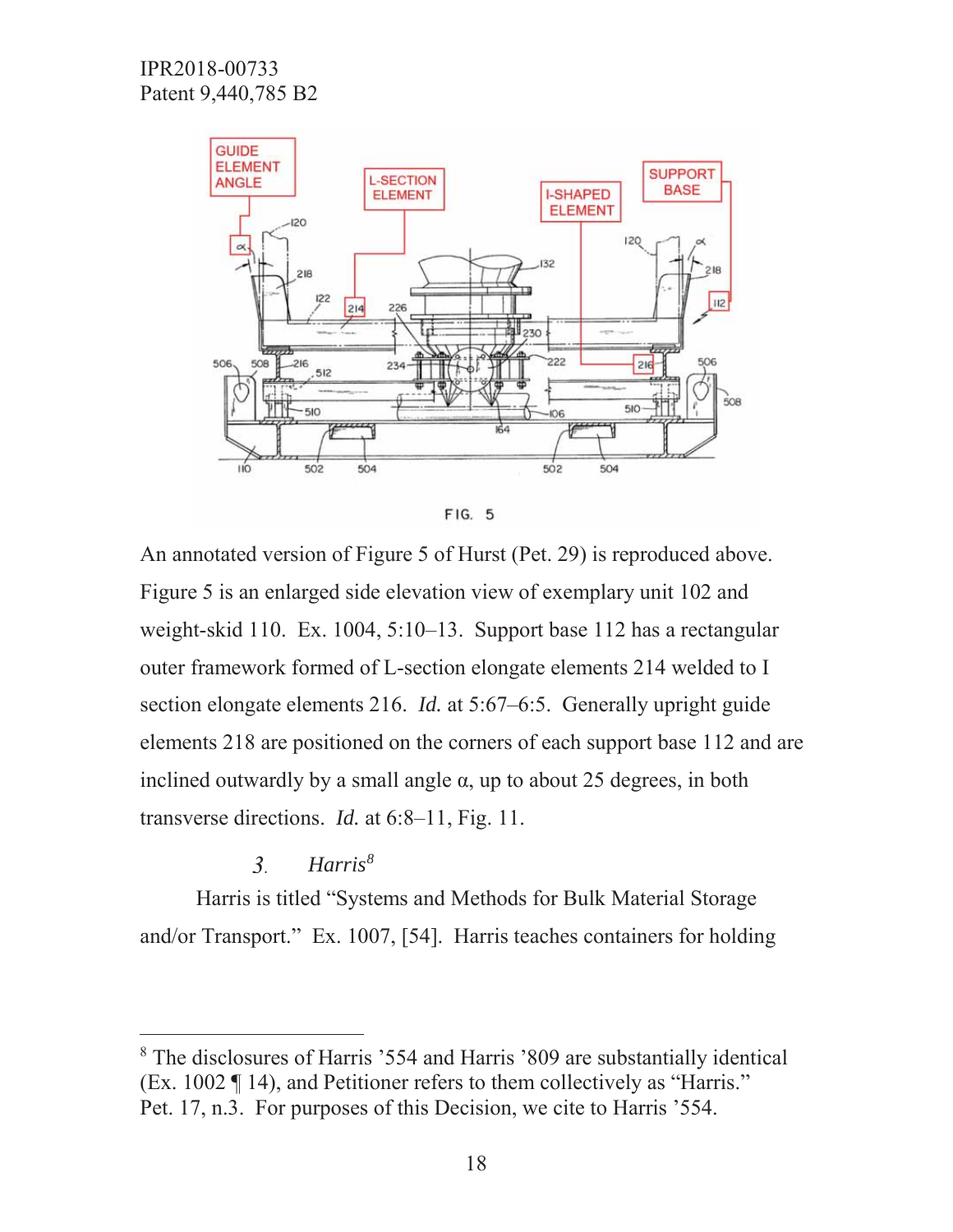and transporting proppant. *Id.* ¶ 7. Figure 8 of Harris, as annotated by Petitioner, is reproduced below.



An annotated version of Figure 8 of Harris (Pet. 26) is reproduced above showing the various parts of Harris's container. Ex. 1007 ¶ 28. Figure 8 shows bulk storage unit 800 comprising frame component 802, storage component 804, and dispenser component 806. *Id.* ¶ 47. Storage component 804 and horizontal support members 810 are respectively attached to frame component 802 such that a portion of the top and bottom of each vertical support member 808 are available so the top of vertical support members 808 of one storage unit 800 can engage and attach to the bottom of vertical support members 808 of another storage unit 800. *Id.* Bulk storage unit 800 also includes lid member 828 placed generally in the center of top surface 826. *Id.*

#### $\overline{4}$ . *Luharuka*

Luharuka is titled "System and Method for Mitigating Dust Migration at a Wellsite." Ex. 1006, at [54]. Luharuka teaches a "method for delivering oilfield material," such as proppant, using "an oilfield delivery vehicle" that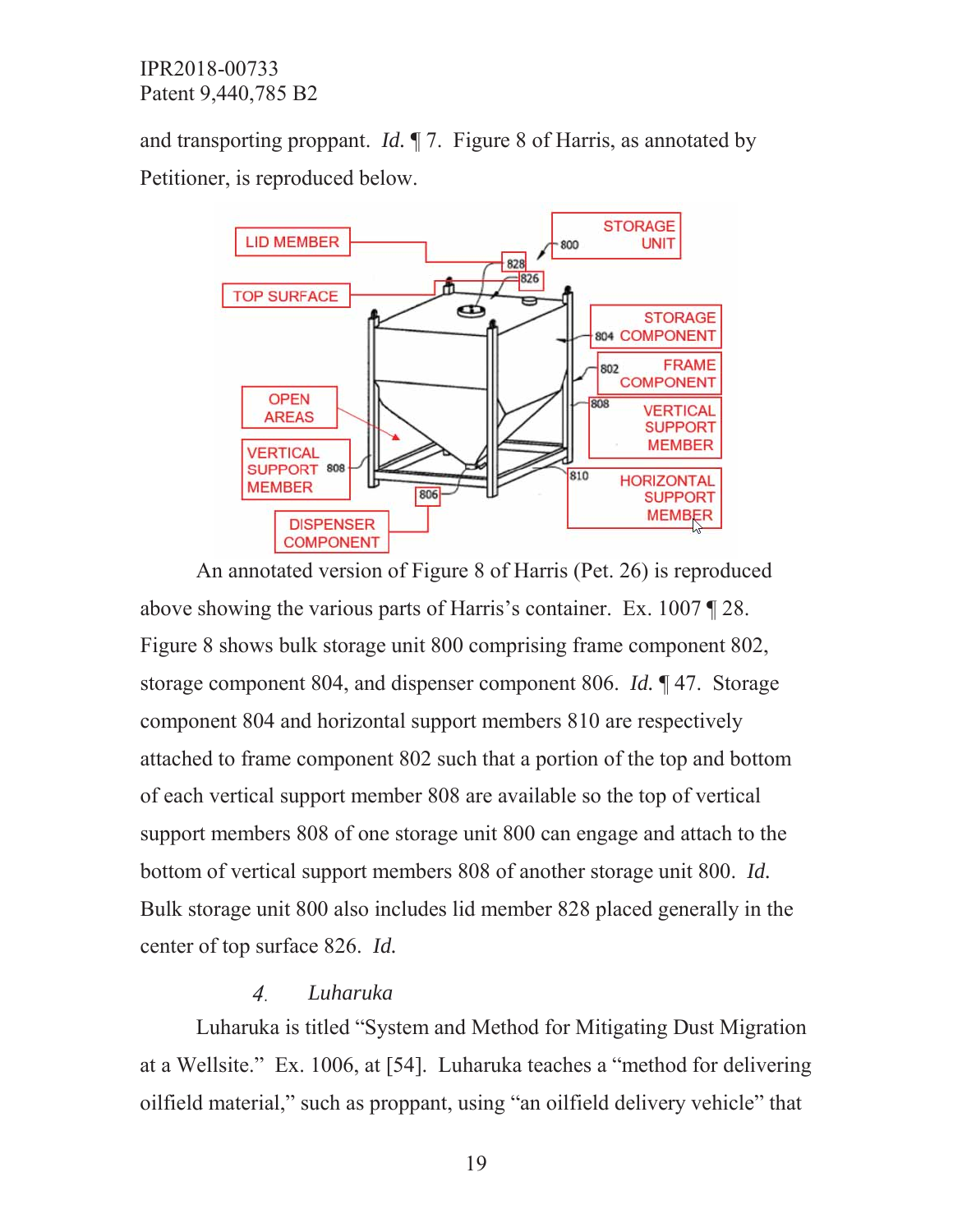allows the proppant to be transferred to a blender using a conveyor. *Id.*  at 1:48–57, 1:12–17. These components, and the flow of proppant into the blender, are shown in Luharuka's Figure 1, annotated by Petitioner and reproduced below.



Figure 1 of Luharuka, reproduced above as annotated by Petitioner (Pet. 31), illustrates a simplified schematic view of an oilfield operation having a dust control system in accordance with Luharuka's system. Ex. 1006, 2:8–11. Luharuka describes that one of the ways of transferring proppant from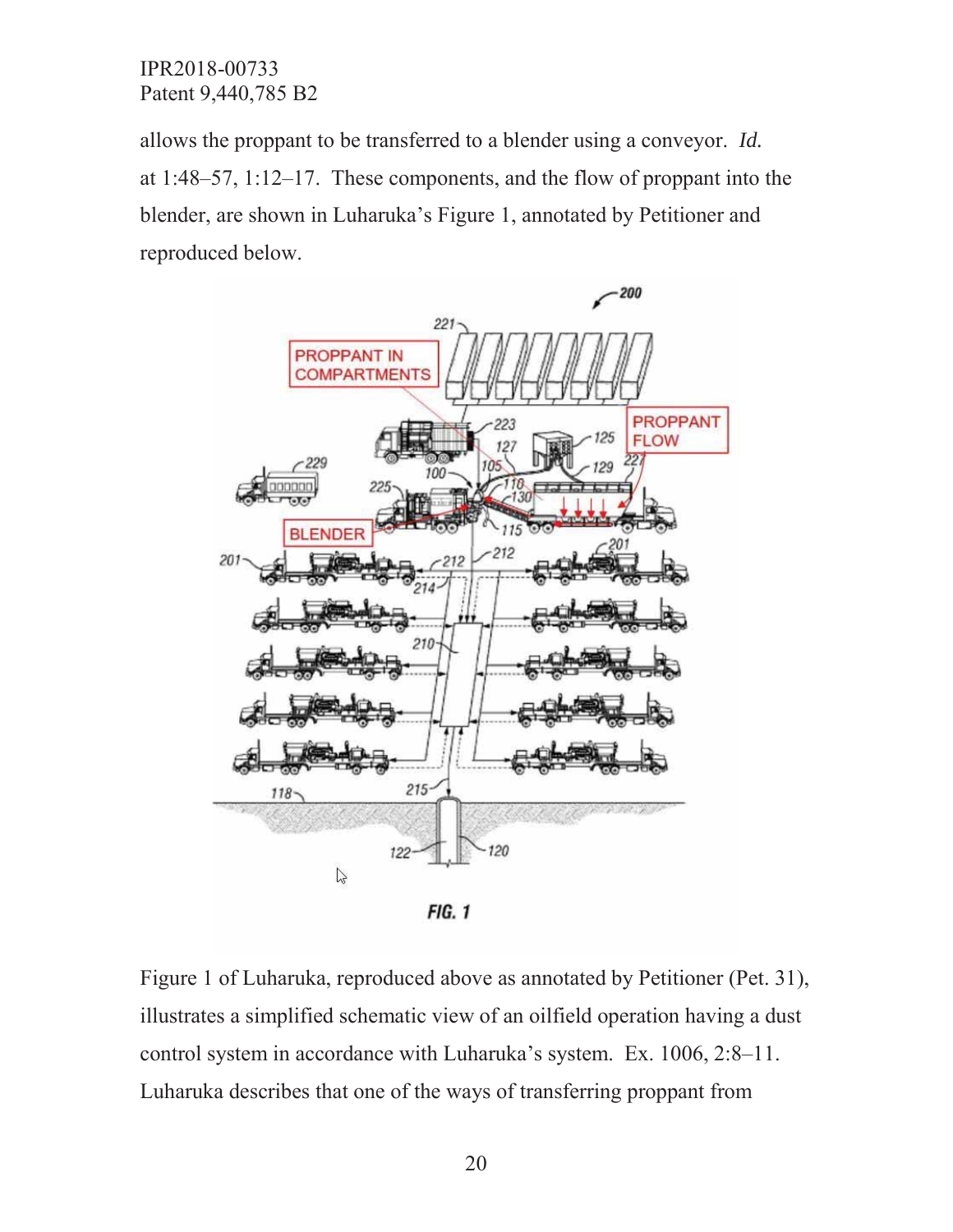proppant feeder 227 to blender 225, where the proppant is mixed with fluid before being pumped into the well, is by conveyor 130 that runs underneath the compartments. *Id.* at Figs. 1 and 2, 2:34–48; 62–3:6, 4:32–41, 4:59–63, 5:15–23.





Figure 2 of Luharuka is reproduced above as annotated by Petitioner (Pet. 32) and shows greater detail of Luharuka's dust control system. Ex. 1006, 2:12–14. Figure 2 shows compartments 140 of proppant feeder 227. *Id.* at 3:45–51. Conveyor 103 of proppant feeder 227 may comprise conveyor enclosure, or chute 132 and hopper enclosure 105. *Id.* at 4:32–35. Bellow 134 is attachable to the opening of hopper enclosure 105 and may be adapted to guide proppant 102 into hopper 110. Luharuka shows that the conveyor can angle upwardly after it clears the last compartment and dump the proppant through a chute (green) that communicates with the blender. *See* Ex. 1002 ¶ 82; Ex. 1006, Figs. 1 and 2.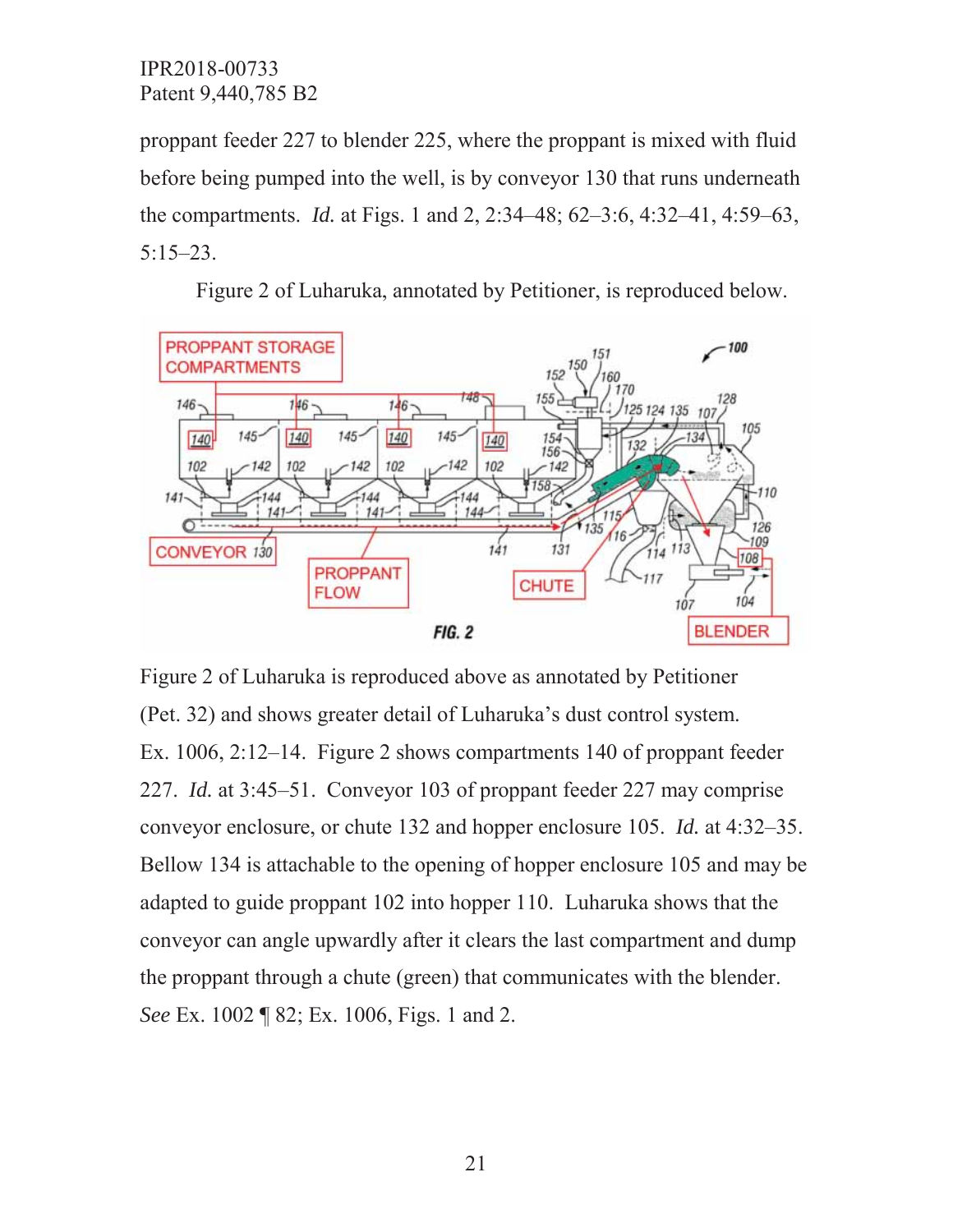### *Wietgrefe9* 5.

Wietgrefe is titled "Apparatus and Method for Bulk Dispensing," and is directed to "apparatuses and methods that facilitate dispensing of bulk product from a hopper." Ex. 1005, [54], 1:18–20. Wietgrefe describes a "hopper apparatus" for delivering granular products to a user. *Id.* at 5:8–10. While Wietgrefe primarily addresses the distribution of agricultural products such as seed, it expressly teaches that its "apparatus and method . . . may be used for products and distribution systems of other industries." *Id.*  at 4:62–5:7. Wietgrefe's Figure 1, annotated by Petitioner, appears below.



Figure 1, reproduced above as annotated by Petitioner (Pet. 33), illustrates an embodiment of Wietgrefe's apparatus suitable to facilitate dispensing of products. Ex. 1005, 4:1–3. Figure 1 shows hopper apparatus 110 including a number of different product storage receptacles, including an integral large container/bulk storage receptacle 120. *Id.* at 5:8–14. Hopper 116 is

<sup>9</sup> Wietgrefe is only relied on for Ground 2, which challenges claims 7, 8, 11, 14, 16–19, and 21–23.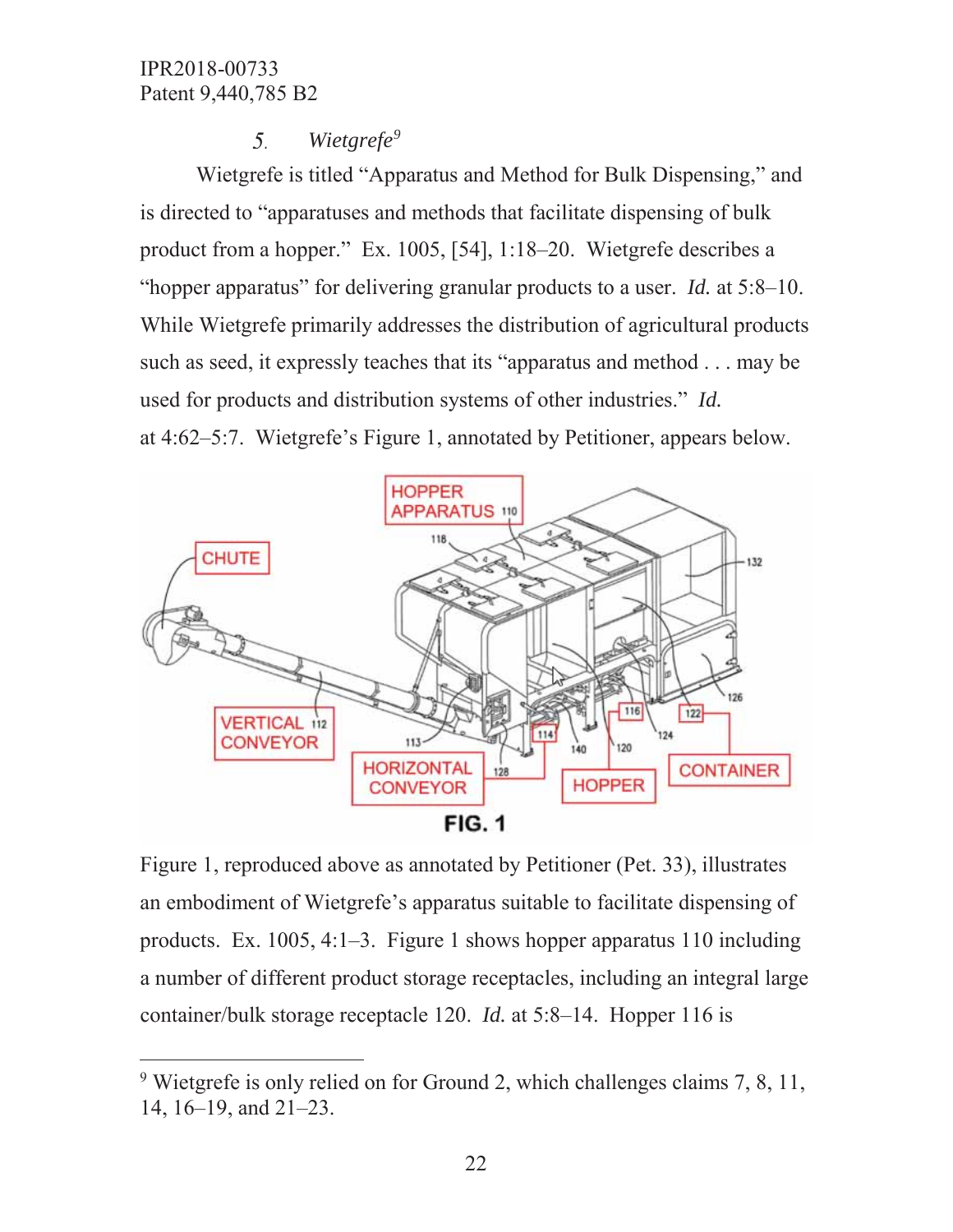positioned below container 122. *Id.* at 6:56–57. Container 122 includes "an interior funnel hopper-like structure featuring smooth sides and a funnel shape, e.g., cone-shape, for complete emptying without tipping." *Id.* at 5:55–58. Container 122 also includes "a bottom exit slide door [123]" (*Id.* at 5:61–62) that when opened allows product in container 122 to fall into hopper 116 *(id.* at 6:58–59). Wietgrefe teaches that hopper 116 includes slide gate 140 at its lower end that can be opened to discharge the product onto horizontal conveyor 114. *Id.* at 6:59–64.

Figure 6, annotated by Petitioner, is reproduced below.





Annotated Figure 6 (Pet. 34) shows that a hopper that includes a slide gate that meters the flow of particulate material falling onto a horizontal conveyor. Ex. 1005, 6:63–7:1. Once the product is dispensed onto the horizontal conveyor, it may be conveyed by the conveyor up a vertical conveyor and through the "output end" of the vertical conveyor (labeled above as a chute in the annotated version of Fig. 1) to a desired location. *Id.*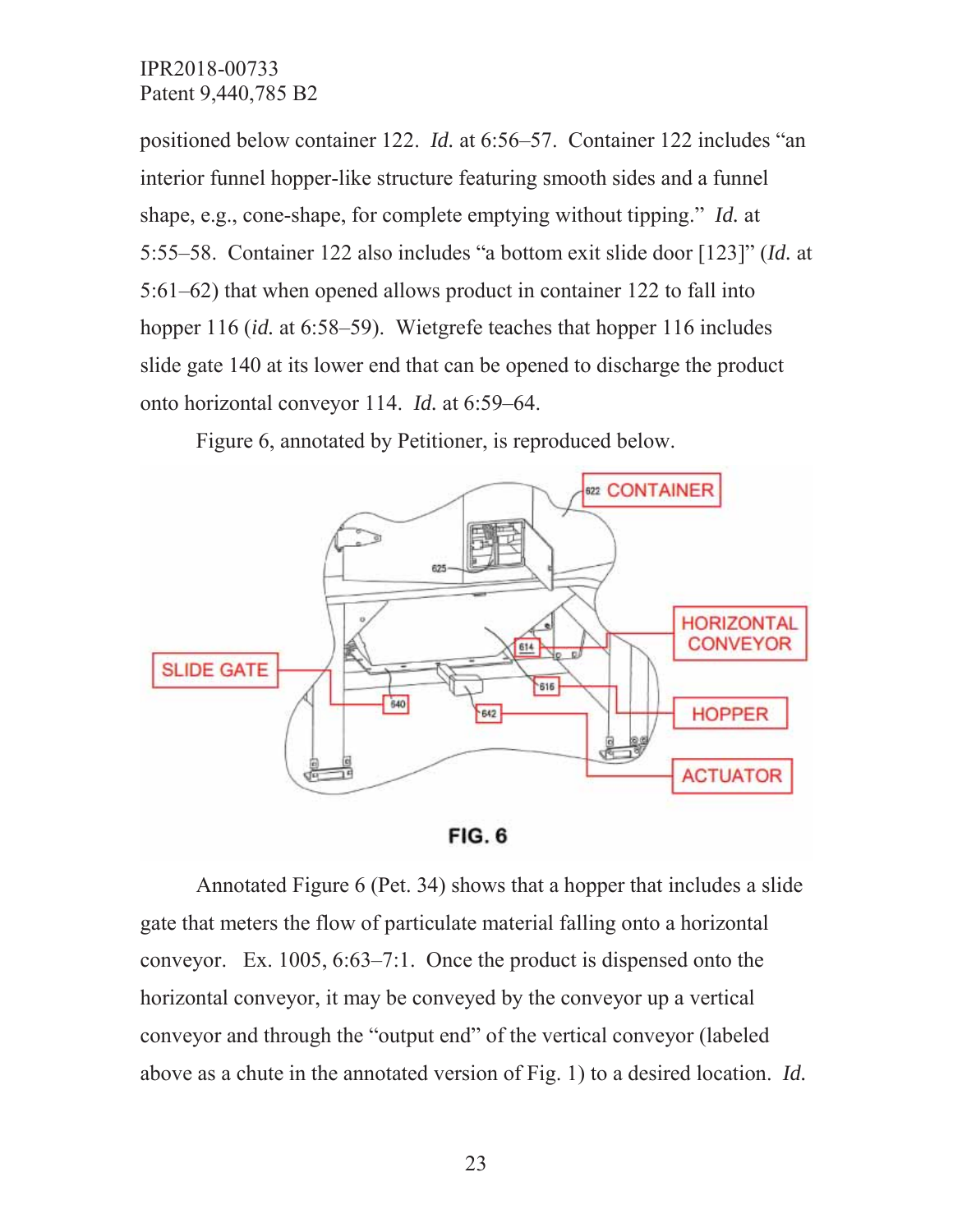at 6:64–7:2, 7:20–25, 17:39–45, 18:27–29, Figs. 1 and 7. Wietgrefe explains that an object of his disclosure "is to provide apparatuses and methods that can dislodge material within a hopper to facilitate bulk dispensing." *Id.* at 2:6–10.

- *Discussion: Differences Between the Prior Art and the Claims;*  C. *Motivation to Modify*
	- $\mathcal{I}$ . *Independent Claim 1*

*a. Petitioner's Contentions*

Claim 1 is independent. Petitioner relies on Sheesley and Harris to teach most of the steps of the claimed method. Petitioner asserts that Sheesley discloses a method for transporting proppant to frac sites and unloading proppant "from a modified cargo container at the frac site." Pet. 36 (citing, e.g., Ex. 1003, Abstract, ¶¶ 2, 17, 22, 78, 79, 83, 84, Figs. 2–8). With respect to the first portion of the step (a) of the method (labeled a1 in the claim reproduced above, Ex. 1001, 15:1–5), Petitioner relies on Sheesley for its teaching of removing multiple proppant-filled containers from trailers of a transport vehicle, *id.* (citing, e.g., Ex. 1003, Figs. 2–3), and also modifies Sheesley's disclosed method to use the container disclosed in Harris, Ex. 1002 ¶¶ 87–105. Petitioner argues that it would have been obvious to use Harris's container because (1) Harris's container would fit better on the flatbed truck used by Sheesley (both loaded and unloaded); (2) Harris's container would allow the truck to transport more unloaded containers at a time; (3) Harris's container would be easier to customize, if modifications for specific applications were needed; and (4) Harris's container would enable easier inspection of the proppant. Pet. 36–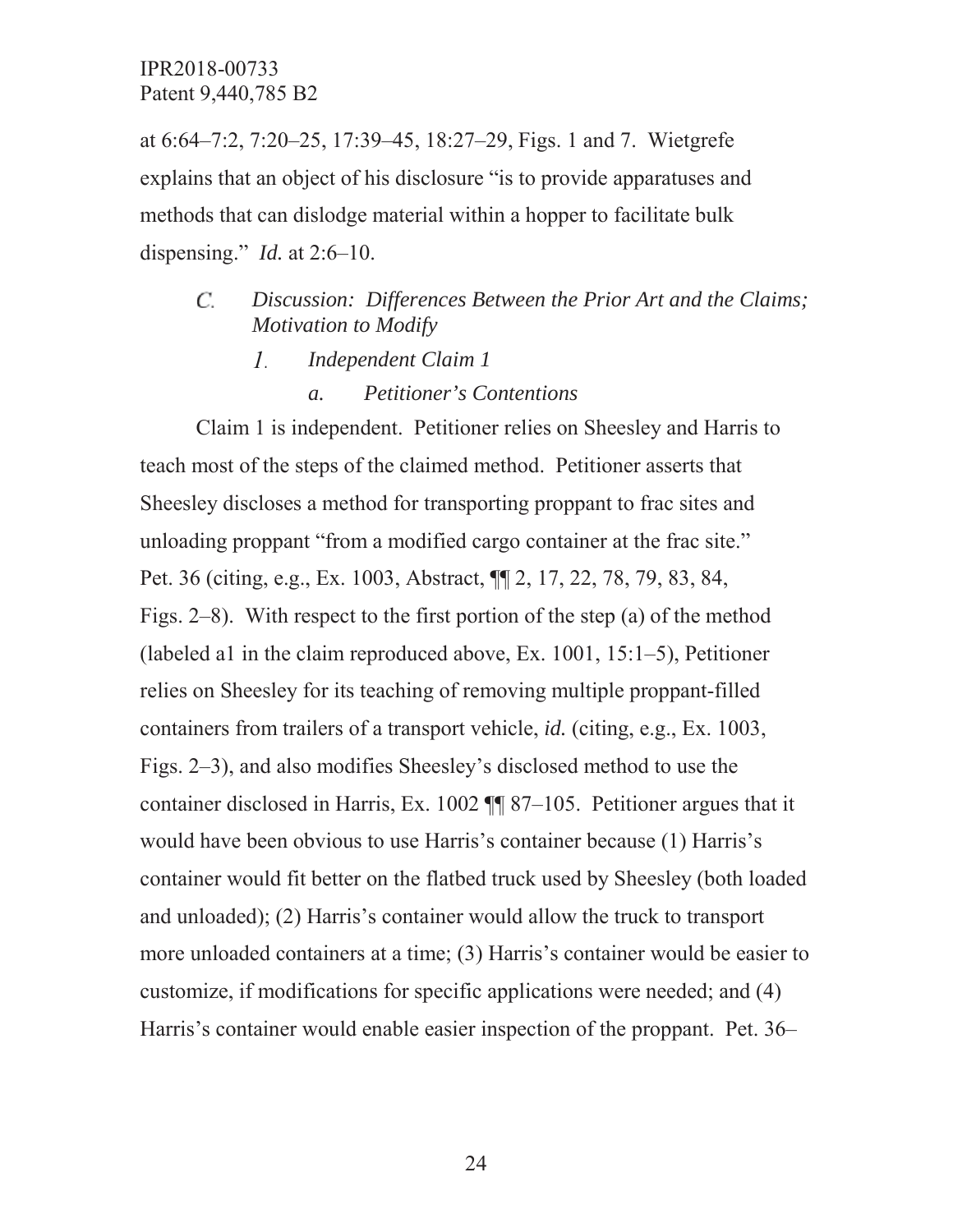43; Ex. 1002 ¶¶ 89–105; Ex. 1007 ¶¶ 45, 47, Fig. 8; Ex. 100910, 2:8–10, 2:21–22, Fig. 4.

As for part a2 of step (a) of claim 1 (as labeled above, Ex. 1001, 15:5–8), Petitioner contends that each of Harris's containers has an outlet positioned at its bottom in Harris, covered by Harris's dispenser component. Pet. 44; Harris ¶¶ 47, 11, Fig. 8; Ex. 1009, 15–17, Fig. 4. Petitioner also asserts that each of Harris's containers has a funnel-shaped portion directing the fracking proppant toward the outlet. Ex. 1007, Fig. 8; Ex. 1009, Fig. 4.

With respect to part a3 of step (a) of claim 1 (as labeled above, Ex. 1001, 15:8–16), Petitioner argues that Harris teaches each of its containers has "a storage component that includes a generally rectangular portion and a tapered portion" (the funnel-shaped portion of the container shown in Harris's Figure 8), and depicts the funnel-shaped portion as underlying the generally rectangular portion. Ex. 1007  $\P$ , 47, and Fig. 8; Ex. 1009, 12–17, Fig. 4.

As for part a4 of step (a) of claim 1, Petitioner contends that either Harris as modified by either the knowledge of a person of ordinary skill or in view of Hurst would account for this limitation. *See* Pet. 46–50. Petitioner submits that Harris teaches that its containers each has "a frame component attached to said storage component, where the frame component includes a plurality of support members configured to allow said storage component to sit on a surface." Pet. 46; Ex. 1007 ¶¶ 7, 47, Fig. 8; Ex. 1009, 2:7–13, Fig. 4. Petitioner concedes that Harris only includes one end frame member

<sup>&</sup>lt;sup>10</sup> Petitioner includes citations to Ex. 1009, which is U.S. Provisional Application No. 61/538,616, which both Harris '554 and Harris '809 claim priority to.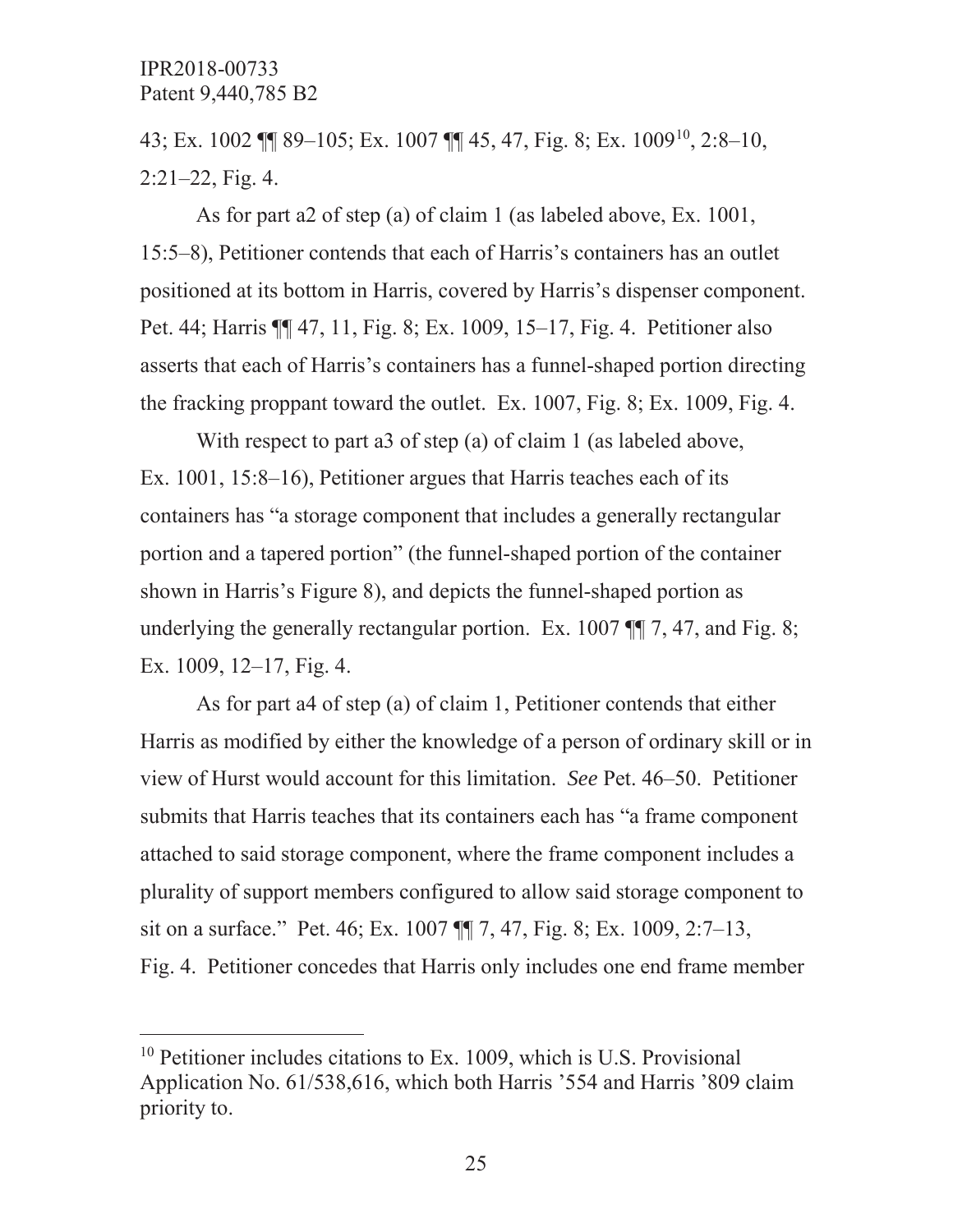per side, but contends that it would have been obvious for a person of ordinary skill in the art to modify Harris to include more horizontal support members, either based on the knowledge of a person of ordinary skill or in view of Hurst. Pet. 47–50. With respect to Harris alone, Petitioner contends that a person of ordinary skill would have recognized that additional support members could enhance the strength and stability of Harris's container, and would have recognized that this strength would enable stacking and protected the containers from damage. *Id.* at 47–48; Ex. 1002 ¶¶ 107–109. As for the combination with Hurst, Petitioner argues that Hurst teaches stackable containers with horizontal support members at the top. Pet. 48; Ex. 1004, 4:22–27, Fig. 3; Ex. 1002 ¶ 108. Petitioner asserts that a person of ordinary skill would have recognized that modifying Harris's container to incorporate Hurst's teachings regarding horizontal support members would have provided the benefits of enhanced strength and durability discussed with respect to Petitioner's proposed modification based on Harris alone. *Id.*  at 48–49; Ex. 1002 ¶ 108.

As for part a5 of step (a) of claim 1 (as labeled above, Ex. 1001, 15:21–31), Petitioner argues that Harris's containers have open areas around the funnel-shaped portion that: (1) are adjacent the bottom of the storage component; (2) allow visual access of exterior surfaces of the tapered or funnel-shaped part of Harris's storage component; (3) are visible through spatial gaps in Harris's frame component; and (4) are positioned above the bottom of the container and below the sidewalls. Pet. 50–51; Ex. 1007 ¶ 7, Fig. 8; Ex. 1009, Fig. 4.

With respect to part b1 of step (b) of claim 1 (as labeled above, Ex. 1001, 15:32–38) — "transferring, after removal from the trailer of the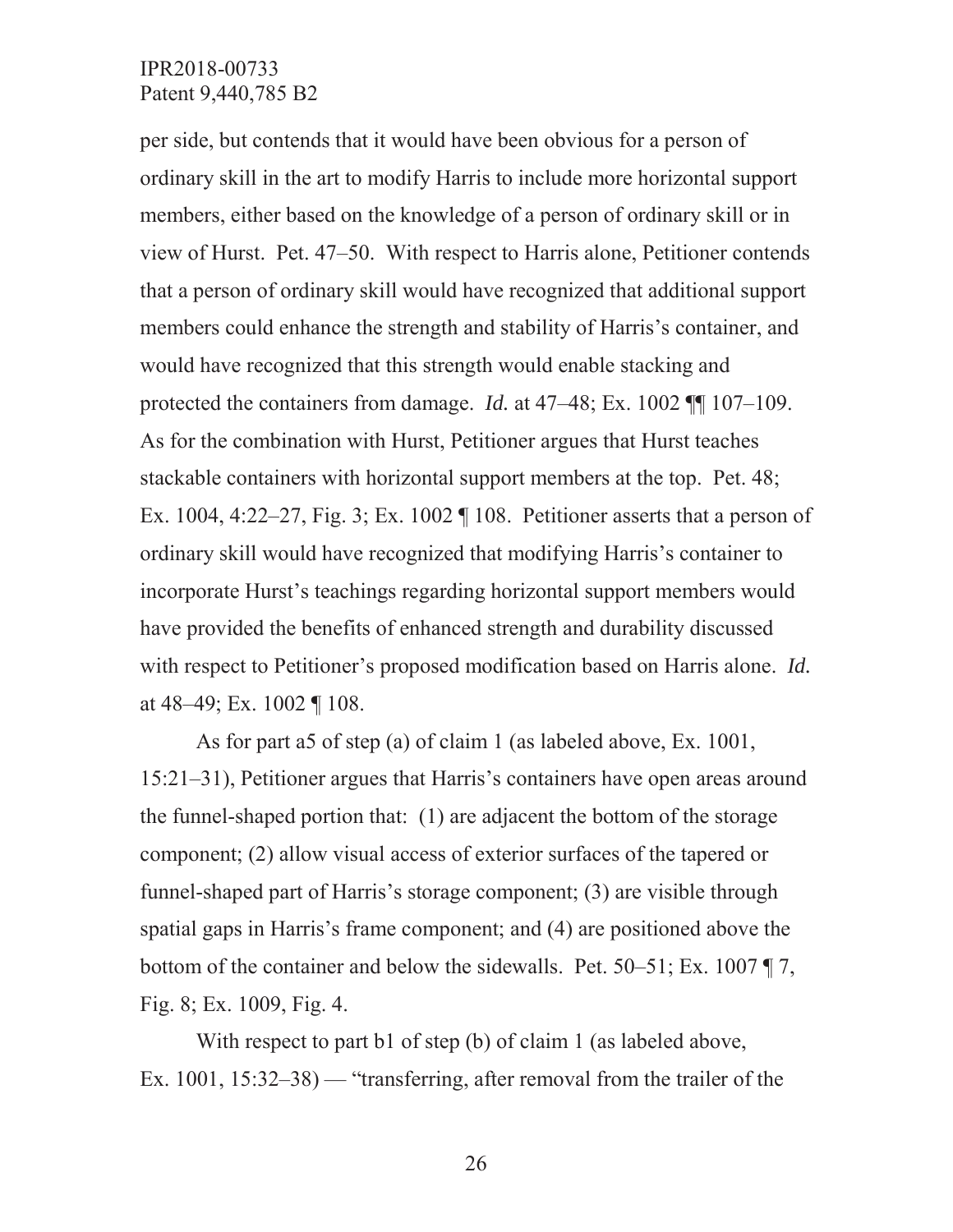one or more transport road vehicles, each of the plurality of proppant containers to a support structure positioned at the well site so that each of the plurality of proppant containers is positioned to overlay a common conveyor positioned at a separate location on the well site from the trailer" — Petitioner contends that Sheesley accounts for this limitation. Pet. 51–54; Ex. 1002 ¶¶ 84, 85; Ex. 1003 ¶¶ 83–90, Figs. 3, 5, 7, 8.

As for part b2 of step (b) of claim 1 (as labeled above, Ex. 1001, 15:38–42), Petitioner submits that it would have been obvious to modify Sheesley's support structure to include a cradle for each of Harris's containers and incorporate Hurst's guide elements and reasons why a person of ordinary skill would have been motivated to make these modifications. Pet. 54–65; Ex. 1002 ¶¶ 111–130; Ex. 1004, 3:26–28, 4:8–11, 5:66–67, 6:8–11, Figs. 5, 7. Petitioner contends that a person of ordinary skill would have been motivated to include Hurst's guide elements because

such guide elements—just as they do for Hurst's containers on Hurst's support base—would have facilitated alignment of Harris's containers on Sheesley's support structure, during and after their placement thereon, including by: (1) positioning of the outlets of Harris's containers over the conveyor; and (2) positioning of the containers on the respective locations of the support structure intended for them. [Ex. 1002] ¶115. A POSITA would have found (1) desirable because they would have known that a mispositioned container outlet would have created a risk of wasteful proppant spillage. *Id.* A POSITA would have found (2) desirable because they would have known that a mispositioned container that encroached on the location of the support structure intended for another container would have interfered with placement of the other container and may have required moving of the mispositioned container (costing time and money). *Id.* A POSITA also would have recognized that, once Harris's containers were aligned on Sheesley's support structure, such guide elements would have reduced the risk of the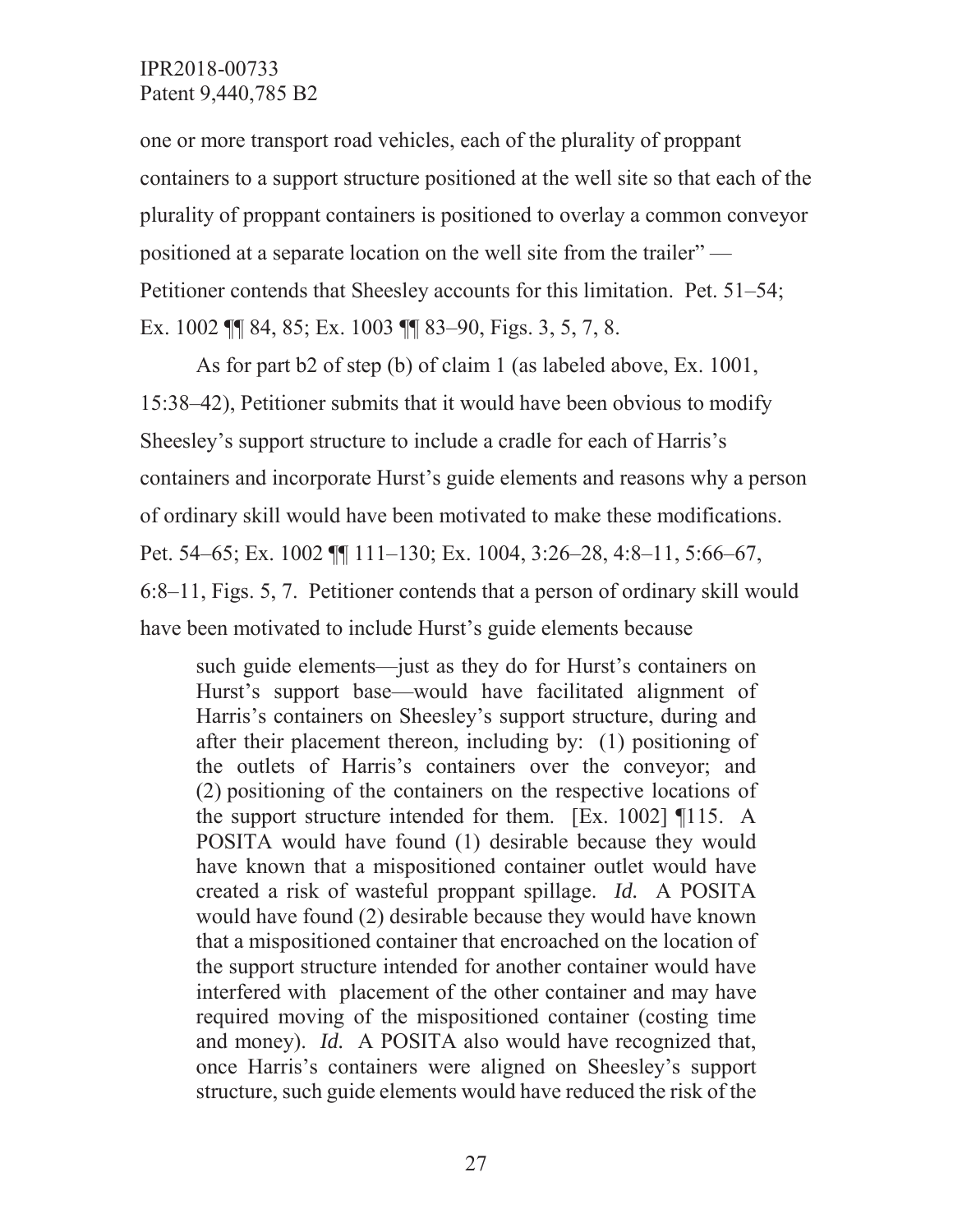containers becoming misaligned (even if bumped) by constraining movement of the containers relative to Sheesley's support structure. *Id.* ¶ 116.

Pet. 58.

With respect to step (c), Ex. 1001, 15:43–49, Petitioner argues that consistent with Sheesley's teaching, the proppant in Harris's containers (positioned on Sheesley's support structures and within the cradles) flows, under gravity, through the outlets thereof and onto the conveyor of Sheesley's belt system below them, including because the funnel-shaped portions of those containers facilitate such gravity discharge. Pet. 65 (citing Ex. 1003 ¶¶ 16, 84, 88, 89).

Finally, with respect to step (d), Ex. 1001, 15:50–56, Petitioner asserts that Sheesley teaches that, after being deposited on the common conveyor of Sheesley's belt system, proppant is carried through the dispensing end thereof and to a blender, where it can be mixed with fracking fluid prior to injection into a well at the well site. Pet. 66 (citing Ex. 1003 ¶¶ 84, 89, Claim 15, Figs. 7–8).

### *b. Patent Owner's Arguments*

Patent Owner raises a number of arguments against Petitioner's contentions. First, Patent Owner contends that Petitioner's entire analysis is driven by improper hindsight. *See* PO Resp. 8–11. Second, Patent Owner argues that Dr. Wooley fails to opine on certain claim limitations. PO Resp. 12–15. Third, Patent Owner argues that Sheesley fails to teach the common conveyor. *Id.* at 52–53. Fourth, Patent Owner argues that Petitioner failed to show a motivation to incorporate a conveyor that runs the length of the support structure. *Id.* at 16–22. Fifth, Patent Owner asserts Petitioner failed to show an adequate motivation to use Harris's container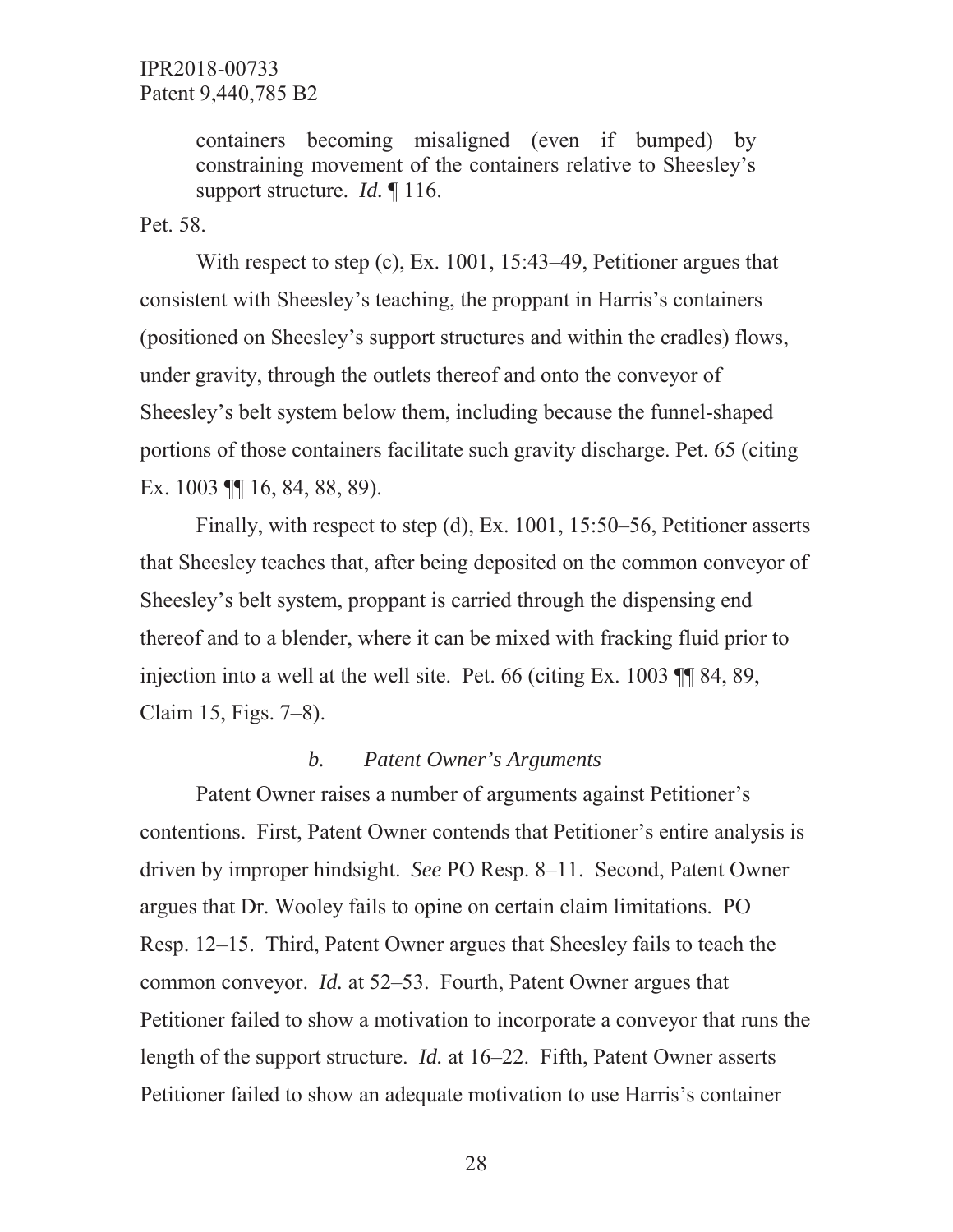with Sheesley. *Id.* at 22–34. Finally, Patent Owner contends that Petitioner failed to show an adequate motivation to modify Sheesley to incorporate guide elements from Hurst. *Id.* at 38–44.

#### $\dot{L}$ *Undisputed Limitations*

For the limitations that Patent Owner does not dispute, we have reviewed the Petition and cited evidence and find that Petitioner has proven by preponderance of the evidence that the combination accounts for those limitations.

### ii. *Hindsight*

The Patent Owner Response includes a section that Petitioner's entire analysis is driven by improper hindsight. *See* PO Resp. 8–11; PO Sur-Reply 1. To the extent that is a separate argument, we note that:

Any judgment on obviousness is in a sense necessarily a reconstruction based upon hindsight reasoning, but so long as it takes into account only knowledge which was within the level of ordinary skill at the time the claimed invention was made and does not include knowledge gleaned only from applicant's disclosure, such a reconstruction is proper.

*In re McLaughlin*, 443 F.2d 1392, 1395 (CCPA 1971). "However, rejections on obviousness grounds cannot be sustained by mere conclusory statements; instead, there must be some articulated reasoning with some rational underpinning to support the legal conclusion of obviousness." *Kahn*, 441 F.3d at 988; *see also KSR*, 550 U.S. at 418 ("To facilitate review, this analysis should be made explicit.") (citing *Kahn*, 441 F.3d at 988)). We believe that this hindsight argument is best considered in the context of the individual combinations and modifications that Petitioner proposes. In reviewing the individual motivations to combine or modify the art, we have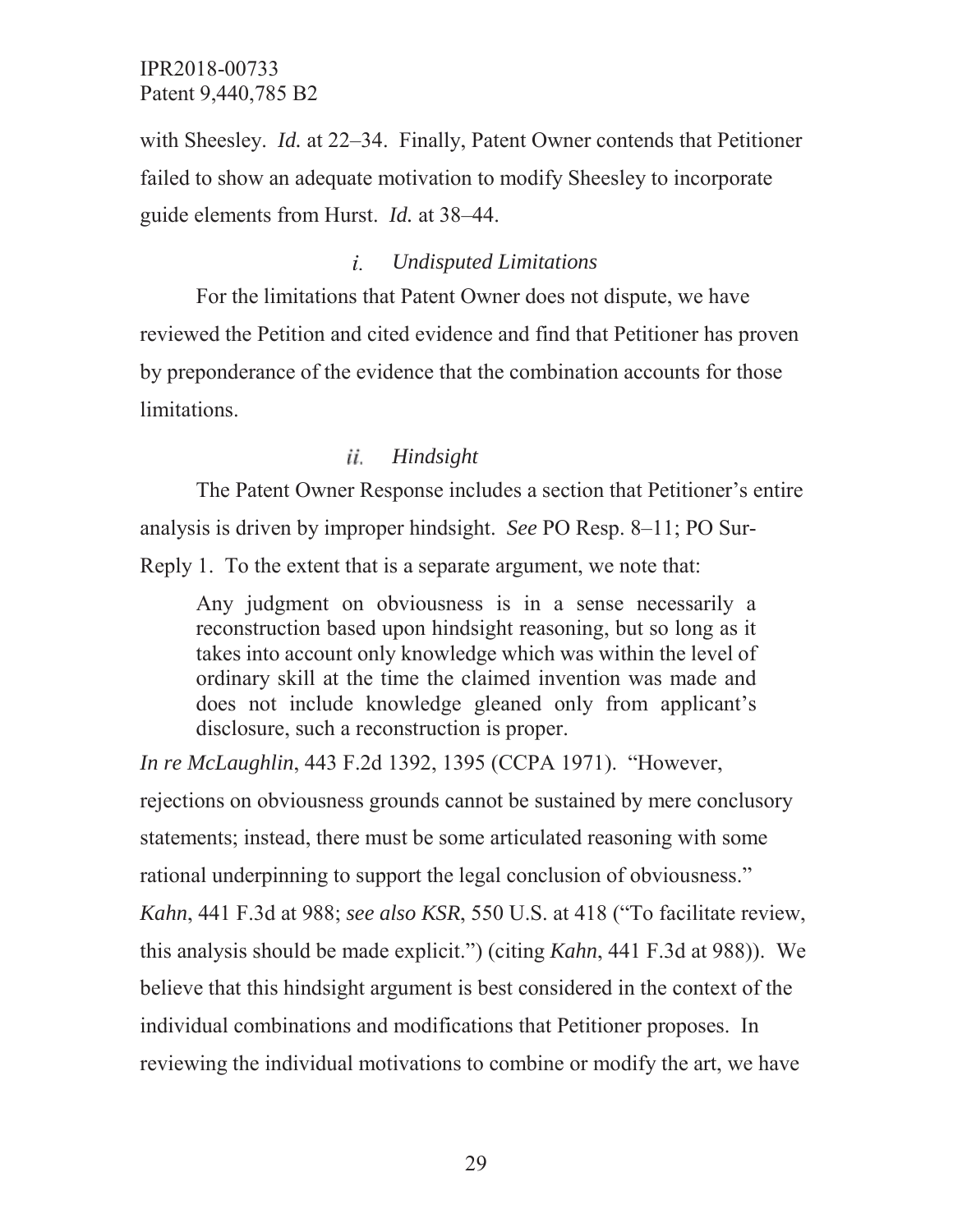kept in mind these admonitions and Patent Owner's contentions regarding hindsight.

### *Lack of Dr. Wooley's Opinion on Certain*  iii. *Limitations and Failure to Account for the Claimed "Common Conveyor"*

Patent Owner argues that Petitioner's challenge should fail because Petitioner's contentions regarding the limitations "structural support members," "span the end walls and the side walls," "end frame member," and "common conveyor," are not supported by specific testimony from Dr. Wooley and that they are "pure attorney argument," entitled to no weight. PO Resp. 12–15; PO Sur-Reply 1–2. We disagree. As the Federal Circuit explained, "[t]here is no invariable requirement that a prior art reference be accompanied by expert testimony." *In re Brimonidine Patent Litig.*, 643 F.3d 1366, 1376 (Fed. Cir. 2011) (citation omitted). It is wellestablished, moreover, that, where the technology involved is easily understandable, expert testimony is not required. *Wyers v. Master Lock Co.*, 616 F.3d 1231, 1242 (Fed. Cir. 2010); *see also Centricut, LLC v. Esab Group, Inc.*, 390 F.3d 1361, 1369 (Fed. Cir. 2004) ("In many patent cases expert testimony will not be necessary because the technology will be 'easily understandable without the need for expert explanatory testimony.'" (citation omitted)). The limitations for which Dr. Wooley has not offered a specific opinion are just such readily understandable, technologically simple limitations. For example, "structural support members," "span the end walls and the side walls," "end frame member," and "common conveyor," are just the type of basic mechanical components that are readily understandable.

In addition, Petitioner supports its arguments with evidence by citing the individual references. *See* Pet. 46–50, 51–54. In particular, Harris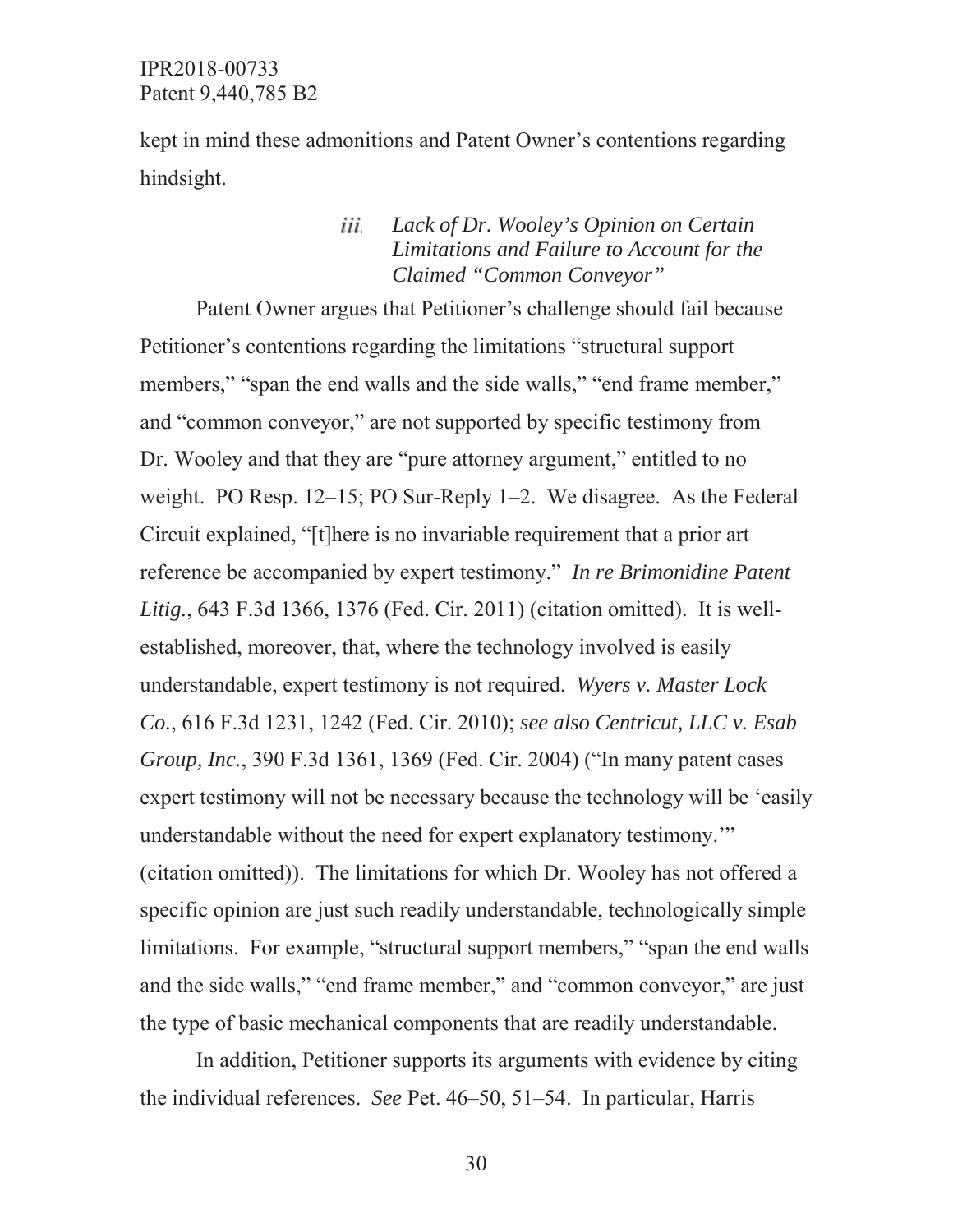expressly identifies its "frame" as having a plurality of support members and an end frame member. Ex. 1007 ¶ 7. Harris further states, when describing Figure 8, that frame component 802 has horizontal support member 810 and vertical support member 808. *Id.* ¶ 47. As for the requirement that the "structural support members" of the frame "span the end walls and the side walls," it readily ascertainable from Figure 8 of Harris that the support members 808 and 810 span the entire length of the end walls and side walls. *See id.* at Fig. 8. Mr. Smith does not testify that this understanding of Harris is incorrect. Thus, we conclude that Harris itself is sufficient evidence to show that Harris accounts for these limitations.

As for the "end frame member," Petitioner identifies horizontal support member 810 as accounting for this limitation. Pet. 47. As we explain above, Petitioner relies on Dr. Wooley's testimony that it would have been obvious to incorporate a second end frame member on the top of Harris's container as is shown in Hurst. Pet. 47–50 (citing Ex. 1002 ¶¶ 107–109, 143–144). Mr. Smith does not contend that these structures fail to account for these limitations. Thus, we find Harris, Hurst, and Dr. Wooley's testimony sufficient to account for the claimed "end frame member." *See* Ex. 1007 ¶¶ 7, 47, Fig. 8; Ex. 1004, 4:22–27, Fig. 3; Ex. 1002 ¶¶ 107–109, 143–144.

As for the "common conveyor," contrary to Patent Owner's contentions, Petitioner and Dr. Wooley explain in detail that they are relying on the combined teachings of Sheesley and Luharuka to account for this limitation. Pet. 51–53; Ex. 1002 ¶¶ 84, 85. Indeed, Sheesley explains that it includes a conveyor. Ex. 1003 ¶¶ 83–90, Figs. 3, 5, 7, 8. Although the parties dispute whether Sheesley's belt system is a "common conveyor,"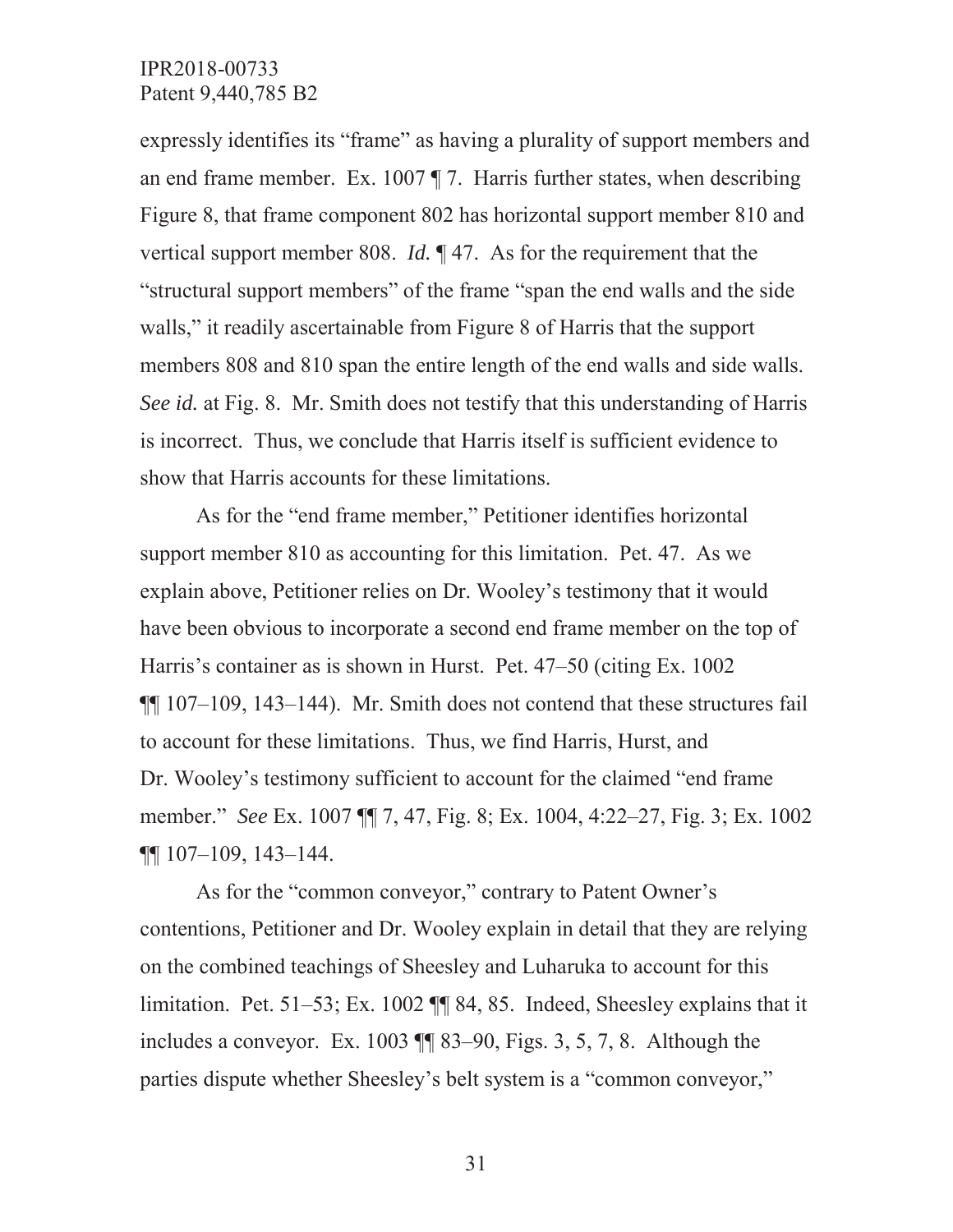Petitioner also points to Luharuka, which shows a single conveyor belt beneath the containers. *See* Ex. 1006, Fig. 2, 3:3–4 (discussing conveyor 130). We disagree with Patent Owner that Dr. Wooley does not offer an opinion whether Luharuka teaches a "common conveyor." *See*  Ex. 1002 ¶¶ 84, 85.

Patent Owner's arguments regarding whether Sheesley discloses the claimed "common conveyor" are not persuasive because Petitioner does not rely on Sheesley alone for that limitation. *See* PO Resp. 17–20, 52–53. Patent Owner's arguments that Luharuka's conveyor "does not 'underlie and to be spaced-apart from [a] plurality of cradles,' nor does it even underlie a plurality of containers as required by the Challenged Claims" are not persuasive because Petitioner does not rely on Luharuka for those limitations. *See* Pet. 51–66. Patent Owner's arguments simply attack the references individually when Petitioner is relying on a combination of references to account for those limitations. *See In re Merck & Co.*, 800 F.2d 1091, 1097 (Fed. Cir. 1986). ("Nonobviousness cannot be established by attacking the references individually where the rejection is based upon the teachings of a combination of references."). Thus, we find that Petitioner has adequately accounted for the "common conveyor" limitation.

#### $iv.$ *No Motivation to Use Luharuka's Conveyor.*

Patent Owner argues that Sheesley does not disclose a common conveyor, but instead, discloses a belt system combining several conveyors together. PO Resp. 17–20; PO Sur-Reply 9–12. Patent Owner contends that, therefore, Sheesley teaches away using a single conveyor. PO Resp. 20. In particular, Patent Owner asserts that Sheesley teaches that the belt system sits on the trailer when in use, and can be removed from the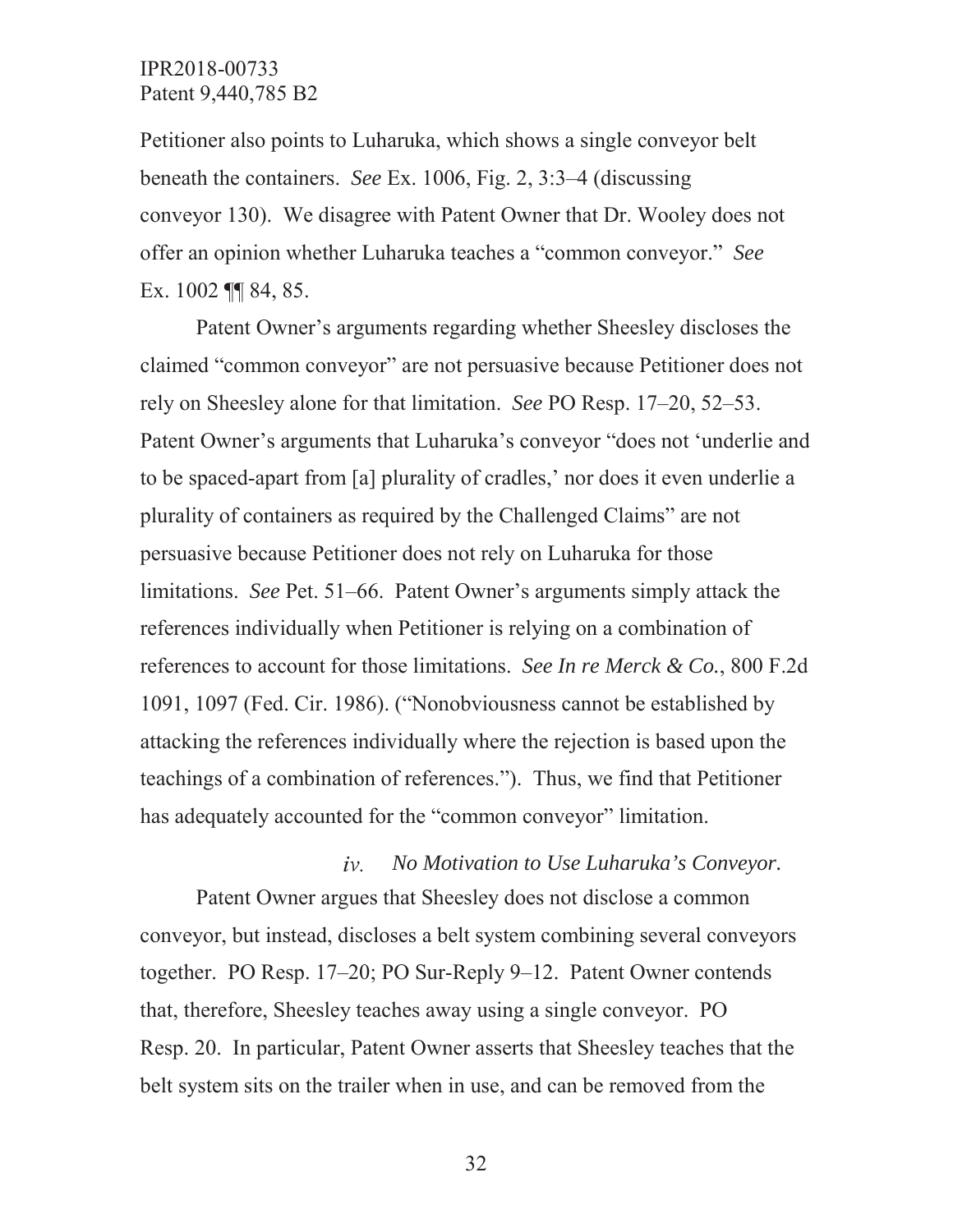trailer. *Id.* Patent Owner contends that Sheesley's system is designed to use standardized equipment, and argues that Sheesley's removable belt systems facilitate the use of standard equipment because they do not require specialized trailers with built in or fixed belt systems. *Id.* at 21. Patent Owner asserts that the size of Sheesley's individual, separated belt systems also makes them easier and safer to move around a wellsite using standard equipment, such as a forklift. *Id.* Patent Owner contends that "[a] larger combined belt system, as Petitioner suggests, would defeat the advantages of the belt systems Sheesley depicts." *Id.* Patent Owner argues that Petitioner gives no explanation for how one would move such a large conveyor system—which would be at least 32 feet long, the same as the width of 4 Sheesley containers positioned side-by-side—around the often cramped and fast-paced environment of a wellsite. *Id.* Patent Owner argues that Petitioner's analysis is hindsight driven and insufficient. *Id.* at 21–22.

We determine that Petitioner has shown an adequate motivation to combine Sheesley and Luharuka. To begin with, as we explained above, Patent Owner's arguments regarding Sheesley's conveyor is not persuasive because Petitioner relies on the combination of the references not just Sheesley alone. *See supra* at IV.D.b.iii. Indeed, Dr. Wooley recognizes the ambiguity regarding Sheesley's belt system 330 and turns to Luharuka for additional disclosure. *See* Ex. 1002 ¶¶ 84, 85. Thus, as we explained above, we do not find Patent Owner's attack on Sheesley individually to be persuasive.

We also disagree with Patent Owner's contention that Sheesley teaches away from the combination. A reference teaches away "when a person of ordinary skill, upon reading the reference, would be discouraged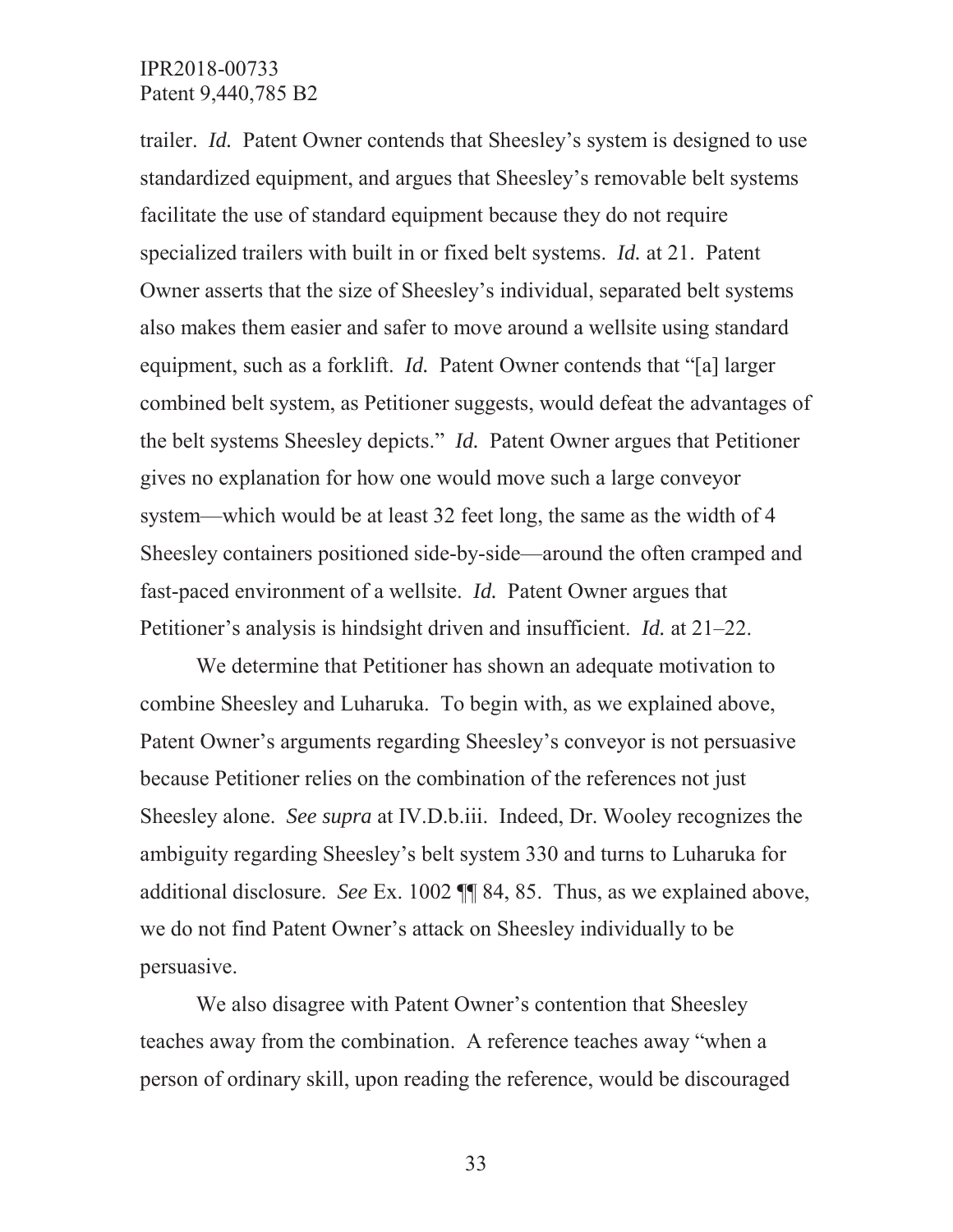from following the path set out in the reference, or would be led in a direction divergent from the path that was taken" in the claim. *Galderma Labs., L.P. v. Tolmar, Inc.*, 737 F.3d 731, 738 (Fed. Cir. 2013). A reference that "merely expresses a general preference for an alternative invention but does not criticize, discredit, or otherwise discourage investigation into" the claimed invention does not teach away. *Id.* Here, Sheesley provides scant discussion of its belt system 330 and certainly does not criticize, discredit, or otherwise discourage the use of a common conveyor, such as shown in Luharuka.

We also disagree with Patent Owner's contention that a person of ordinary skill would not have relied on Luharuka's conveyor because such a combination would result in the loss of the benefits of Sheesley's removable belt system. PO Resp. 20–21. Patent Owner's contentions rest on Mr. Smith's interpretation that Figure 8 shows the belt system removed. *Id.* (citing Ex. 2038 ¶ 75, 76). However, Sheesley provides no discussion of this alleged feature of removability of the belt system. Moreover, Sheesley describes Figures 7 and 8 as simply showing different perspectives of the same configuration. *See* Ex. 1003 ¶ 26. Thus, it is unclear from the drawing alone whether the conveyor is, in fact, removable. However, regardless of what Figure 8 teaches precisely, we do not find this, at best, implied disclosure that Mr. Smith relies upon to be a teaching away because it is never identified as a feature of the invention and Sheesley never disparages or discredits a single conveyor.

As for Patent Owner's argument that the use of a single conveyor with Sheesley's method would have been inconvenient and unwieldy, we disagree. As Dr. Wooley explains, bodily incorporation of Luharuka's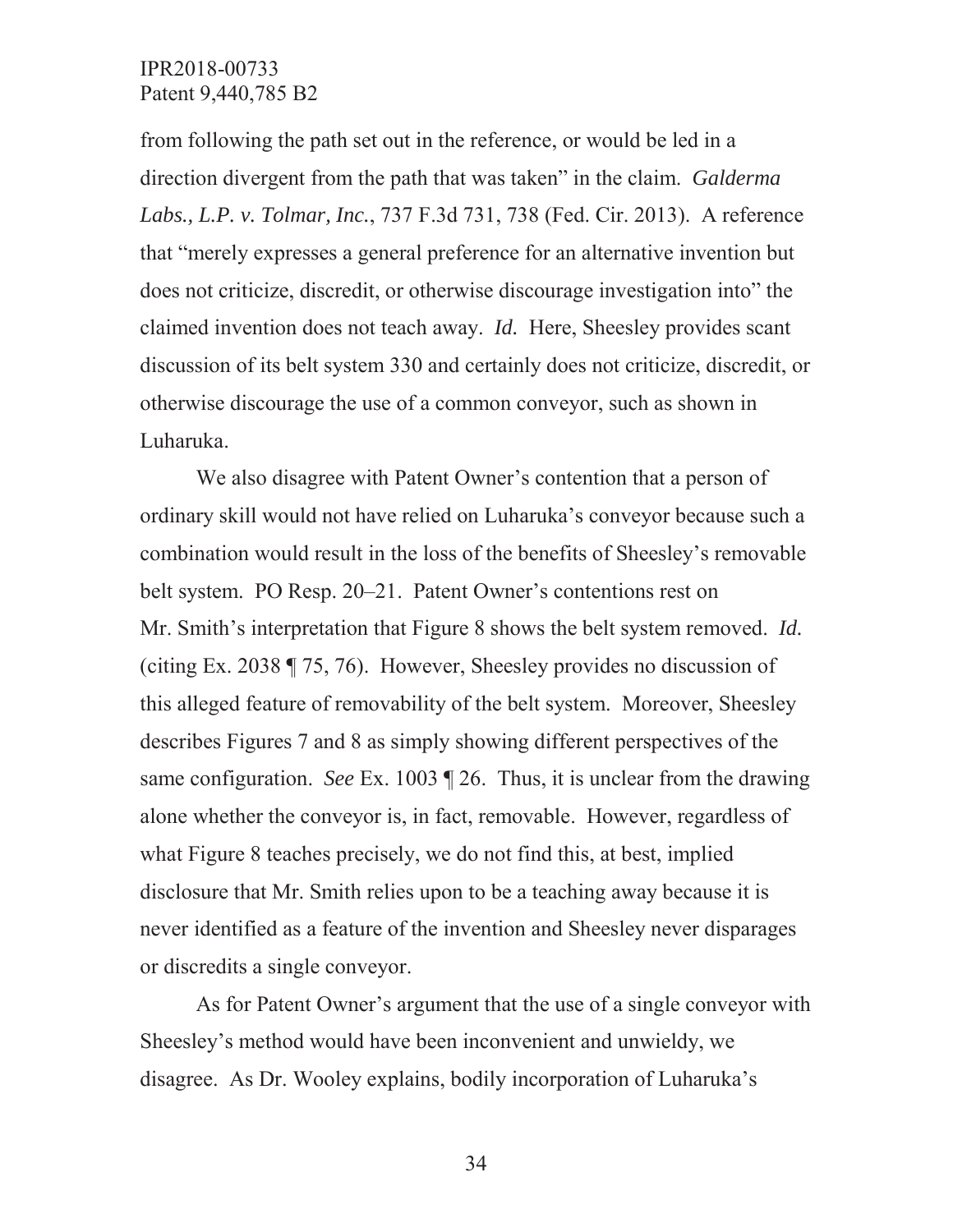conveyor is unnecessary and it was well within the level of skill in the art to arrange Luharuka's conveyor in a way that was not inconvenient and unwieldy. *See* Ex. 1099 ¶¶ 78–98.

Even if Sheesley teaches a removable belt system, we find that the benefits identified by Dr. Wooley—that this would be the most logical design and would have reduced dust generated (Ex. 1002 ¶¶ 84, 85)—would have provided sufficient motivation to combine Luharuka with Sheesley and would have outweighed any alleged benefits from Sheesley's conveyor system. A combination of known elements is likely to be obvious when it yields predictable results. *See KSR*, 550 U.S. at 416. Petitioner's evidence shows sufficiently that the combination of Luharuka and Sheesley is just such a predictable combination of known elements. *See* Ex. 1002 ¶¶ 84, 85; Ex. 1099 ¶¶ 78–98. Therefore, we find that Petitioner has shown a sufficient motivation to combine Sheesley with Luharuka.

 $\nu$ . *Motivation to Combine Sheesley with Harris* Patent Owner argues that Petitioner has failed to show an adequate motivation to use Harris's container in Sheesley's system. PO Resp. 22–34. Patent Owner raises a number of attacks against the combination of Harris and Sheesley. First, Patent Owner argues that attempts to commercialize Harris failed. *Id.* at 23–24. We consider this argument more appropriately as objective indicia of nonobviousness (failure by others) and discuss it below. *See infra* at IV.E.

Second, Patent Owner argues a person of ordinary skill would not have used Harris's containers because such a modification would result in the loss of the significant benefits Sheesley's system derives from using modified ISO cargo containers. PO Resp. 25–27. Patent Owner submits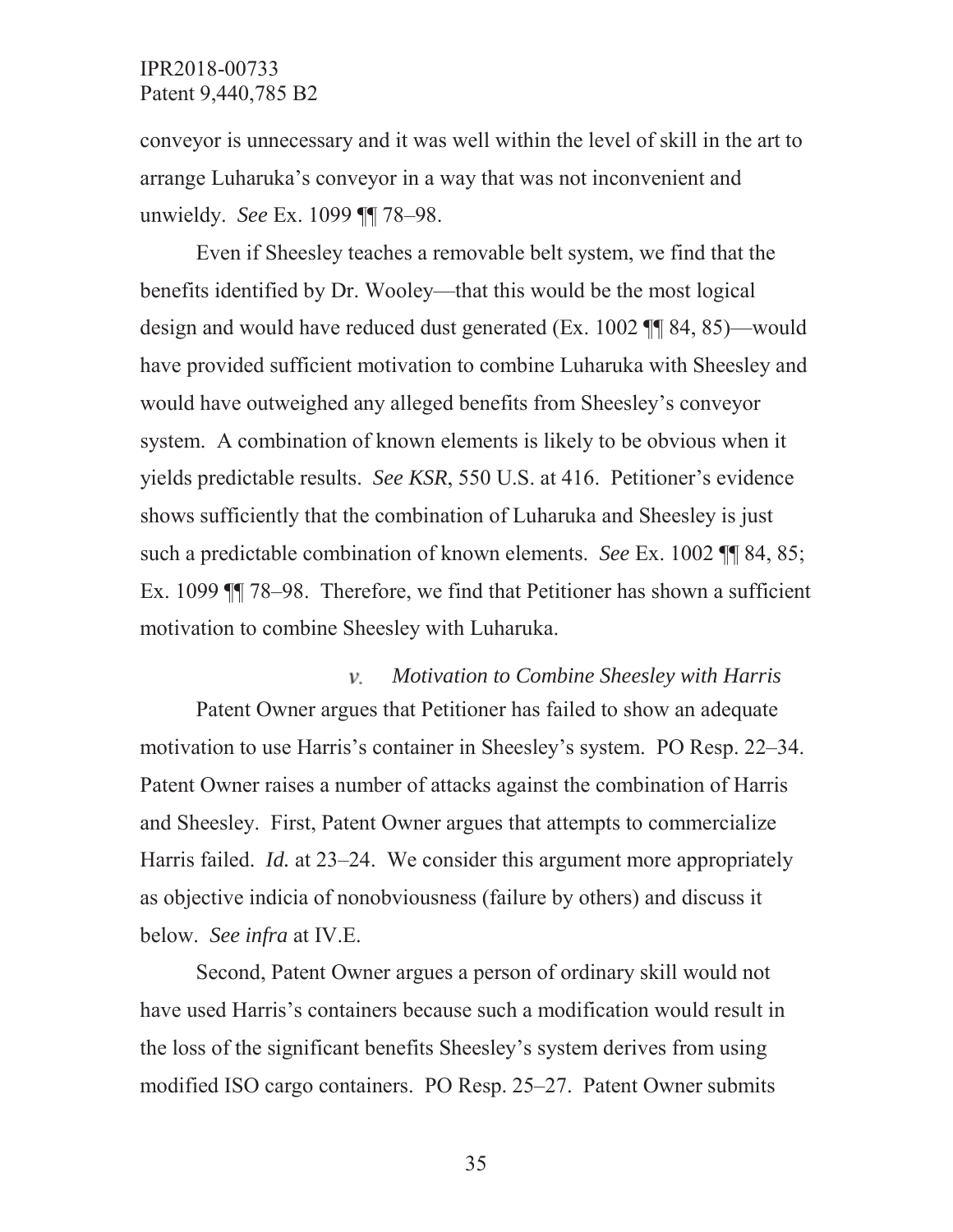that by using modified ISO cargo containers, Sheesley allows lower cost and economies of scale; robust processes, services, and compatible equipment used with the containers; and fewer durability and safety concerns. *Id.* at 25; PO Sur-Reply 17–21. Patent Owner contends that a person of ordinary skill would not trade those benefits because Harris's container is more expensive. PO Resp. 25. In particular, Patent Owner identifies Sheesley's containers use of ISO-compliant corner castings, the availability of an RTCH to move Sheesley's containers versus Harris's use of forklifts, and Sheesley's containers compliance with roadway height restrictions versus Harris's noncompliant height when carried on a standard flatbed trailer. *Id.* at 26–27.

Although we agree with Patent Owner that Sheesley's system—which utilizes modified standard ISO containers—has benefits, including its containers' compatibility with equipment used in transporting and handling standardized ISO containers (PO Resp. 25), we also agree with Petitioner that using Harris's container with Sheesley's support structure would have yielded numerous benefits (*see* Pet. 37–43). "The fact that the motivating benefit comes at the expense of another benefit . . . should not nullify its use as a basis to modify the disclosure of one reference with the teachings of another. Instead, the benefits, both lost and gained, should be weighed against one another." *Winner Int'l Royalty Corp. v. Wang*, 202 F.3d 1340, 1349 n.8 (Fed. Cir. 2000).

In the present case, having weighed the benefits gained and lost by using Harris's container with Sheesley's support structure, we agree with Petitioner and credit Dr. Wooley's testimony that a skilled artisan would have made the modification as doing so would have improved visual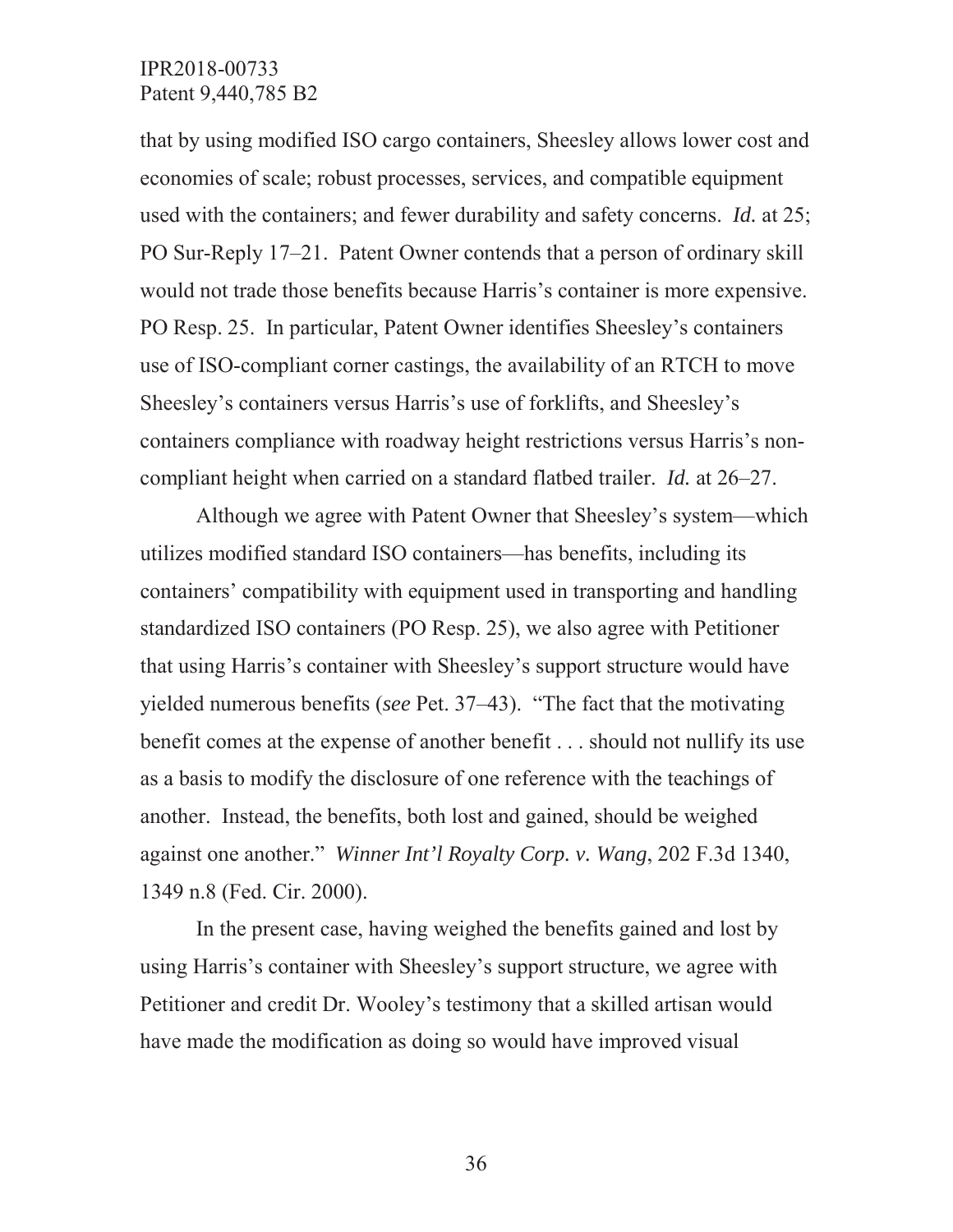inspection of the containers (Ex. 1002 ¶¶ 102, 103) while also making the containers easier to repair (*id.* ¶ 104).

We also agree with Petitioner that Patent Owner's arguments regarding the alleged costs of Petitioner's modifications are not persuasive. To the extent Patent Owner relies on high costs, such evidence does not raise doubt that a proppant transporting system combining Sheesley and Harris can be manufactured. *See Orthopedic Equip. Co. v. United States*, 702 F.2d 1005, 1013 (Fed. Cir. 1983) ("[T]hat the two disclosed apparatus would not be combined by businessmen for economic reasons is not the same as saying that it could not be done because skilled persons in the art felt that there was some technological incompatibility that prevented their combinations."); *see also KSR*, 550 U.S. at 417 (cautioning against rewarding obvious variations precipitated by "design incentives and other market forces").

As for the alleged benefits of corner castings, we agree with Petitioner that the evidence shows that Harris's containers could have still been safely transported without corner casting by being strapped or otherwise secured to the trailer. *See* Ex. 2038 ¶ 96. Thus, we are not persuaded that the benefits are as significant as Patent Owner contends. Indeed, the fact that better alternatives exist does not mean that inferior combinations are inapt for obviousness purposes. *See In re Mouttet*, 686 F.3d 1322, 1334 (Fed. Cir. 2012). The same conclusion applies to Patent Owner's arguments regarding the use of an RTCH to move Sheesley's containers. Contrary to Patent Owner's implication, Sheesley never expressly criticizes or discusses forklifts (Ex. 1069, 202:12–14), and movement of containers using forklifts was well known at the time (*see, e.g.*, Ex. 1002 ¶ 110).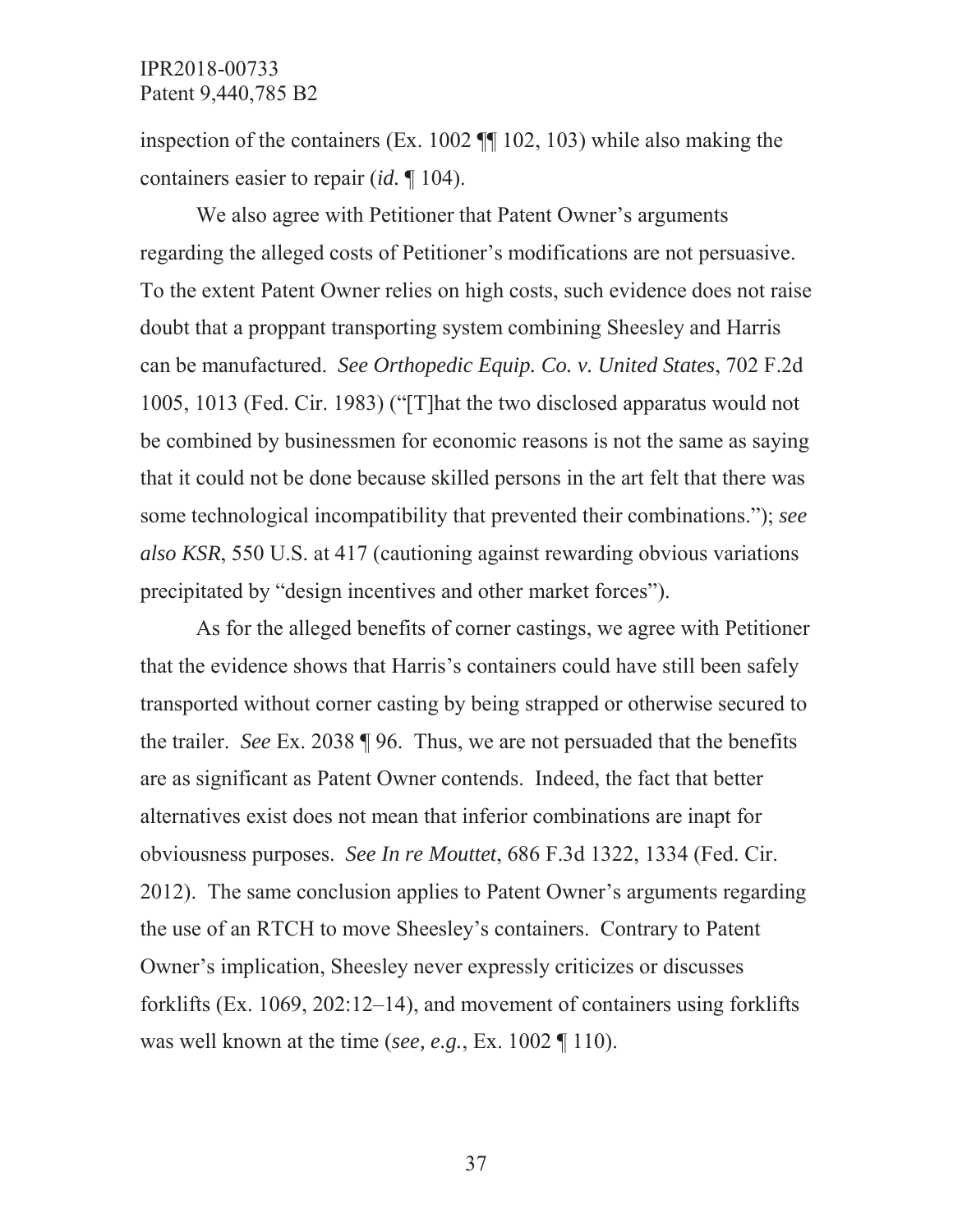Finally, Patent Owner's arguments regarding the height of Harris's height are not persuasive because (1) Harris itself teaches that the dimensions of its container may be adjusted to allow for transportation (Ex. 1006 ¶ 45), (2) Mr. Smith's admission that drop down trailers existed at the time of invention that could have accommodated Harris's preferred height while complying with height restrictions (Ex. 1069, 84:10–95:2), and availability of permits for oversized containers (Ex. 1099 ¶ 88).

Third, Patent Owner argues that Petitioner is incorrect (1) that a person of ordinary skill would have sought to reduce the overhang in Sheesley, and (2) Harris's containers would have reduced the likelihood containers would tip off the trailer and would have been easier to position on the trailer. PO Resp. 27. Patent Owner asserts that a person of ordinary skill would not have recognized that a problem with overhang because Sheesley does not discuss any problems with overhand and Sheesley would have been "well aware of how 20-foot containers would hang off the sides of the trailer when positioned perpendicularly, yet he designed his system to be used in precisely that way." *Id.* at 28.

Patent Owner's argument that Petitioner's motivation fails because Sheesley does not recognize the problems with overhand is not persuasive. There is no requirement that the reference sought to be modified recognize the problem that would motivate a skilled artisan to improve it. Indeed, the law clearly provides that "[t]he motivation need not be found in the references sought to be combined, but may be found in any number of sources, including common knowledge, the prior art as a whole, or the nature of the problem itself." *DyStar Textilfarben GmbH & Co. Deutschland KG v. C.H. Patrick Co.*, 464 F.3d 1356, 1361 (Fed. Cir. 2006).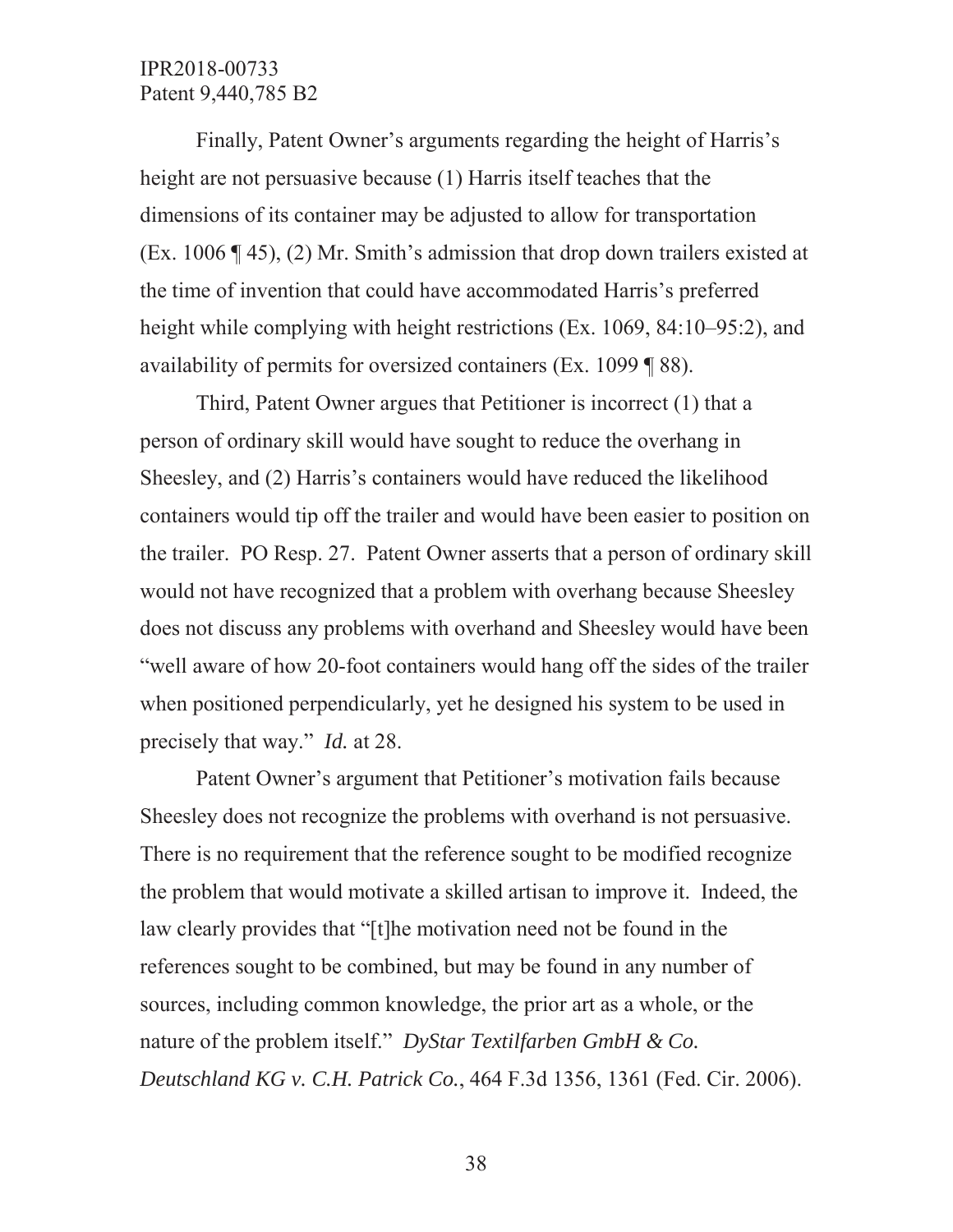# As the Federal Circuit explained in *Randall Mfg. v. Rea*, 733 F.3d 1355

(Fed. Cir. 2013):

In *KSR*, the Supreme Court criticized a rigid approach to determining obviousness based on the disclosures of individual prior-art references, with little recourse to the knowledge, creativity, and common sense that an ordinarily skilled artisan would have brought to bear when considering combinations or modifications. *KSR*, 550 U.S. at 415–22. Rejecting a blinkered focus on individual documents, the Court required an analysis that reads the prior art in context, taking account of "demands known to the design community," "the background knowledge possessed by a person having ordinary skill in the art," and "the inferences and creative steps that a person of ordinary skill in the art would employ." *Id.* at 418. This "expansive and flexible approach," *id.* at 415, is consistent with our own pre-*KSR* decisions acknowledging that the inquiry "not only permits, but *requires*, consideration of common knowledge and common sense."

*Id.* at 1362. Thus, Patent Owner's argument that Sheesley is silent about this problem is not consistent with the law.

As we explained above, Patent Owner's argument regarding the use of the RTCH is not persuasive because Patent Owner does not accurately characterize Sheesley's description of its use of the RTCH. *See supra* at 37. Furthermore, we find persuasive Petitioner's evidence that forklifts were a well-known and widely used method for moving proppant containers. *See*  Ex. 1099 ¶ 60; Ex. 1069, 66:25–68:13, 69:19–70:16. We find also find Petitioner's evidence that overhang could lead to safety concerns and that Harris's containers would provide repair and visual inspection benefits to be well-supported and reasoned and give it substantial weight. *See* Ex. 1002 ¶¶ 90–98, 103, 104. Thus, we do not agree with Patent Owner's assertion that a person of ordinary skill would view the use of forklifts as so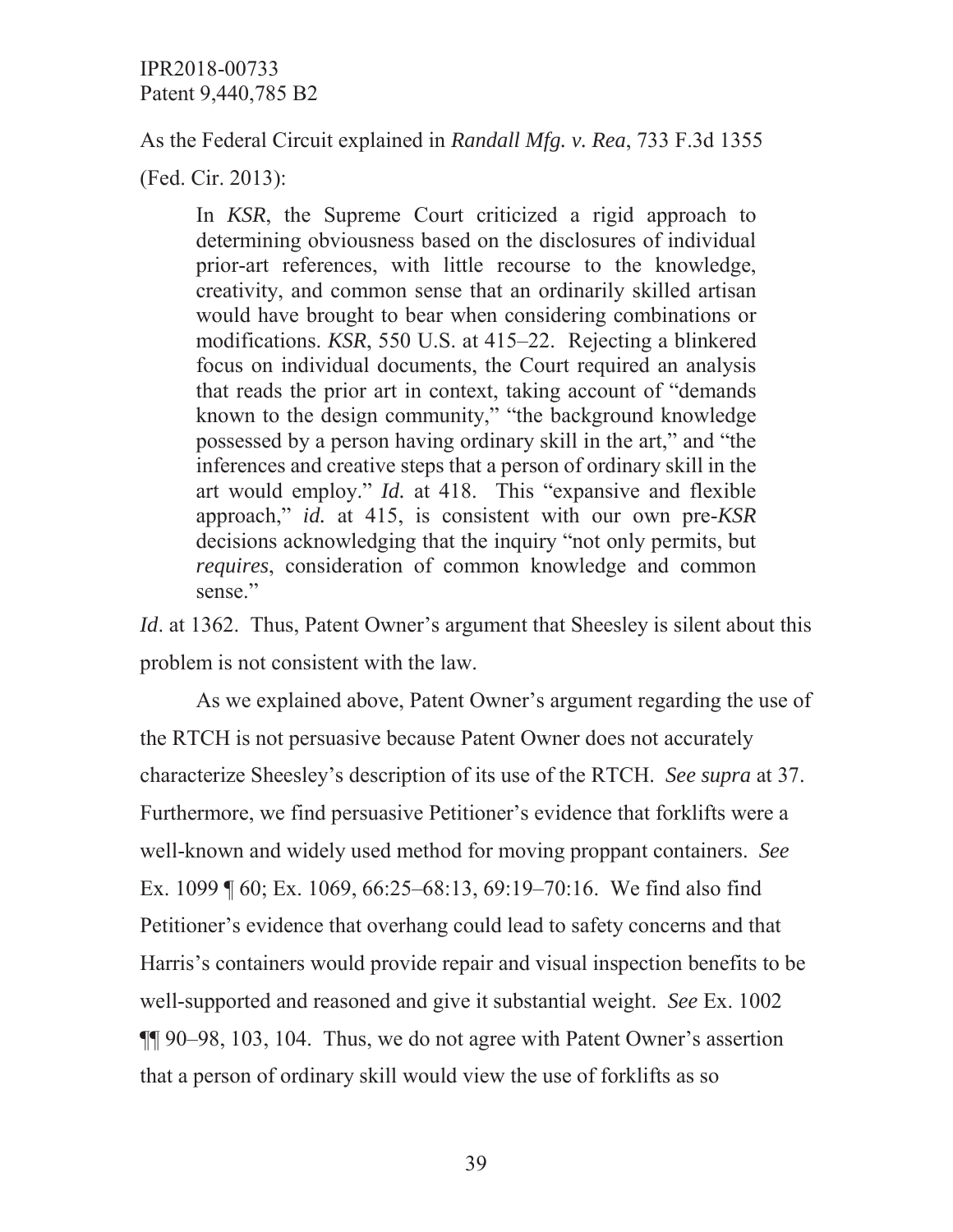disadvantageous that a person of ordinary skill would not pursue the benefits of eliminating overhang and improving visual inspection and repair.

Patent Owner also argues that Petitioner has failed to show that a person of ordinary skill would have been motivated to arrange Sheesley's 12-foot containers lengthwise on Sheesley's trailer. PO Resp. 30–32. Patent Owner submits that Petitioner acknowledges that this arrangement would reduce proppant flow rate, but Patent Owner asserts that Petitioner does not give any basis for assuming that a wellsite operator would ever desire a flow rate so low that a person of ordinary skill in the art would want to place only two stacks of containers on the trailer. *Id.* at 30. Patent Owner argues that a person of ordinary skill would be motivated to maximize flow rate, "not one that is designed for only the least-demanding requirements." *Id.* Patent Owner further contends that, even if circumstances demanded a lower discharge rate, that the arrangement would empty "in a matter of minutes" creating a risk of halting the entire fracking operation. *Id.* at 31. Patent Owner further submits that Harris's container are not designed to be placed lengthwise based on the location of the forklift openings. *Id.* at 31–32.

We agree with Petitioner that Patent Owner's lengthwise arguments do not address the 8-foot container proposed by Dr. Wooley. *See* Pet. Reply 9. Petitioner also submits detailed testimony and explanation from Dr. Wooley explaining why the reduced proppant discharge rate that a lengthwise configuration would cause would be more than sufficient for many types of fracking jobs. *See id*. at 20–25. We find Dr. Wooley's testimony to be well-reasoned and supported by the cited evidence. Ex. 1099 ¶¶ 53–69. Based on this testimony, we disagree with Patent Owner's assertion that a person of ordinary skill would not be motivated to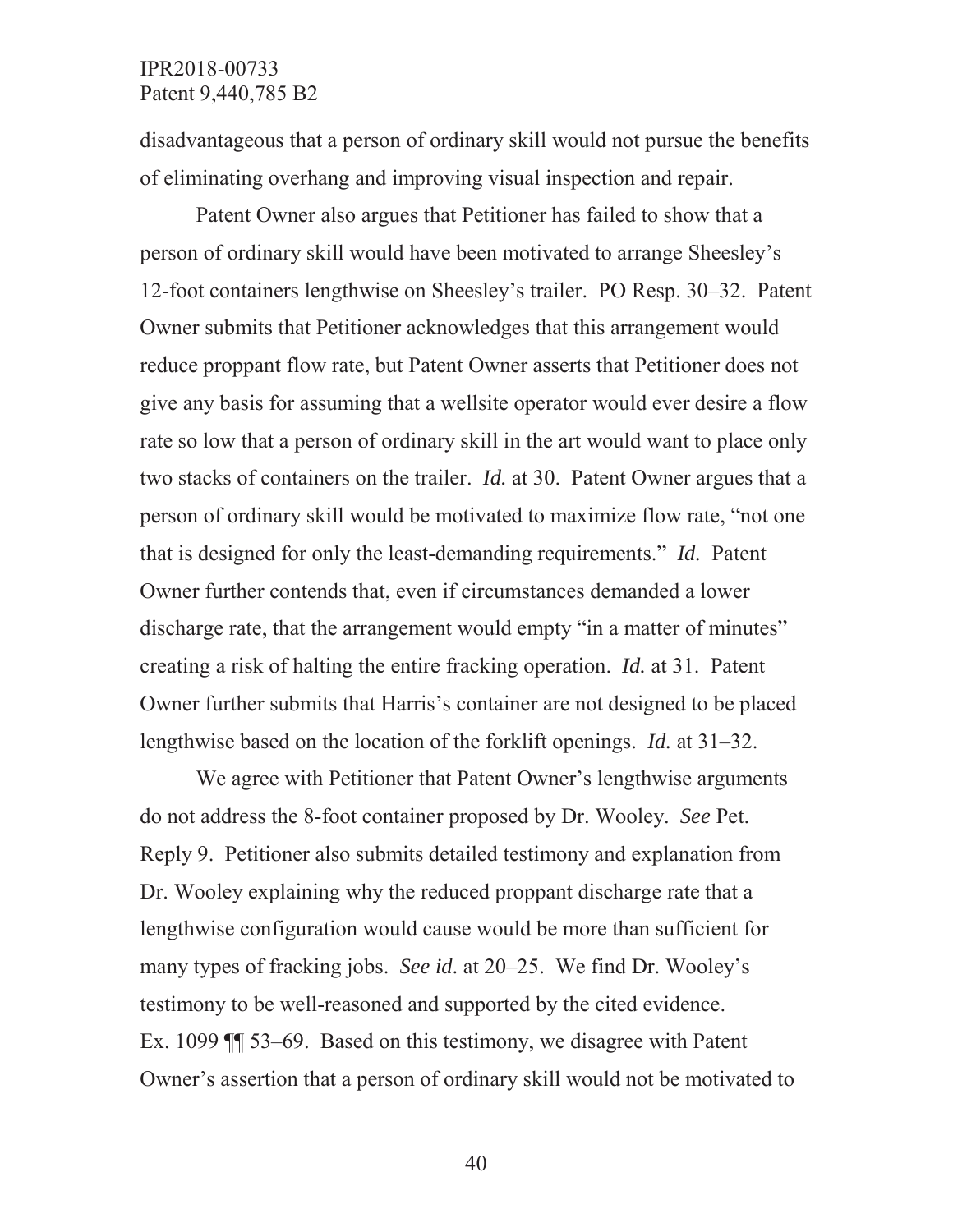use Harris's container lengthwise because the flow rate would be insufficient. On the contrary, we agree with Petitioner that Harris's container arranged lengthwise would provide an adequate proppant discharge rate. *Id.* As for Patent Owner's contention that the containers would empty too quickly to be changed safely, we agree with Petitioner (Pet. Reply 24 (citing Ex. 1069, 96:18–97:5, 99:6–100:9, 97:7–22, 99:25–100:3, 105:8–106:2, 115:11–24, 105:8–106:2) that Mr. Smith's opinion is based on inadequately explained assumptions regarding opening size of the containers and is entitled to little weight. Accordingly, we find Patent Owner's contentions regarding the risk of the containers emptying too quickly to be entitled to little weight.

Finally, Patent Owner contends that Petitioner's assertions that using Harris's container would be cheaper by reducing the number trips to remove empty containers are incorrect. PO Resp. 32–34. Patent Owner submits that removing empty containers does not require any more trips than required to deliver the full containers, and it would take exactly the same number of trips to deliver Harris's containers as it would Sheesley's containers. *Id.* at 32–33 (citing Ex. 2038 ¶¶ 101–104). However, as Petitioner persuasively explains, Mr. Smith's hypothetical delivery scenario which he uses to illustrate why using Harris's container would not reduce transport costs, is not correct. *See* Pet. Reply 8. As Dr. Wooley explains, Mr. Smith provides an inadequate buffer for the fracking job, which leads Mr. Smith to underestimate the cost savings. *See id.*; Ex. 1099 ¶¶ 44, 45, 72–75.

We also agree with Petitioner that Mr. Smith's assertion that that a trucker would decline to haul a full container without a guaranteed backhaul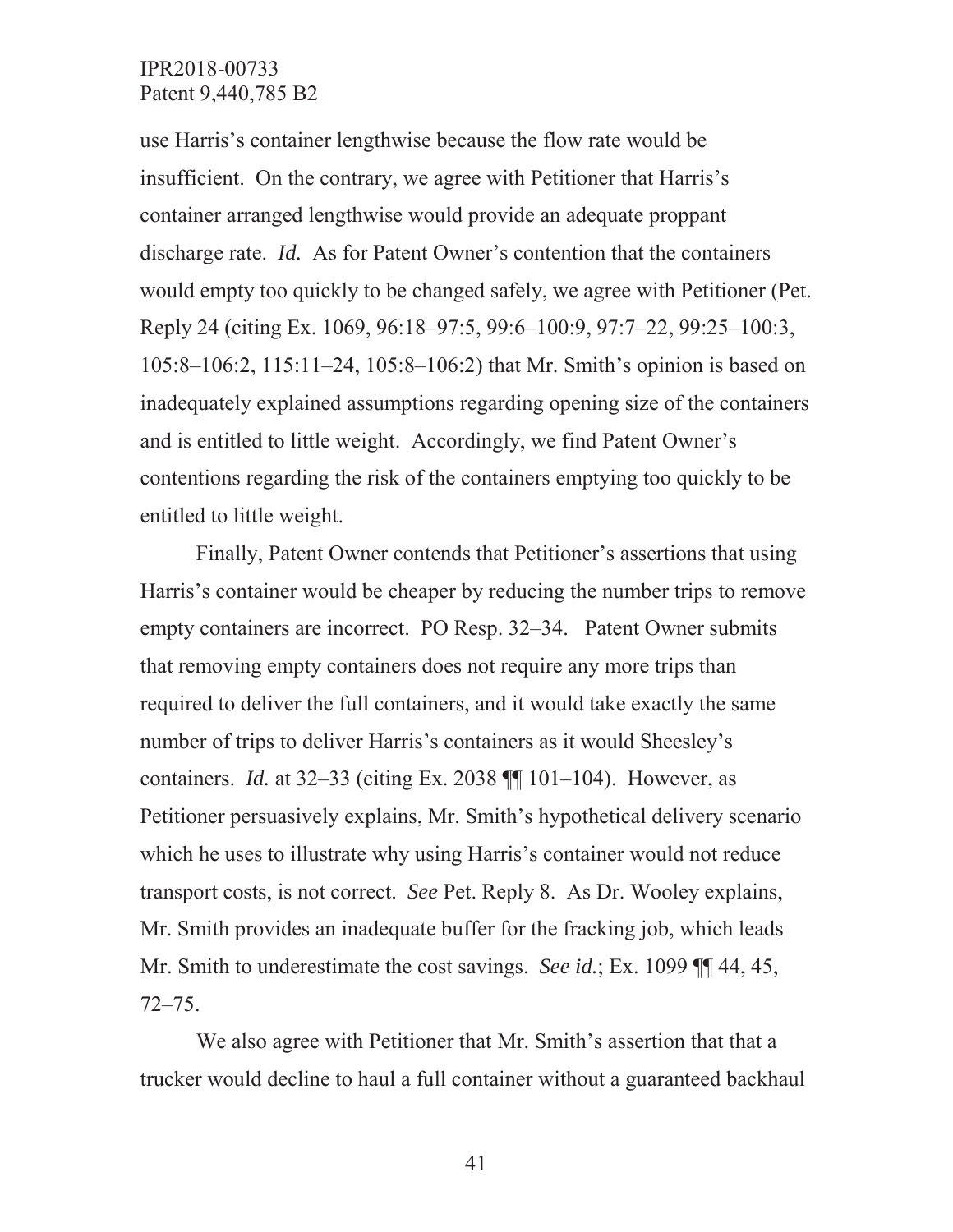is seriously undermined, because, in his hypothetical, 53 truckers took such a job. Ex. 1099 ¶¶ 76, 77. Thus, for these reasons, we find Mr. Smith's testimony that Harris's container would not result in transportation cost savings to be entitled to little weight. Instead, we credit Dr. Wooley's testimony that Harris's container would result in cost savings and that this would provide an additional motivation for a person of ordinary skill to use Harris's container. Ex. 1002 ¶ 99; Ex. 1099 ¶¶ 44, 45, 72–77.

### *Motivation to Modify Harris* νi.

Patent Owner argues a person of ordinary skill would not have been motivated to modify Harris to include another end frame member on the top of Harris because Harris was sufficiently strong, stable, and protected from damage as designed. PO Resp. 34–35. Patent Owner asserts that a person of ordinary skill in the art would not have been motivated to solve problems that did not exist. *Id.* at 35. In particular, Patent Owner contends that there is no contemporaneous evidence that Harris's container was insufficiently strong. *Id.* Patent Owner submits that the need for additional strengthening is less at the top of the container. *Id.* (citing Ex. 2038 ¶¶ 114, 115). Patent Owner also asserts that Petitioner provides no evidence that the top of the containers need protection from damage. *Id.* at 36. Patent Owner argues that Hurst would not motivate a person of ordinary skill to add the claimed support members because there is no discussion in Hurst that the braces provide the claimed benefits. *Id.* Finally, Patent Owner argues that a person of ordinary skill would not have been motivated to add the support members because it would add cost and the added weight would reduce the amount of proppant that could be carried. *Id.* at 37.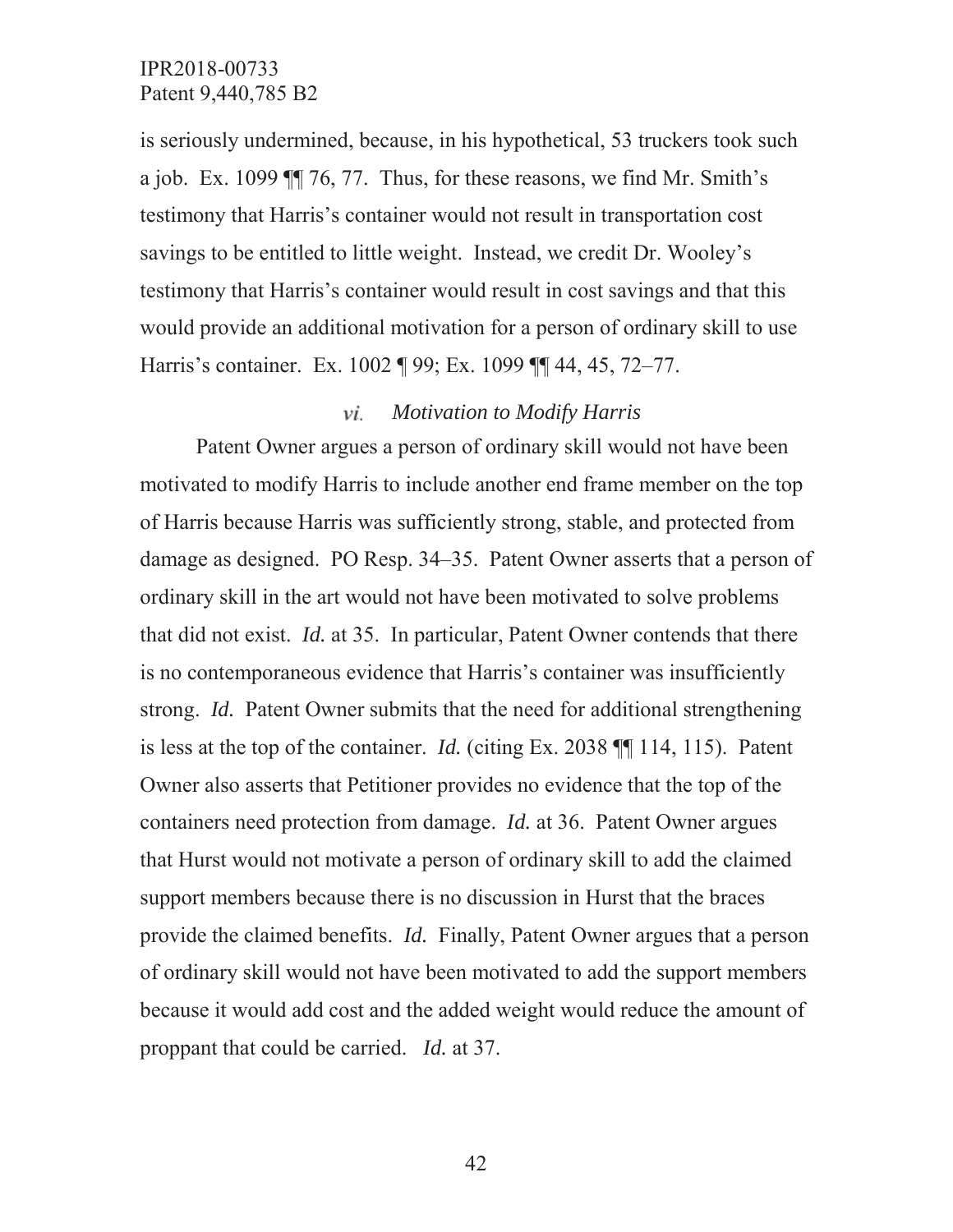We find that Petitioner has shown an adequate motivation to modify Harris. In particular, we agree with Petitioner that Mr. Smith concedes that adding the support members would protect a "very small and narrow area of the container." Ex. 2038 ¶ 118. Dr. Wooley explained on cross examination that this would be the type of damage that the container would be at risk given stacking. Ex. 2035, 138:11–141:1. Thus, we disagree with Patent Owner that there is no evidence to support Petitioner's contention, and, to the contrary, we find this evidence sufficient to show that a person of ordinary skill would have been motivated to add horizontal support members to the top of Harris's container. There is no requirement that there be evidence that Harris was, in fact, inadequate, only there was a reason that a person of ordinary skill would have been motivated to try to improve Harris. The potential risks Petitioner has identified are just such a motivation.

Patent Owner's argument that Hurst does not expressly explain that its support members would have this benefit is not persuasive. As we explained above, there is no requirement that the reference expressly disclose the motivation. *See supra* at 38–39. Here, Petitioner has presented evidence that a person of ordinary skill would understand that a support member, such as disclosed in Hurst, would have had this benefit. Ex. 1002 ¶¶ 107–110. This is sufficient, and there is no requirement that there be an express teaching, suggestion, or motivation in Hurst for this combination. *See supra*  at 38–39.

#### vii. *Motivation to Combine Hurst*

With respect to the combination with Hurst, Patent Owner argues that Hurst's guide elements would not work with Sheesley's support structure, so a person of ordinary skill would not be motivated to use them. PO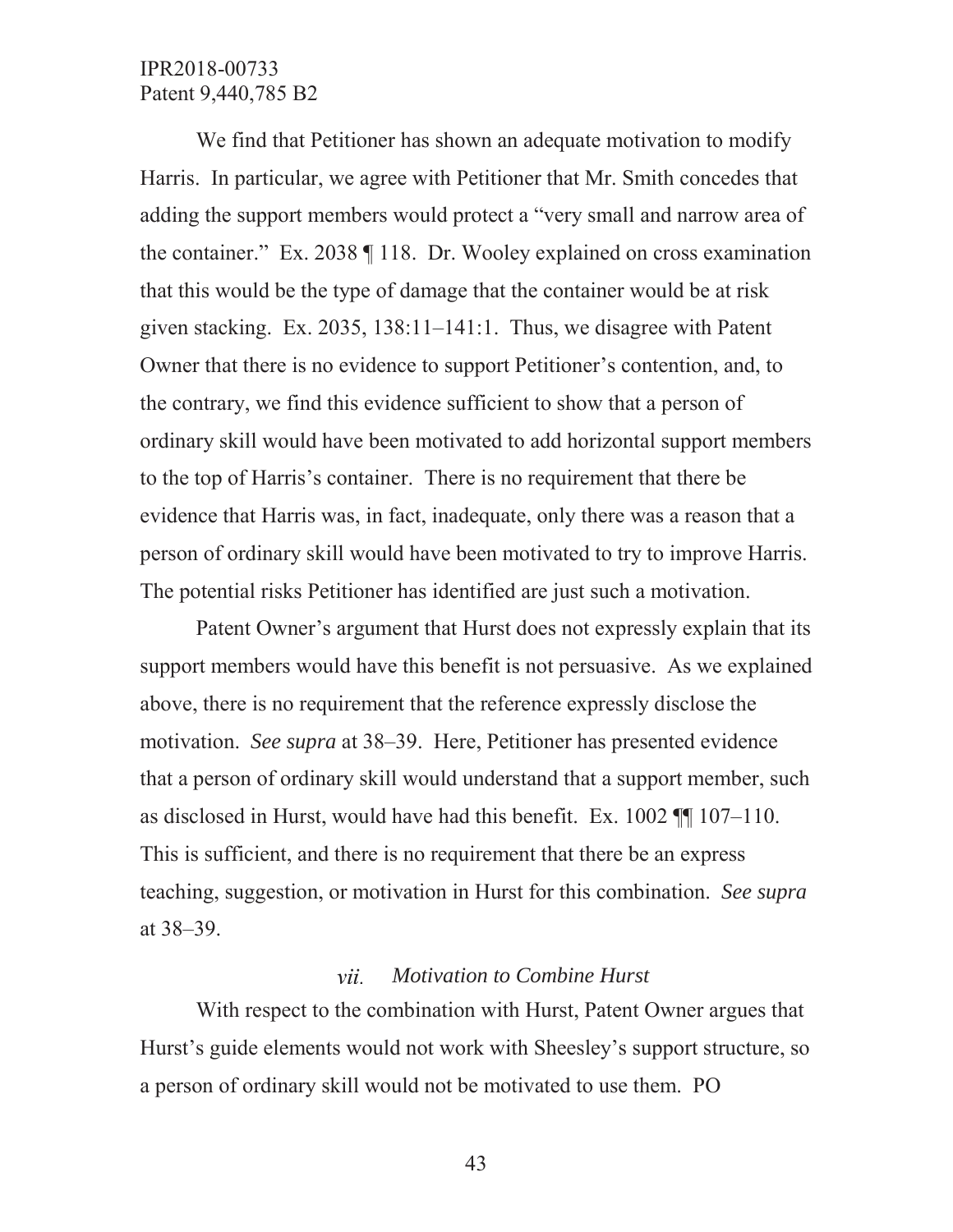Resp. 38–41. In particular, Patent Owner asserts that because Hurst's guide elements work by engaging the corners of a container, when Harris's 12-foot container is placed perpendicularly on Sheesley's trailer, its corners are floating in the air and cannot be engaged in any direction. *Id.* at 38, 40. Patent Owner contends that Petitioner's side-engaging guide is not the claimed cradle. *Id.* at 41.

We agree with Petitioner that Patent Owner's "side-engaging guide" argument relies on Harris's 12-foot container being placed width-wise, and does not apply to Petitioner's arguments regarding the Harris 8-foot container or Harris's 12-foot container oriented lengthwise. Pet. Reply 13. For the 12-foot Harris container placed lengthwise or the 8-foot Harris container, Petitioner relies on corner-engaging guides for those two proposed embodiments. *See* Ex. 1002 ¶ 125. Thus, we agree with Petitioner that these arguments are not persuasive.

Patent Owner submits that Dr. Wooley previously testified that twist lock assemblies would be used to align Harris's containers on Sheesley's structure and that "[s]uch elements (twistlocks, pins, or rings) would be preferable over Petitioner's side-engaging guides because they would provide greater tolerance for placement misalignment." PO Resp. 41–42. Patent Owner contends that this testimony "dooms" Petitioner's obviousness argument. However, again this argument does not appear to engage with Petitioner's arguments regarding the 12-foot Harris container positioned lengthwise and the 8-foot Harris container. In addition, Dr. Wooley's district court opinion addresses a different proposed combination (*see*  Ex. 1072 ¶¶ 175, 345–348, 603), and Dr. Wooley does not contend, as Patent Owner implies (PO Resp. 43), that twistlocks are superior to Hurst's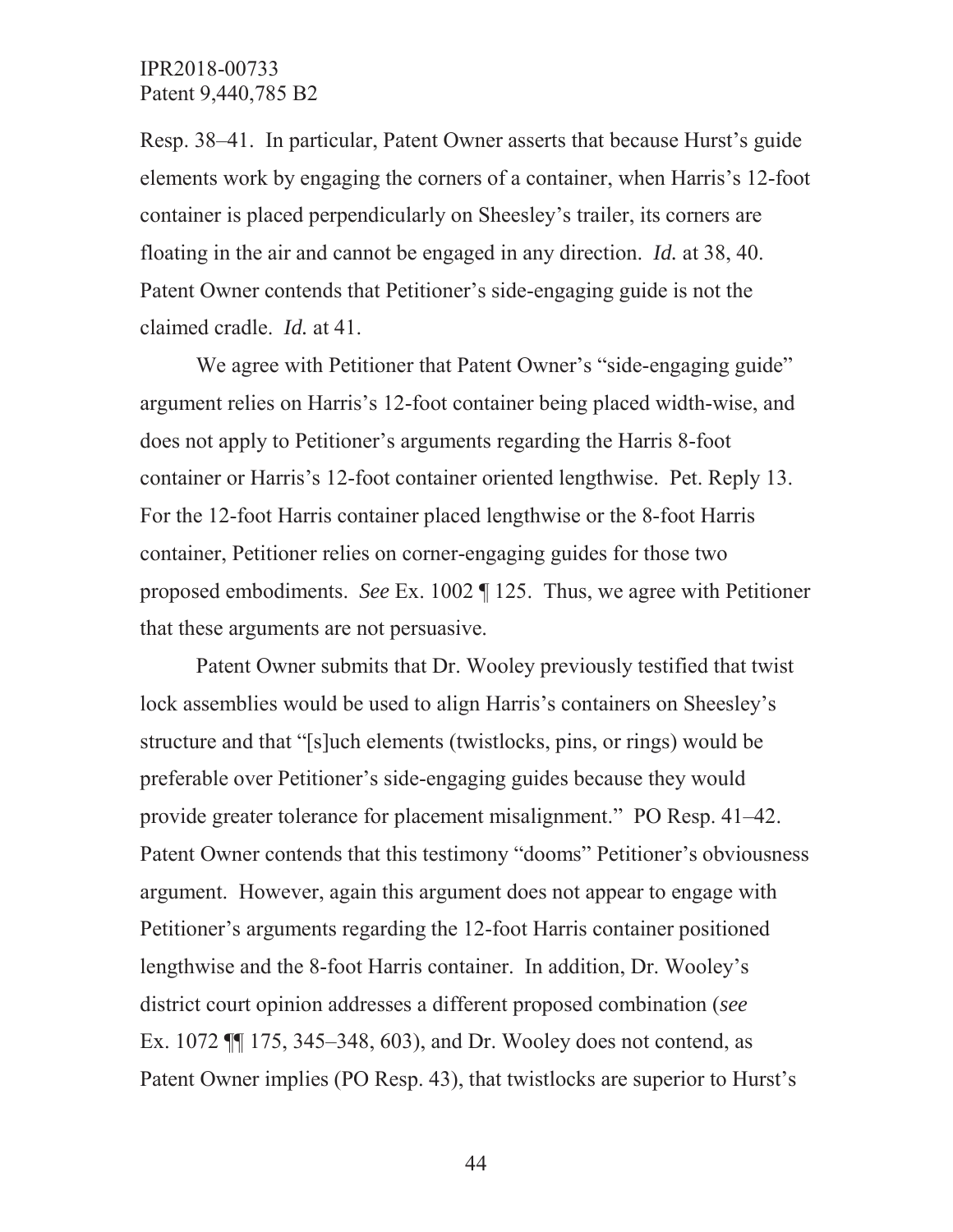guides. Moreover, we note that there is no requirement that Petitioner prove that a combination would be the best possible combination for obviousness purposes. *See In re Mouttet*, 686 F.3d at 1334.

Patent Owner contends that Petitioner's assumption of adding guides of any kind to Sheesley would have been beneficial is wrong. PO Resp. 43. Patent Owner asserts that Sheesley gives "no indication 'mispositioning' containers in its system would be a problem, or that there was need to create 'small spacing [] between Harris's containers' using guide elements." *Id.* Patent Owner asserts that a person of ordinary skill would have "avoided using Harris's containers with Sheesley, rather than requiring more modifications to counteract Harris's flaws." *Id.*

To begin with, as we explained in detail above, there is no requirement that Sheesley discuss a problem in order for such a problem to be considered in an obviousness analysis. *See supra* at 38–39. As Petitioner explains in detail, and we agree, having turned Harris's container to solve Sheesley's overhang problem, a person of ordinary of ordinary skill would have been motivated to include guides, such as Hurst's, in order to improve alignment. *See* Ex. 1002 ¶¶ 111–121, 125–130.

Patent Owner argues that a person of ordinary skill would not have been motivated to add Hurst's guide elements because of the added cost. PO Resp. 44. As we explained above, we do not find Patent Owner's cost argument persuasive. *See supra* at 36–37.

Thus, we disagree with Patent Owner's argument that Petitioner has failed show that a person of ordinary skill would have been motivated to combine Hurst with Harris and Sheesley.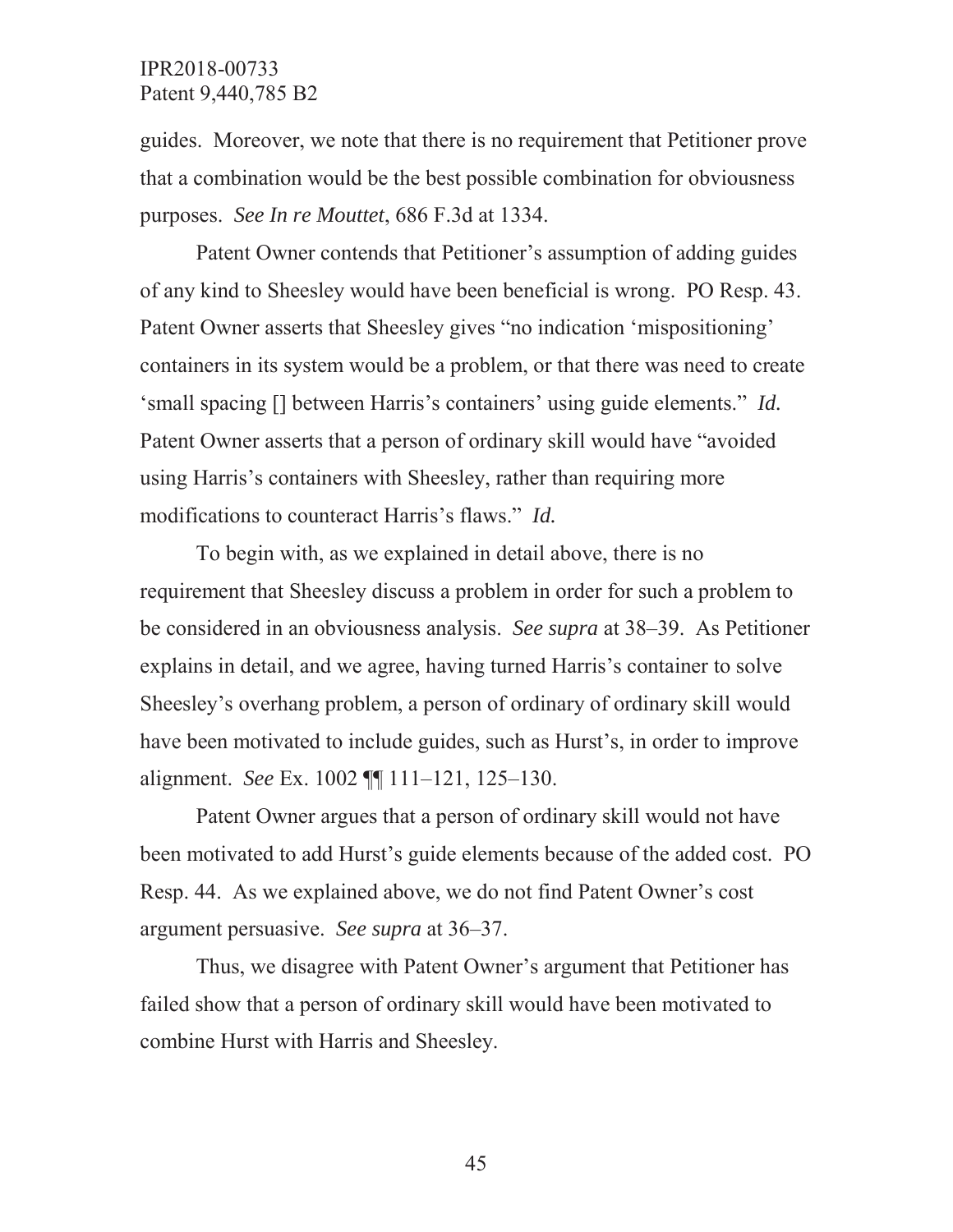### *c. Summary*

In conclusion, we find that Petitioner has shown by a preponderance of the evidence that the combination accounts for the limitations of claim 1, and that a person of ordinary skill would have been motivated to combine the teachings of Sheesley, Harris '554 or Harris '809, Hurst, and Luharuka in the manner asserted.

#### $\overline{2}$ . *Claims 6, 9, 13, and 15*

Petitioner has shown sufficiently that the combination of Sheesley, Hurst, Harris, and Luharuka teaches or suggests the claimed subject matter of claims 6, 9, 13, and 15. Pet. 69–76. Patent Owner does not argue that the combination of Sheesley, Hurst, Harris, and Luharuka fails to disclose the additional limitations recited by claims 6, 9, 13, and 15. Accordingly, Patent Owner has waived any argument directed to those limitations. *See* Paper 14, 3 ("Patent Owner is cautioned that any arguments for patentability not raised in the response will be deemed waived."). We reviewed Petitioner's evidence and argument and adopt it as our own. For the reasons provided therein, Petitioner demonstrates that the combination of Sheesley, Hurst, Harris, and Luharuka accounts for the limitations of claims 6, 9, 13, and 15, that a person of ordinary skill in the art would have been motivated to combine the references in the manner proposed, and would have had a reasonable expectation of success in doing so.

#### $\mathfrak{Z}$ *Claims 3 and 10*

Claim 3 depends from claim 1 and further recites "directing the fracking proppant from the common conveyor to a desired location with a chute attached to the support structure and configured to receive the fracking proppant from the common conveyor." Claim 10 depends from claim 9 and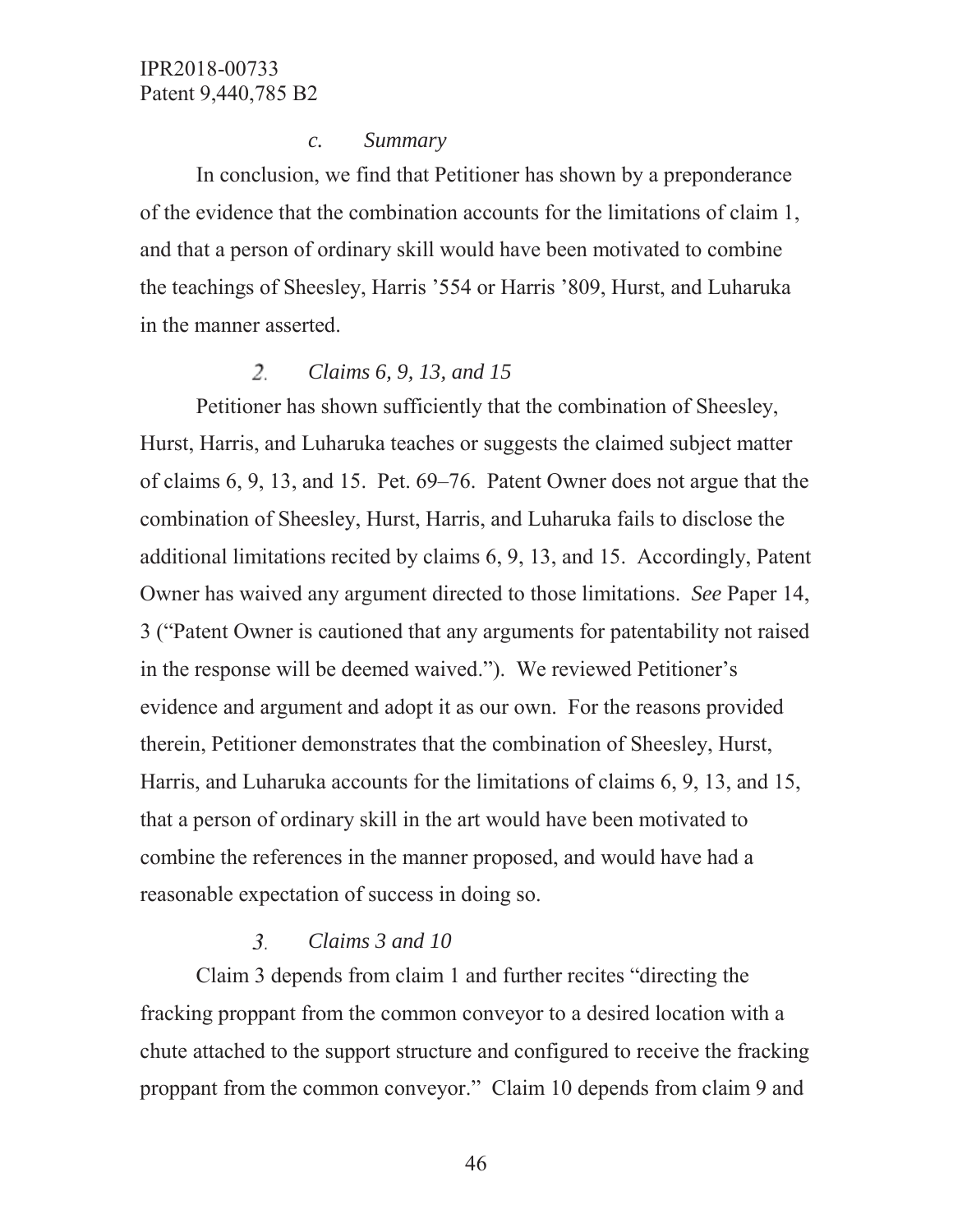recites a similar limitation. Petitioner explains Sheesley teaches that proppant is delivered by a belt system to the blender, but does not explain how the delivery occurs. Pet. 66. Petitioner argues that delivery to a blender was well known, and a person of ordinary skill in the art would have "found it logical to modify Sheesley's support structure so that proppant on its conveyor could be transferred to a blender, such as through the use of a conveyor that extended at an upward angle and included a chute at its end, like Luharuka disclosed." *Id.* at 66–67. Petitioner contends that Luharuka teaches a chute 132 and material transfer guide 134 that attaches to and extends from conveyor 130 and encloses the top portion of the conveyor. *Id.*  at 67 (citing Ex. 1002 ¶ 140). Petitioner argues that it would have been a straightforward task for a person of ordinary skill in the art to secure such a chute and conveyor, or similar ones, to Sheesley's support structure, given their skill level and the fracking industry's common use of components like conveyors and chutes for proppant transfer. *Id.* (citing Ex. 1002 ¶ 140). Petitioner submits that, as Luharuka shows, Sheesley's conveyor could have been made continuous from under the containers up through the attached chute, which would have had the benefit of eliminating the need to coordinate the positioning and rates of multiple conveyors. *Id.* (citing Ex. 1002 ¶ 141). Petitioner asserts that a person of ordinary skill would have also seen the benefit of including an inclined section for Sheesley's conveyor, like that section of Luharuka's, because it would have allowed the horizontal section of Sheesley's conveyor that underlies Harris's containers to be lower to the ground, facilitating placement of those containers over the conveyor, while still allowing proppant to be directed to a location that was elevated relative to the horizontal section, as was often the case. *Id.* at 68.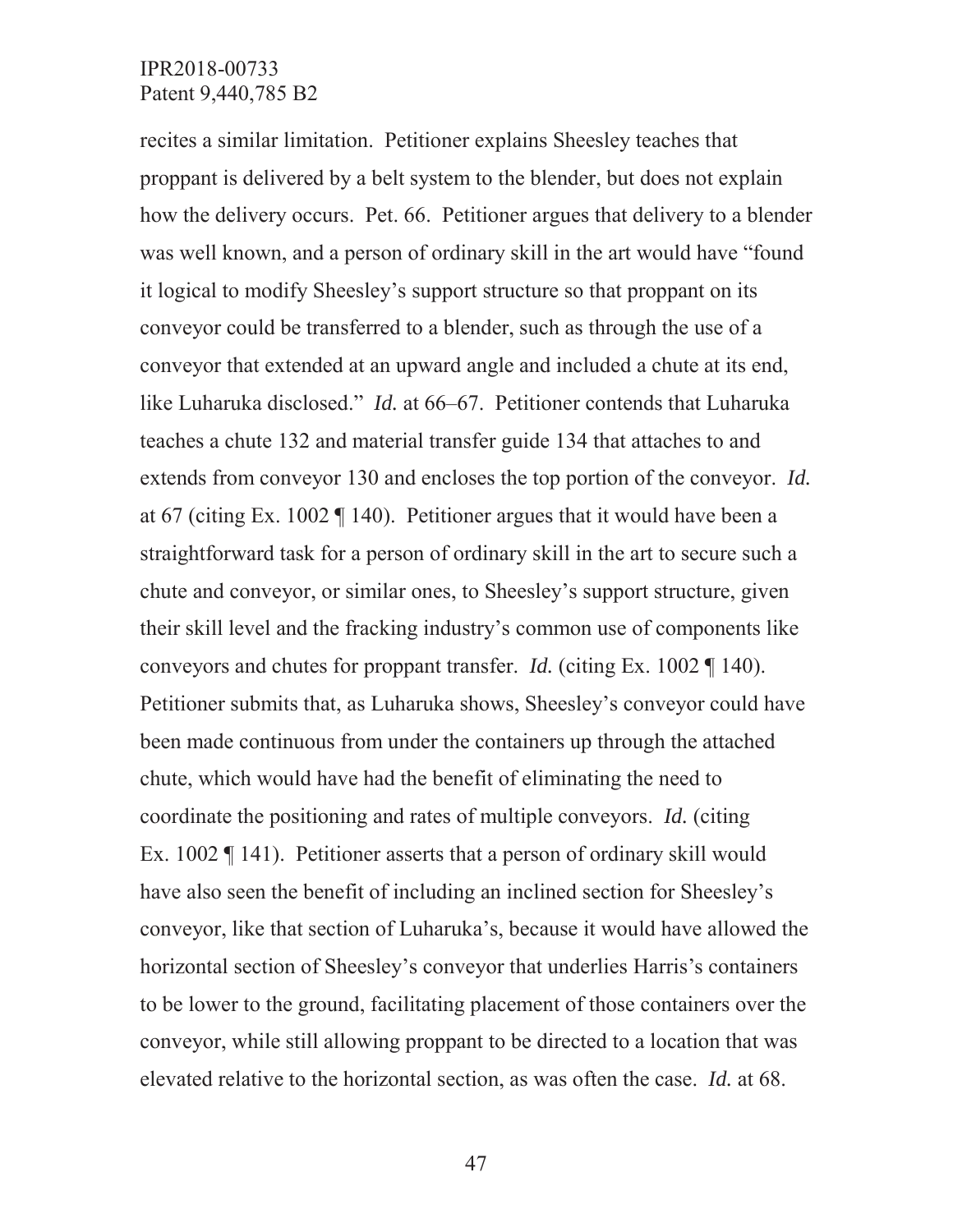Petitioner argues that a person of ordinary skill would have also recognized that including a chute at the end of Sheesley's conveyor—like Luharuka's, Speakman's, or Wietgrefe's—would have better contained proppant dust (and proppant) leaving the end of the conveyor. *Id.* Thus, Petitioner contends that modified in this foregoing obvious manner, Sheesley discloses directing the proppant that dropped onto the conveyor of belt system 330 from Harris's containers to a desired location (a blender) with a chute attached to its support structure, which chute would have been configured to receive the proppant from the conveyor. *Id.*

Patent Owner raises two main arguments regarding the "chute" limitation. First, Patent Owner argues that Luharuka does not teach the claimed chute. PO Resp. 54–56. Second, Patent Owner asserts that a person of ordinary skill would not have been motivated to modify Sheesley to include Luharuka's chute. *Id.* at 49–52.

With respect to the missing limitation argument, Patent Owner contends that Luharuka's chute is not "attached to the support structure" and does not "direct[] the fracking proppant from the common conveyor." *Id.*  at 54. Patent Owner argues although Dr. Wooley identifies elements 132 and 134 as teaching the claimed chute, Luharuka only describes element 132 as a "conveyor enclosure, or chute" and element 134 as a "material transfer guide." *Id.* at 55 (citing Ex. 1006, 4:32–58). Thus, Patent Owner submits that Luharuka differentiates between the chute, which does no directing of material itself, and the "transfer guide," which "may be adapted to guide the proppant 102 into the hopper 110." *Id.* (citing Ex. 1006, 4:35–41). Patent Owner asserts that Luharuka explains that element 134 is "attachable to an opening of the hopper enclosure 105." *Id.* (quoting Ex. 1006, 4:35–41).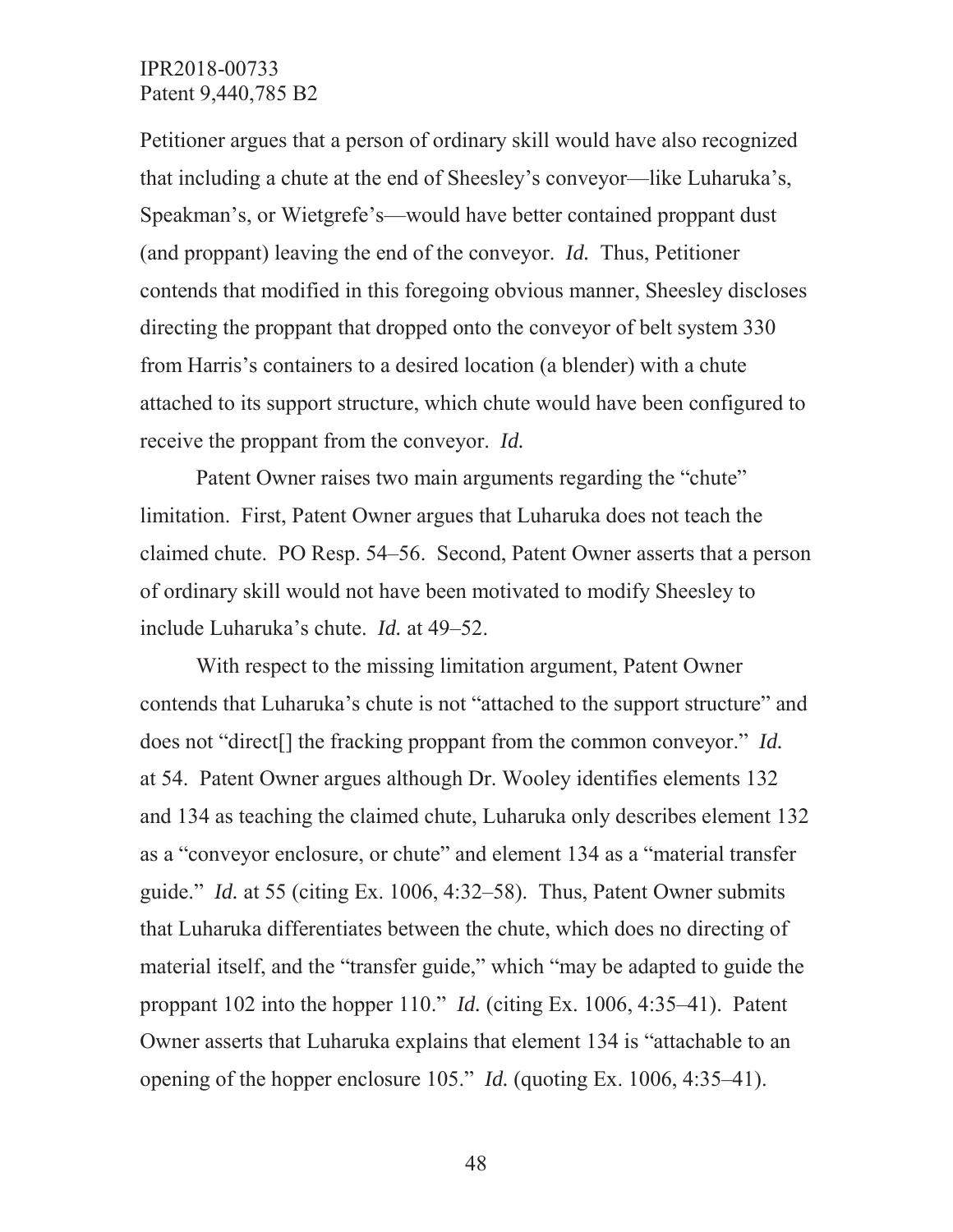Patent Owner argues that the material transfer guide 134 is attached to hopper enclosure 105, but not connected to conveyor 130 or conveyor enclosure 132. *Id.* Patent Owner further argues that Luharuka's chute is not attached to a support structure. *Id.* at 56.

We agree with Petitioner that Patent Owner's argument suffers from two flaws. Pet. Reply 16–19. To begin with, Patent Owner's contention that Luharuka's chute is not attached to a support structure is not persuasive because Petitioner's combination proposes attaching Luharuka's chute to Sheesley's support structure. *See* Pet. 67 (citing Ex. 1002 ¶ 140). Thus, Patent Owner attacks the references individually when Petitioner is relying on the combination. *See Merck*, 800 F.2d at 1097. As for contention that Luharuka's chute does not direct fracking proppant from the common conveyor, we agree with Petitioner that Patent Owner's reading of Luharuka is unreasonable. Pet. Reply 17. In particular, we agree with and find wellreasoned Dr. Wooley's testimony in this regard. Ex. 1099 ¶¶ 99–115. As Petitioner explains, Bellow 134 of Luharuka is explicitly described as a component of conveyor 130 and more specifically of chute 132. Pet. Reply 18 (citing Ex. 1006, 4:32–35, 5:47–48). Consequently, we agree with Petitioner that a person of ordinary skill would not have believed bellow 134 stayed behind with hopper enclosure 105 after the conveyor was driven away. *Id.* (citing Ex. 1099 ¶ 103). We also agree with Petitioner that Mr. Smith's "attachable" interpretation also conflicts with the functions Luharuka describes for the bellow. *Id.* (citing Ex. 1099 ¶ 104). As Petitioner notes, the bellow has to (1) accommodate movement 131 of conveyor 130 (Ex. 1006, 4:35–37) and (2) guide proppant 102 into hopper 110 (*id.* at 4:37–40). Ex. 1099 ¶ 104. As Petitioner also notes, if the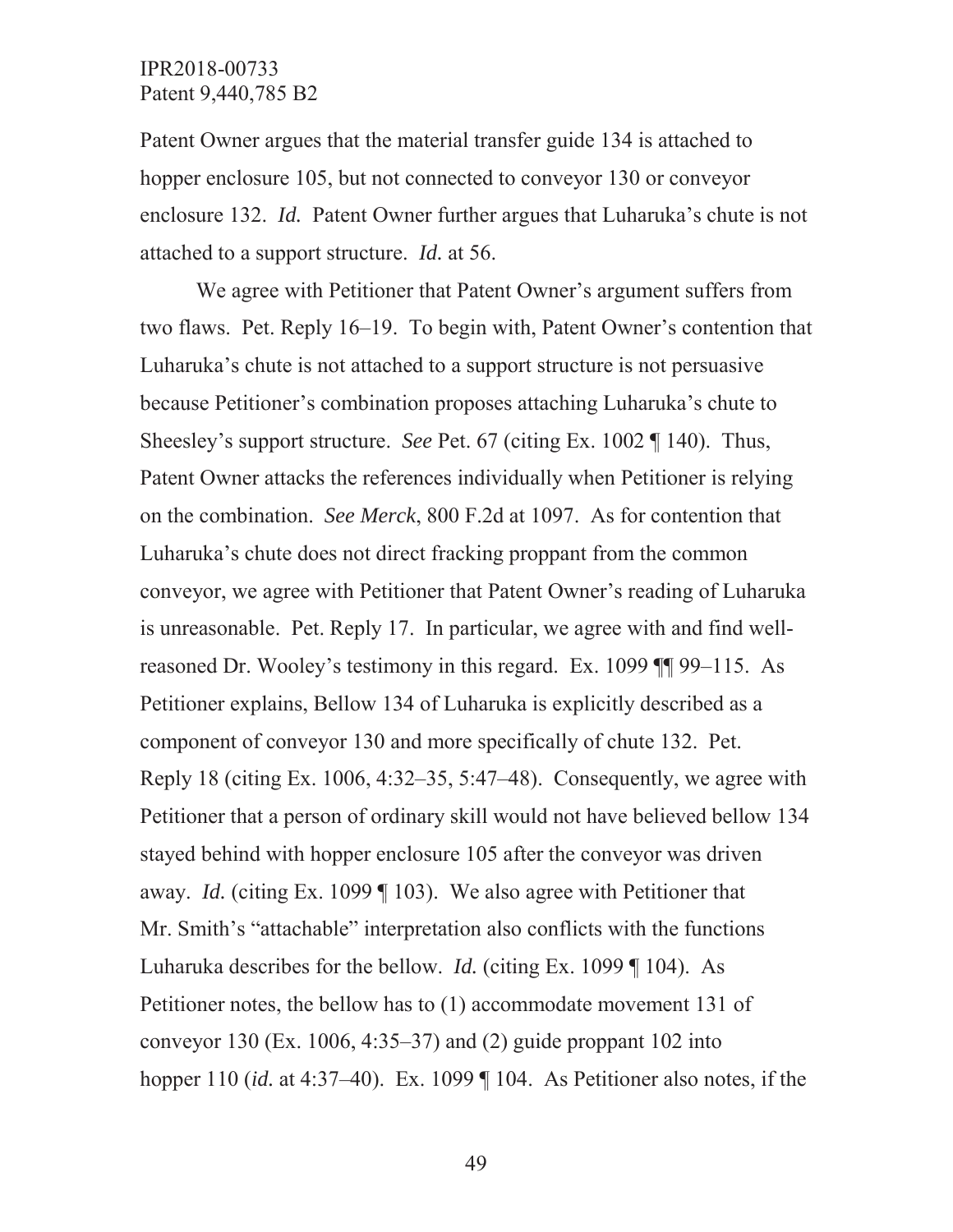chute and bellow were not attached, the bellow could separate from the chute when performing these functions, spilling proppant and dust. Ex. 1099 ¶ 104; Ex. 1006, 1:28.

Regarding requirement (1), Petitioner persuasively argues that even if the bellow could accommodate some conveyor movement, as Mr. Smith contended (Ex. 1069, 184:17–185:17), it would not be able to accommodate as much movement as Luharuka requires without separating from the chute (Ex. 1099 ¶ 105 (pivotal movement shown in Luharuka Figs. 2–4), 106 (translational movement)), even taking into account the bellow's resiliency (Ex. 1069, 185:8–186:21; Ex. 1099 ¶ 107). We agree with Petitioner that such movement would produce shear forces that would tend to separate the chute and bellow absent attachment. Ex. 1099 ¶ 108.

And regarding requirement (2), proppant flow through the bellow would not be insignificant, Ex. 1099 ¶ 109, including n.9 (citing/explaining Ex. 2038 ¶ 89, Ex. 1069, 32:8–33:19; Ex. 1006, 2:62–3:6), and the proppant's weight and flow direction would have acted to move the chute and bellow apart, Ex. 1099 ¶ 110 (explaining Ex, 1006, 4:35–37). Instead, we agree with Petitioner that a person of ordinary skill would have interpreted bellow 134 as attached to chute 132. Ex. 1099 ¶ 112 (citing Ex. 1006, 1:27–28).

We agree with Petitioner that a person of ordinary skill in the art would have understood the Luharuka language Mr. Smith misconstrues as meaning the bellow is attached to the hopper enclosure to guide the proppant into the hopper (Ex. 1006, 4:37–41) and detached (as implied by "attachable") therefrom when moved away with the rest of the conveyor.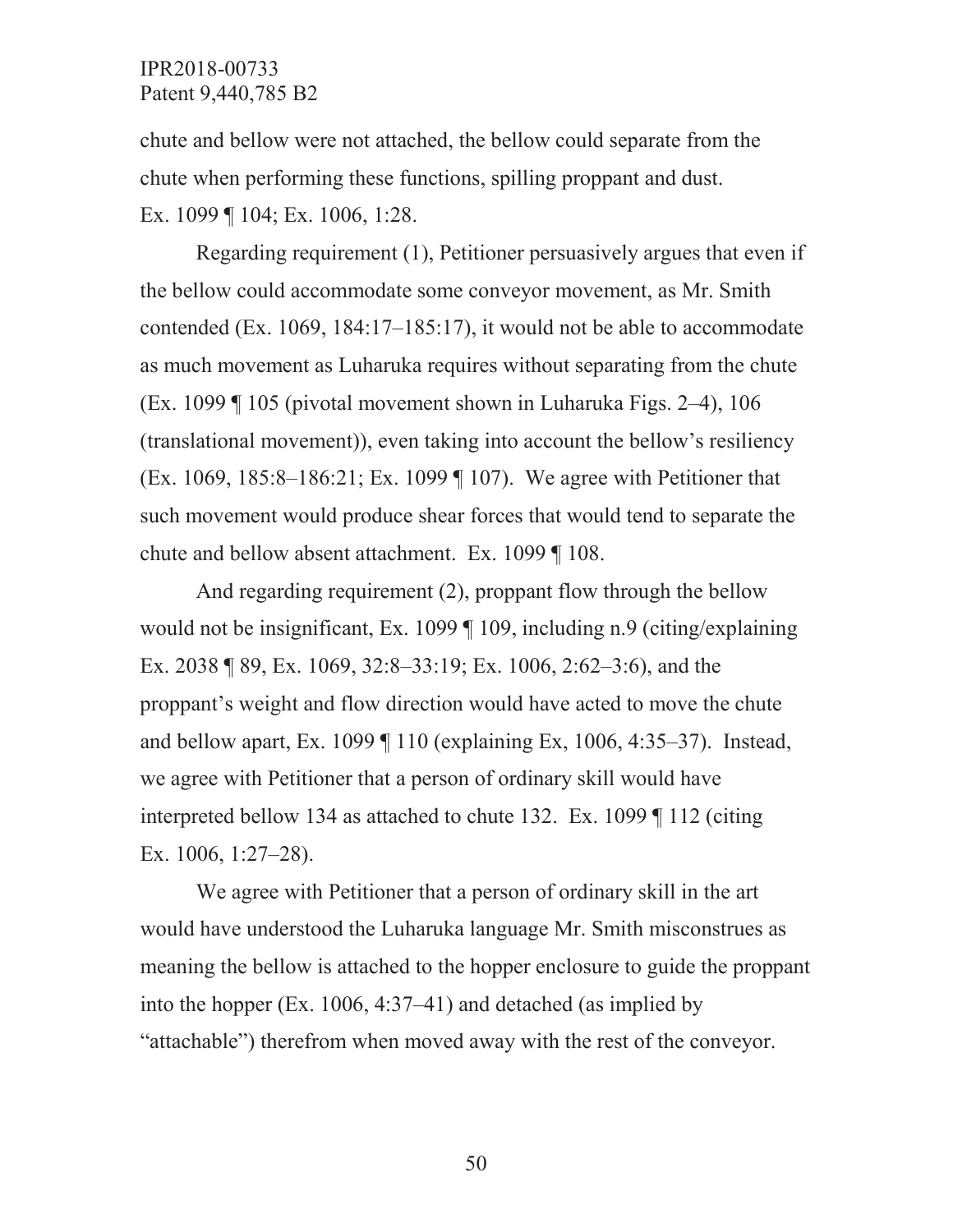Ex. 1099 ¶ 113. This interpretation is also most consistent with Luharuka's Figure 1, as Dr. Wooley explains. *See id.* ¶¶ 114–115.

Patent Owner argues that Petitioner has failed to show that a person of ordinary skill would have been motivated to combine Luharuka's chute with Sheesley. PO Resp. 49–52; PO Sur-Reply 9–12. We disagree. Patent Owner appears to argue that Luharuka is non-analogous art to the '785 patent when it contends that "[a] POSITA would not have looked to a reference addressing pneumatic systems [like Luharuka] to design an entirely non-pneumatic alternative." PO Resp. 49. Although the '785 patent discusses "eliminat [ing] the need" for "trans-load processes to pneumatic trailers, silos, or flat storage" (Ex. 1001, 13:16–19), nothing in the *claims*  prohibits pneumatic storage. The fact that the inventor might have been motivated by eliminating pneumatic storage does not mean that a skilled artisan must have the same motivation. *See Kahn*, 441 F.3d at 989 ("[T]he skilled artisan need not be motivated to combine [a prior art reference] for the same reason contemplated by the [inventor]."). Moreover, the test for analogous art is whether the art is in the same field of endeavor or would have reasonably commended itself to a skilled artisan. *See Unwired Planet, LLC v. Google Inc.*, 841 F.3d 995, 1001 (Fed. Cir. 2016). We disagree with Patent Owner that the scope of analogous art is so limited as to exclude references in the proppant handling field that use pneumatic systems, especially for components that are common to both types of systems. *See*  Ex. 1002 ¶ 41. Patent Owner's remaining arguments largely mirror its arguments addressed above with respect to claim 1. *See supra* IV.D.1.b.ii. Moreover, with respect to its arguments directed specifically at securing Luharuka's chute to Sheesley's support structure, we agree with and credit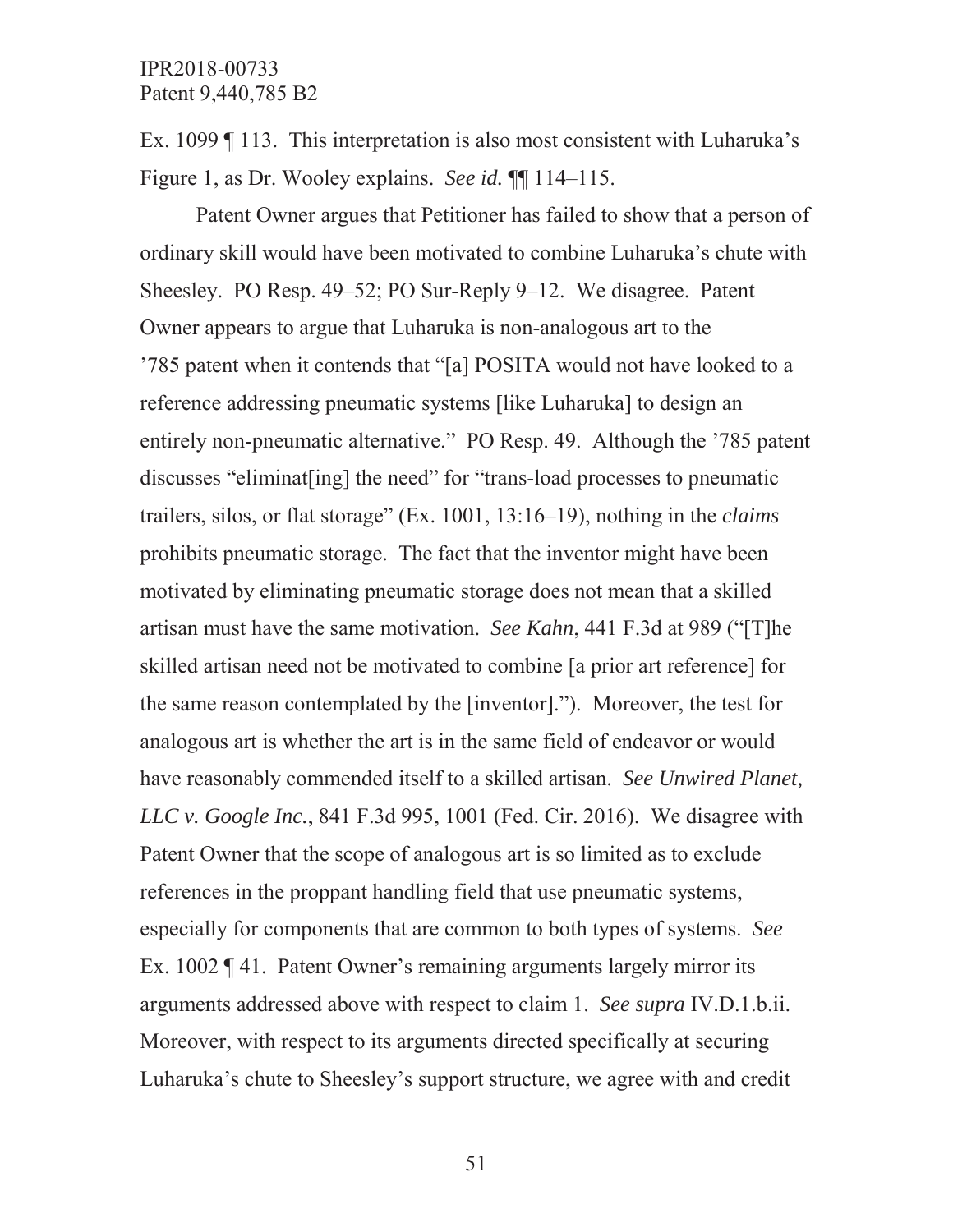Dr. Wooley's thorough testimony regarding why this would be well within the level of skill in the art at the time of the invention and would not have posed the problems that Mr. Smith contends. *See* Ex. 1099 ¶¶ 80–98. As we discussed above, we agree with Dr. Wooley and Petitioner that a person of ordinary skill would have been motivated to incorporate Luharuka's chute because it was a well-known, predictable method of using conveyors to reliably deliver proppant into a blender. *See* Ex. 1002 ¶¶ 52, 54, 139.

Accordingly, we find that Petitioner has shown by a preponderance of the evidence that combination accounts for the limitations of claims 3 and 10 and a person of ordinary skill would have been motivated to combine the references as proposed.

#### *Claim 7*  $\overline{4}$ .

Claim 7 depends from claim 1 and additionally recites, "wherein the support structure further supports the common conveyor, and wherein step c) includes directing the flow of fracking proppant from each of the plurality of proppant containers to the common conveyor through one or more separate hoppers fixedly connected to the support structure, and metering the fracking proppant as it passes from the plurality of proppant containers to the common conveyor." Petitioner relies on Wietgrefe modified in view of a person of ordinary skill in the art and combined with Sheesley to account for the limitation of claim 7 that wherein step c) includes directing the flow of fracking proppant from each of the plurality of proppant containers to the common conveyor through one or more separate hoppers fixedly connected to the support structure, and metering the fracking proppant as it passes from the plurality of proppant containers to the common conveyor. Pet. 76–83. Petitioner argues that person of ordinary skill in the art would have been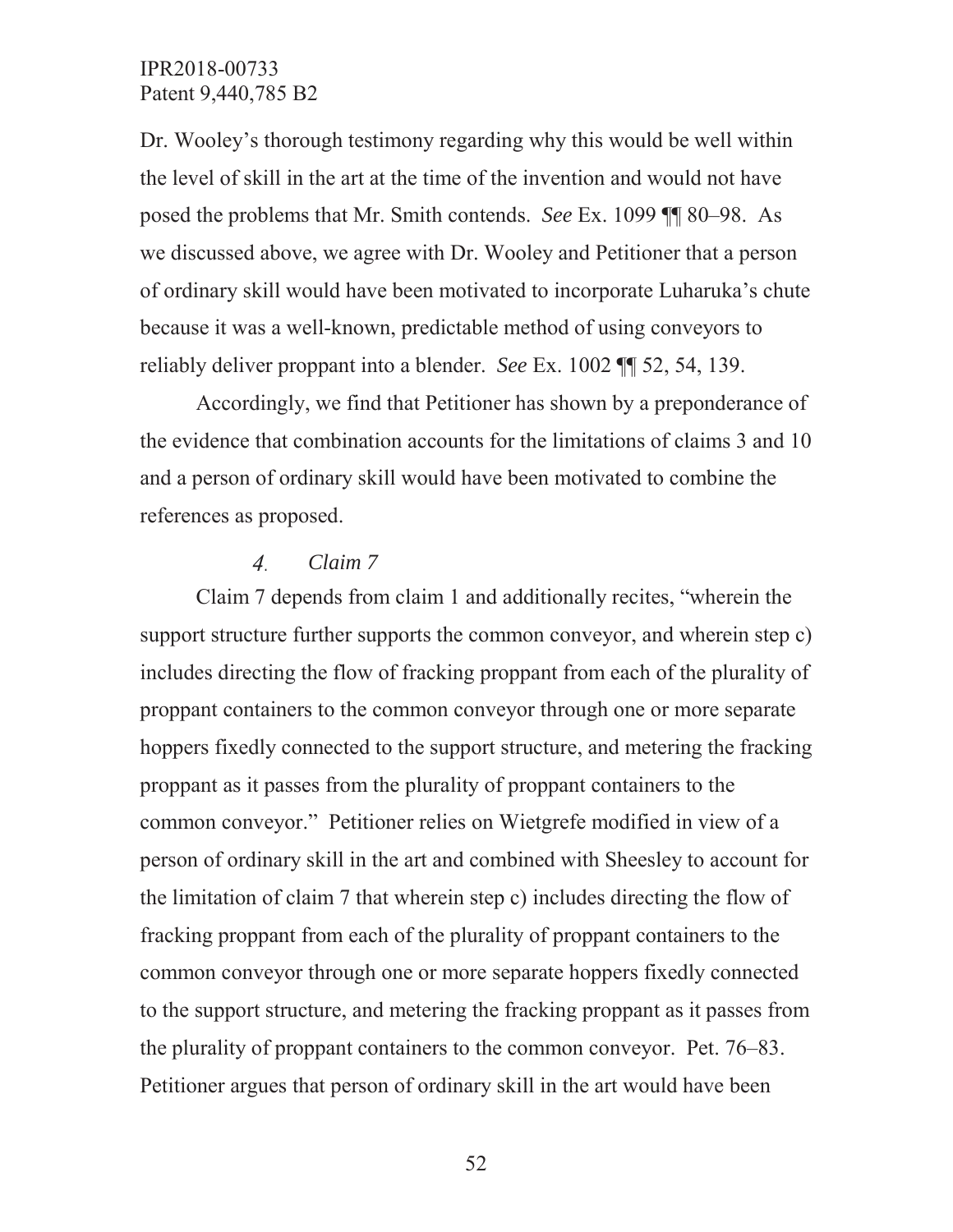motivated to modify Sheesley's support structure to include a hopper with a bottom sliding discharge gate, such as or similar to Wietgrefe's hopper 116 and associated slide gate 140 (referred to herein as a "gated hopper"), corresponding to and positioned below the locations where containers would be placed and positioned above the conveyor of belt system 330. *Id.* at 78.

Patent Owner argues that Wietgrefe does not teach the claimed gated hoppers and that a person of ordinary skill would not have been motivated to modify Sheesley to incorporate gated hoppers. PO Resp. 44–48, 53–54; PO Sur-Reply 15–16. We are not persuaded by Patent Owner's argument that Wietgrefe fails to teach the claimed gated hoppers because Petitioner does not rely only on Wietgrefe to account for this limitation. As the Petition makes clear, it is Sheesley combined with Wietgrefe in view of other modifications that Dr. Wooley discusses that account for this claim limitation. Ex. 1002 ¶¶ 131–138.

Patent Owner also argues that a person of ordinary skill would not have been motivated to add Wietgrefe's gates to Sheesley's support structure for several reasons. PO Resp. 44–48. First, Patent Owner asserts that because Sheesley already discloses a gate structure on the bottom of its containers, a person of ordinary skill would not have been motivated to add the large, expensive structure to Sheesley's support structure for redundant purposes. *Id.* at 44–46. However, Petitioner's combination proposes replacing Sheesley's container with Harris's container. *See* Pet. Reply 14. Thus, Wietgrefe's gated hoppers would not be redundant, so Patent Owner's argument is not persuasive.

Second, Patent Owner argues that a person of ordinary skill would not have combined Wietgrefe with Sheesley because adding Wietgrefe's gated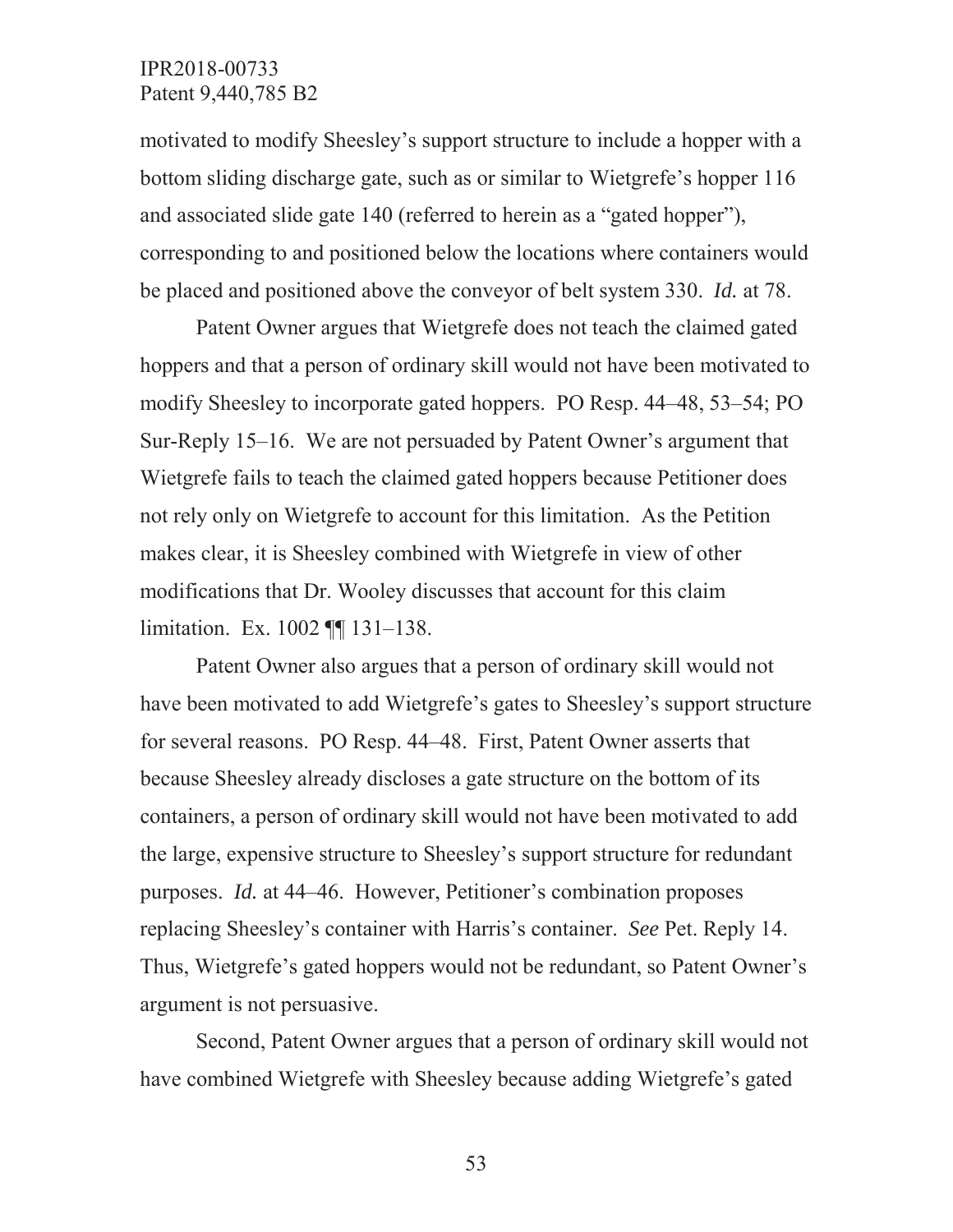hoppers would also require further modifying Sheesley. PO Resp. 47. Patent Owner asserts that Petitioner fails to address how gated hoppers would be added to Sheesley's system, and how Wietgrefe's structure would fit into and work in the space between Sheesley's components. *Id.* at 47–48. This argument is not persuasive because bodily incorporation is not required. *In re Keller*, 642 F.2d 413, 425 (CCPA 1981). Moreover, "we do not ignore the modification that one skilled in the art would make to a device borrowed from the prior art." *In re Icon Health & Fitness, Inc.*, 496 F.3d 1374, 1382 (Fed. Cir. 2007). As Dr. Wooley testifies, the incorporation of Wietgrefe's gates into Sheesley's support structure was within the level of skill in the art. *See* Pet. 81–83; Ex. 1002 ¶¶ 136–138. Thus, a person of ordinary skill would have sized the components from Wietgrefe appropriately for Patent Owner's application. *See Icon*, 496 F.3d at 1382.

Finally, Patent Owner argues that a person of ordinary skill would not have combined Wietgrefe with Sheesley as proposed because it would have added over \$34,000 in cost to Sheesley. PO Resp. 48. We disagree. As Petitioner persuasively explains, the use of Wietgrefe's gate would reach a break-even point at 13–16 or 30–33 containers, and the use of this number of containers and wellsite container storage would provide additional benefits of reducing reliance on timely container delivery allowing fracking to continue despite delays. Pet. Reply 14–16 (citing Ex. 1099 ¶¶ 8, 42–45, 49– 52). We agree with Petitioner that, for any normal sized fracking job, the use of Wietgrefe's hoppers would have been at worst cost neutral, and likely saved money over the gates on Sheesley's container. *Id.* Thus, Patent Owner's arguments regarding the added cost of Wietgrefe's gated hoppers are not persuasive.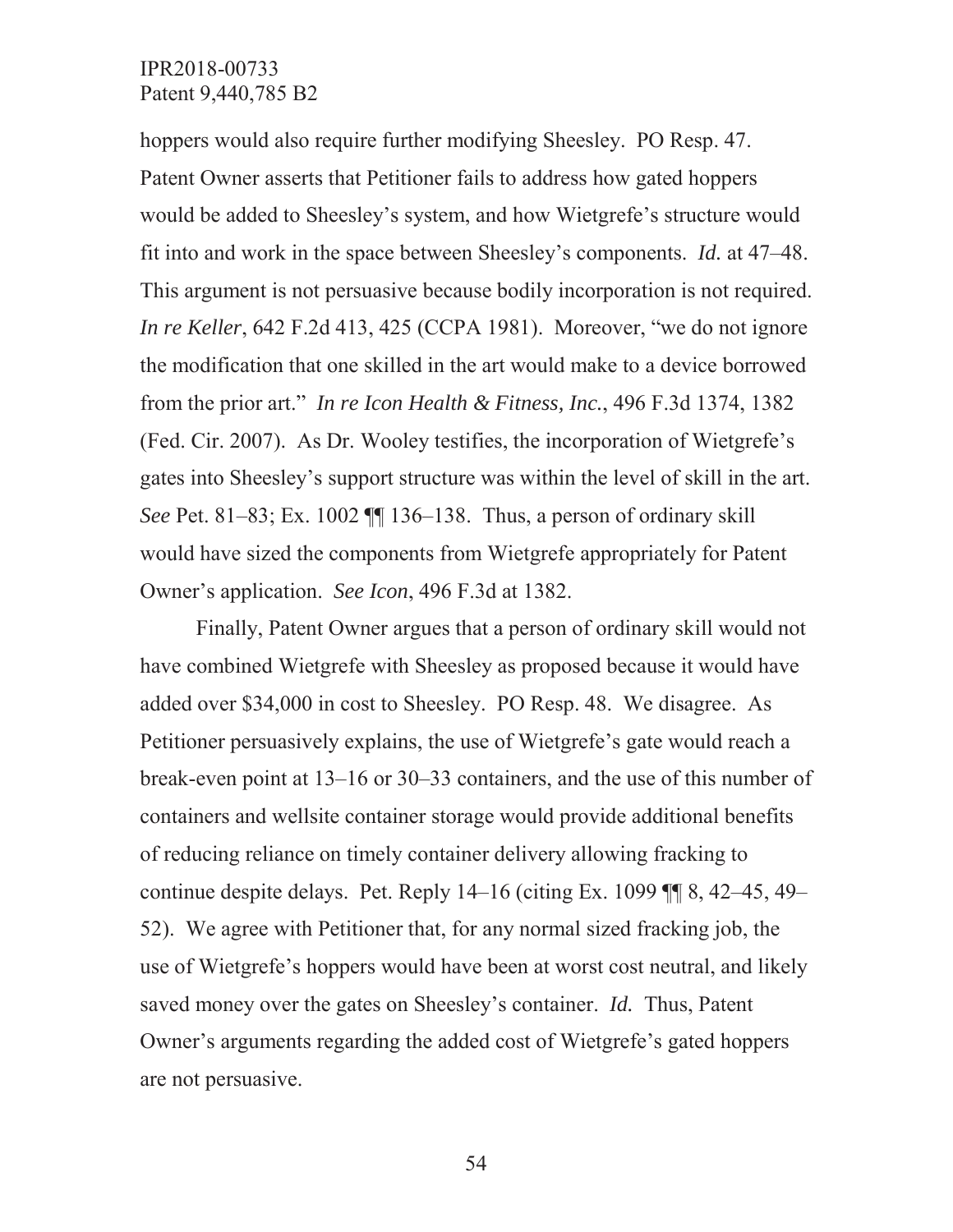Accordingly, we find that Petitioner has shown by a preponderance of the evidence that the combination accounts for the limitations of claim 7, a motivation to combine the references in the manner proposed with a reasonable expectation of success.

#### 5. *Claims 8, 11, 14, 16–19, and 21–23*

Petitioner has shown sufficiently that the combination of Sheesley, Hurst, Harris, Wietgrefe, and Luharuka teaches or suggests the claimed subject matter of claims 8, 11, 14, 16–19, and 21–23. Pet. 84–87. Patent Owner does not argue that the combination of Sheesley, Hurst, Harris, Wietgrefe, and Luharuka fails to disclose the additional limitations recited by claims 8, 11, 14, 16–19, and 21–23. Accordingly, Patent Owner has waived any argument directed to those limitations. *See* Paper 14, 3 ("Patent Owner is cautioned that any arguments for patentability not raised in the response will be deemed waived."). We reviewed Petitioner's evidence and argument and adopt it as our own. For the reasons provided therein, Petitioner demonstrates that the combination of Sheesley, Hurst, Harris, and Luharuka accounts for the limitations of claims 8, 11, 14, 16–19, and 21–23, that a person of ordinary skill in the art would have been motivated to combine the references in the manner proposed, and would have had a reasonable expectation of success in doing so.

#### 6. *Summary*

For the reasons explained above, Petitioner has demonstrated sufficiently that the combination of Sheesley, Hurst, Harris, and Luharuka would have accounted for the subject matter of claims 1, 3, 6–11, 13–19, and 21–23 of the '785 patent and Sheesley, Hurst, Harris, Wietgrefe, and Luharuka would have accounted for the subject matter of claims 7, 8, 11, 14,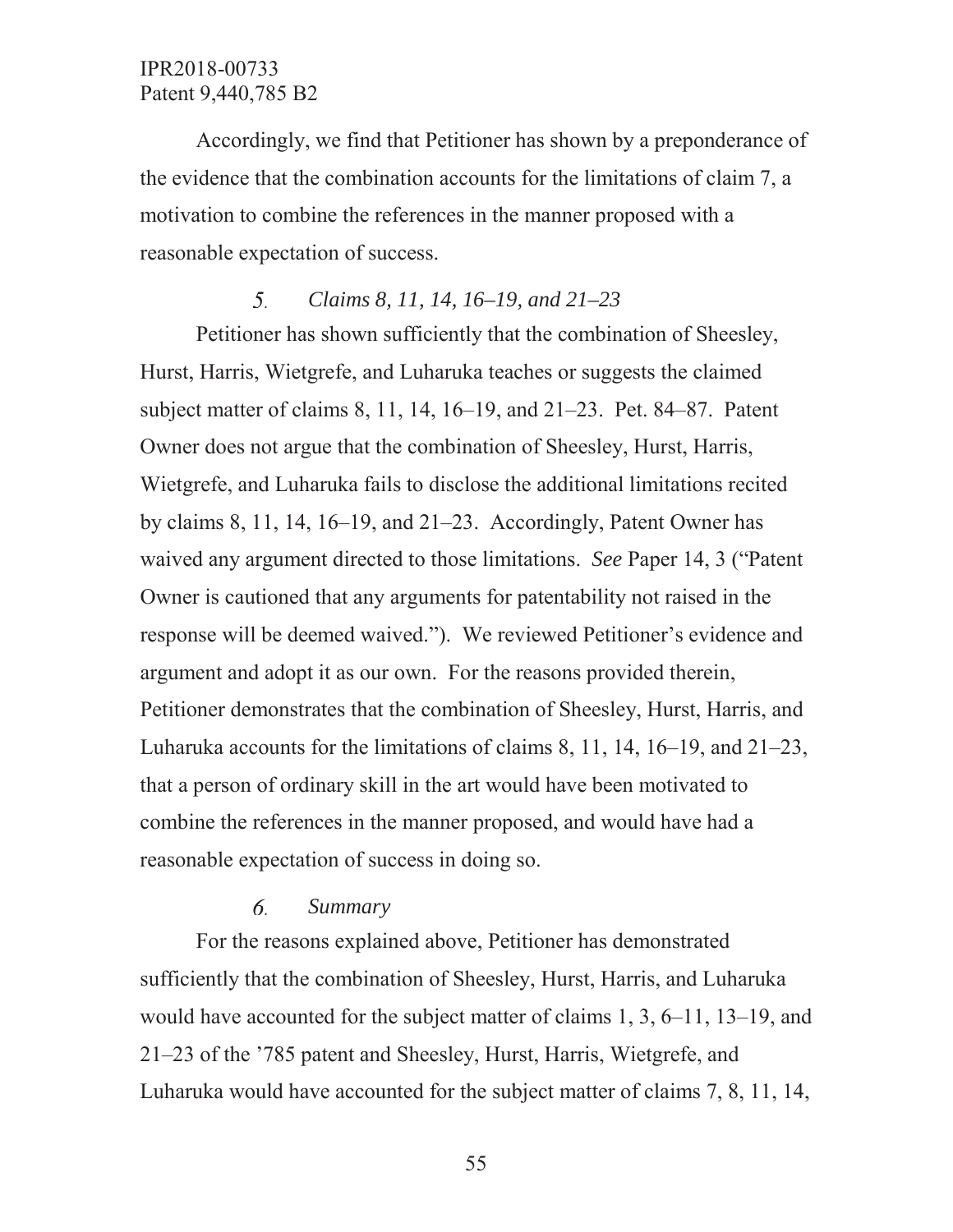16–19, and 21–23, that a person of ordinary skill would have had a motivation for making the proposed combinations and modifications, and would have had a reasonable expectation of success. We consider below Patent Owner's evidence and arguments regarding objective indicia of nonobviousness and reweigh all the evidence together as necessary.

# *Objective Indicia of Non-Obviousness*

Notwithstanding what the teachings of the prior art would have suggested to one skilled in the art, objective evidence of non-obviousness ("secondary considerations") may lead to a conclusion that the challenged claims would not have been obvious. *In re Piasecki*, 745 F.2d 1468, 1471–72 (Fed. Cir. 1984). Objective evidence of non-obviousness "may often be the most probative and cogent evidence in the record" and "may often establish that an invention appearing to have been obvious in light of the prior art was not." *Transocean Offshore Deepwater Drilling, Inc. v. Maersk Drilling USA, Inc.*, 699 F.3d 1340, 1349 (Fed. Cir. 2012) (citation omitted).

Patent Owner puts forth evidence of commercial success, industry praise, and failure by others. PO Resp. 57–76. As explained below, however, Petitioner submits evidence to persuade us that Patent Owner's commercial success and industry praise were a result of additional, unclaimed features, thereby rebutting Patent Owner's presumption of nexus. With respect to failure by others, we determine Patent Owner has failed to show that a nexus between its alleged success and the claimed invention.

To be relevant, evidence of non-obviousness must be commensurate in scope with the claimed invention. *In re Kao*, 639 F.3d 1057, 1068 (Fed. Cir. 2011). Thus, to be accorded substantial weight, there must be a *nexus*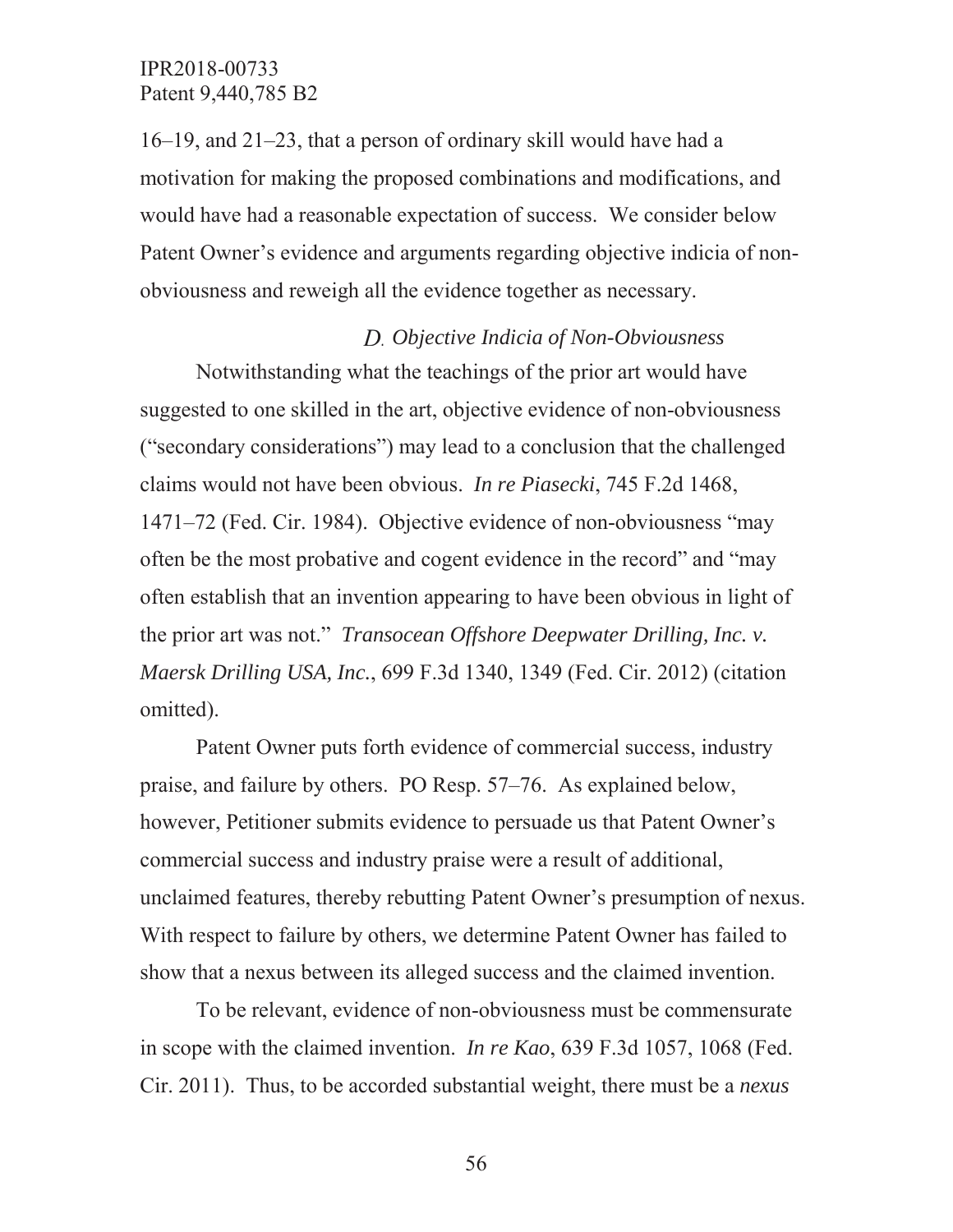between the merits of the claimed invention and the evidence of secondary considerations. *In re GPAC Inc.*, 57 F.3d 1573, 1580 (Fed. Cir. 1995). Nexus is a legally and factually sufficient connection between the objective evidence and the claimed invention, such that the objective evidence should be considered in determining non-obviousness. *Demaco Corp. v. F. Von Langsdorff Licensing Ltd.*, 851 F.2d 1387, 1392 (Fed. Cir. 1988). There is a "presumption of a nexus" when a product is "coextensive" with a patent claim. *Teva Pharms. USA, Inc. v. Sandoz, Inc.*, 723 F.3d 1363, 1372 (Fed. Cir. 2013). The Federal Circuit has held that "if the marketed product embodies the claimed features, and is coextensive with them, then a nexus is presumed and the burden shifts to the party asserting obviousness to present evidence to rebut the presumed nexus." *Brown & Williamson Tobacco Corp. v. Philip Morris Inc.*, 229 F.3d 1120, 1130 (Fed. Cir. 2000).

Patent Owner presents evidence that its product (the "SandBox Product" or "Product") is covered by the challenged claims. *See* PO Resp. 57–64. In particular, Patent Owner submits multiple pictures of its SandBox Product and explains in detail how each element of the challenged claims is covered by its Product. *See id.* at 59–63. Patent Owner also submits the testimony of Mr. Smith. *Id.* at 58 (citing Ex. 2038, App'x J, 168–244). Within his declaration, Mr. Smith presents detailed claim charts of the challenged claims precisely identifying how the SandBox Product embodies each of the claimed features. Ex. 2038, App'x J, 168–244. In light of this testimony and evidence, Patent Owner submits that the SandBox Product is the product disclosed and claimed in the '785 patent, thereby establishing a *presumption* of nexus. *See* PO Resp. 58 (citing *Polaris Indus., Inc. v. Arctic Cat, Inc.*, 882 F.3d 1056, 1071 (Fed. Cir. 2018)).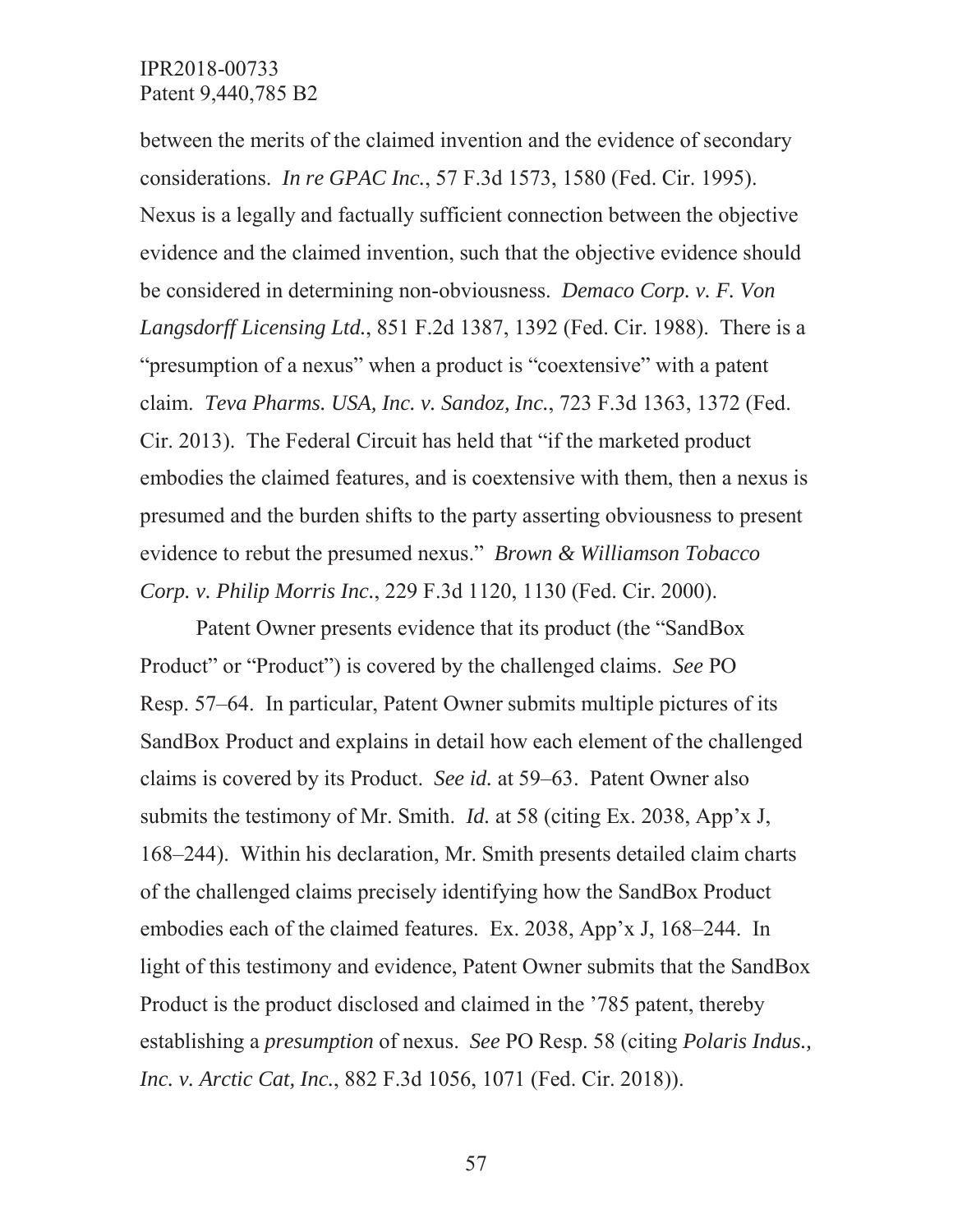Petitioner argues that "the 'SandBox Product's commercial success and industry praise were largely the result of Patent Owner's trade secret

, 'special forklift,' 'special mats,' and 'special truck,' which . . . precludes/rebuts any presumed nexus." Pet. Reply 27. Petitioner asserts that Patent Owner's contention that these features are recited in the claims is not correct, because, at best, the claims recite generic forklifts and trailers, not the alleged trade secret technology. *Id.* 

Petitioner's evidence and argument are persuasive to rebut Patent Owner's presumption of nexus.

Patent Owner is entitled to a presumption of a nexus if it shows that "the asserted objective evidence is tied to a specific product and that product 'is the invention disclosed and claimed in the patent.'" *WBIP, LLC, v. Kohler Co.*, 829 F.3d 1317, 1329 (Fed. Cir. 2016) (citation omitted). The Federal Circuit has explained that "[t]his is true even when the product has additional, unclaimed features." *PPC Broadband, Inc. v. Corning Optical Commc'ns RF, LLC*, 815 F.3d 734, 747 (Fed. Cir. 2016). Even if unclaimed features do not prevent the presumption of a nexus, however, they may be the basis for rebutting the presumption. *Id.* To do so, a person challenging patent validity must show that the commercial success, or other objective evidence of non-obviousness, was due to "extraneous factors" including "additional unclaimed features." *Polaris Indus.*, 882 F.3d at 1072.

In the present case, Petitioner submits evidence to persuade us that Patent Owner's commercial success and industry praise were a result of additional, unclaimed features, namely, and the specialized forklifts, specialized mats, and specialized trucks (or chassis). Pet. Reply 27 (citing Ex. 2054, 39; Ex. 2055, 40:22–41:8; Ex. 2057, 117:12–119:6;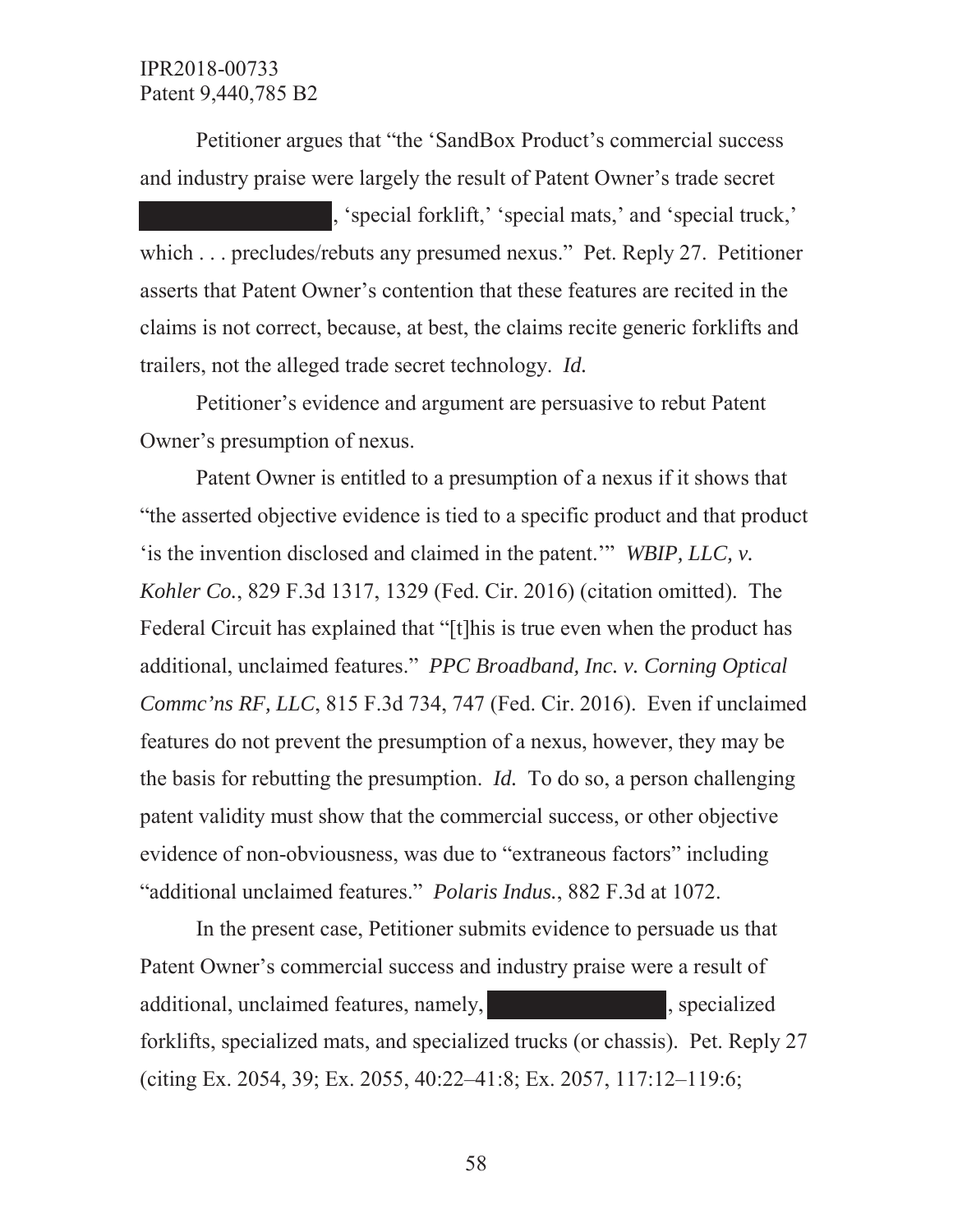Ex. 2056, 11). Although the challenged claims are directed to a methods for unloading fracking proppant at a wellsite, the claims do not require these additional features beyond generic forklifts and trailers. *See, e.g.*, Ex. 1001, 14:64–20:35. Patent Owner's contentions that these special components are part of the claimed solution is not supported by any evidence. PO Resp. 70–71. Indeed, nothing in the Specification or claims indicates that anything beyond a generic forklift or trailer is required for the claims.

In support of Petitioner's argument, we find particularly persuasive Byron Aiken's deposition testimony (Ex. 2055), John Oren's deposition testimony (Ex. 2057), and initial disclosures (Ex. 2056) submitted by SandBox Enterprises, LLC and SandBox Logistics, LLC (collectively "SandBox") in an unrelated case.

Turning first to Mr. Aiken's testimony, Mr. Aiken is a mechanical engineer with Aiken Engineering (Ex. 2055, 10:1–16), with about 50 years of experience, and who specializes in oil field equipment (*id.* at 11:7–12). In around 2015, Mr. Aiken testified for SandBox in a *trade secret* dispute with another party, which related to the SandBox Product. *Id.* at 39:2–16. In response to a question pertaining to SandBox's trade secrets, Mr. Aiken testified:

There were special features that SandBox developed to make their system successful in the field. An example was a *very special forklift* that they researched extensively that would lift the containers, the weight of the containers and also the height and reach out far enough for the service. They had *special mats* on the ground to keep the heavy forklifts and containers from sinking into the dirt. The truck was a *special truck*, a double drop low bed truck that would — with containers on it would meet the regulations of the transportation department, issues like that.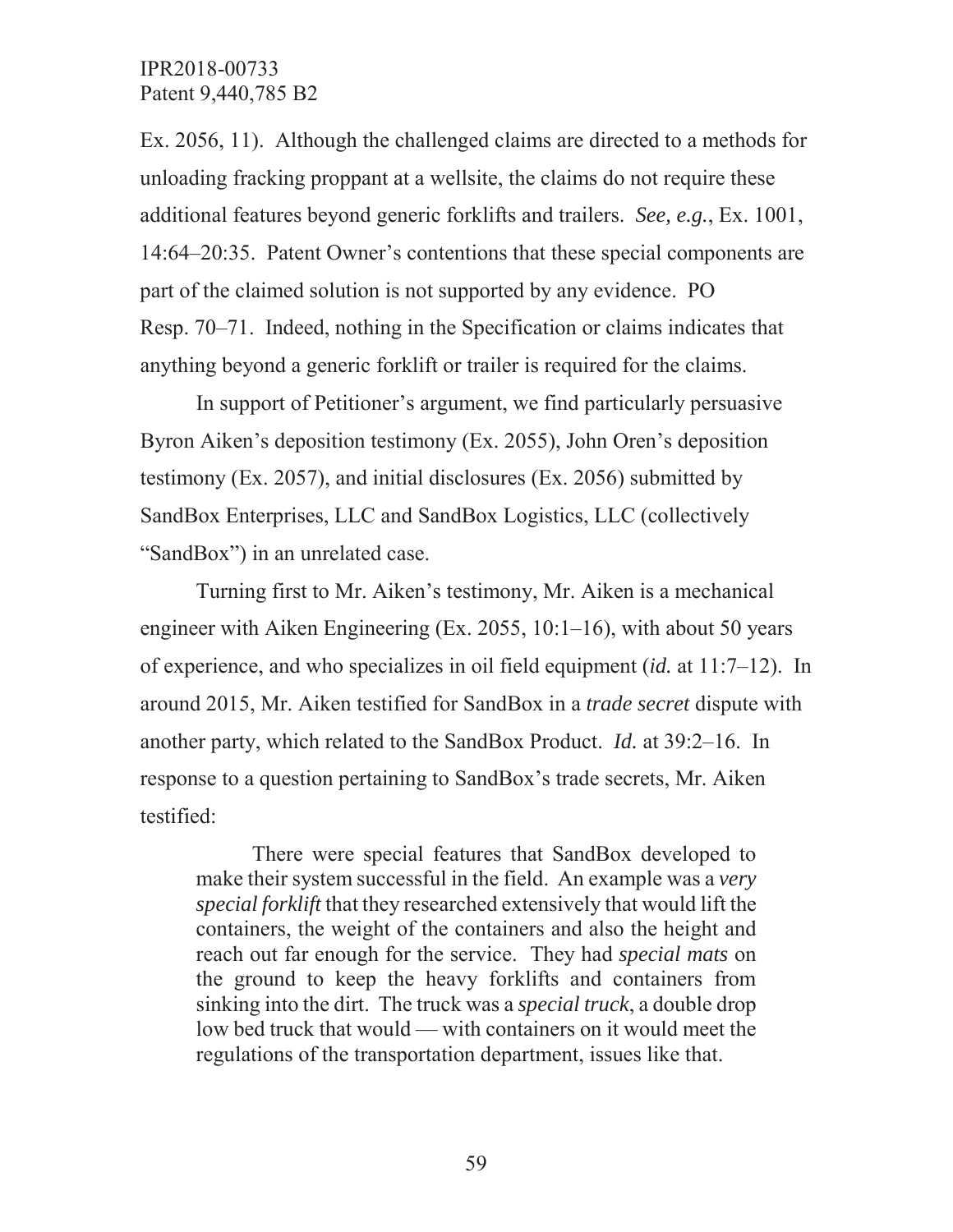*Id.* 40:22–41:8 (emphases added). Mr. Aiken's testimony supports Petitioner's argument that it was other, unclaimed features (i.e., special forklifts, special trucks, and special mats) that contributed to the SandBox Product's commercial success and industry praise.

Mr. Oren's testimony (Ex. 2057) also supports Petitioner's argument. Mr. Oren was the Chairman at SandBox Enterprise and its related entities (Ex. 2057, 12:18–13:2) and served as its "[i]nventor, strategist, salesman, marketer, motivator, mentor" *(id.* at 13:9–10). Mr. Oren testified that the "selling point for [the] system," which was "received by customers" as "[r]evolutionary," was the "precise measurement of sand into the blender." *Id.* at 118:16–119:6. In particular, Mr. Oren testified that the SandBox Product has

*Id.* at 118:4–23. Mr. Oren's testimony is further corroborated by Exhibit 2056, in which SandBox submitted "Initial Disclosures for the Purposes of the Temporary Injunction Hearing." Ex. 2056, 2 ("SandBox Initial Disclosures").

In the SandBox Initial Disclosures, SandBox explains that the "SandBox Container System" is "SandBox's unique and highly-efficient compilation of public *and secret information* . . . associated with a combination of equipment, vehicles, and logistics services . . . for the hydraulic fracturing . . . industry . . . [that] constitute *trade secrets* of SandBox." *Id.* at 1 (emphases added). The SandBox Initial Disclosures further provide that

the SandBox Cradle has innovated the use and accuracy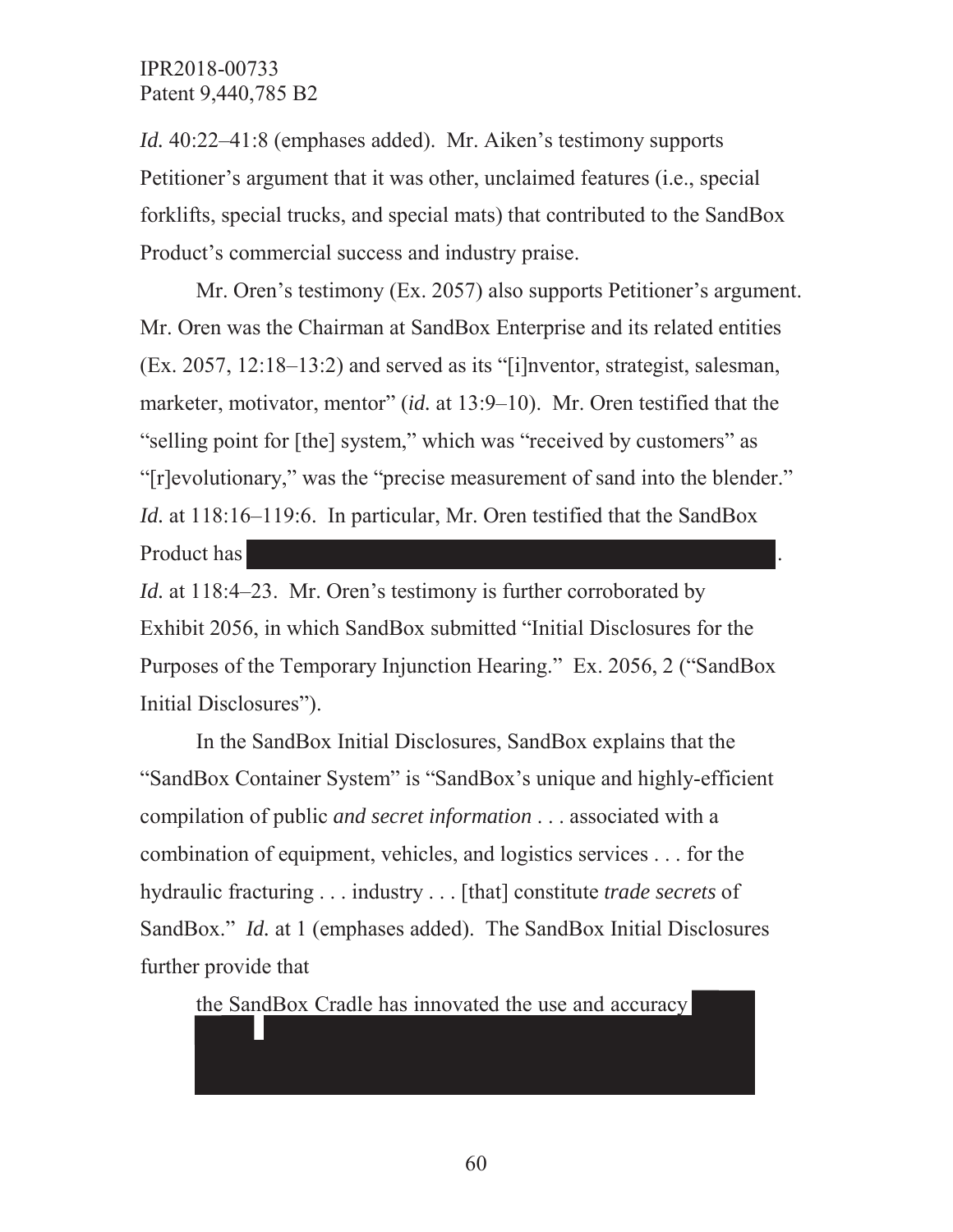—a huge

industry and financial advantage.

*Id.* at 11 (emphasis added).

Based on Mr. Aiken's testimony, Mr. Oren's testimony, and the SandBox Initial Disclosures, we find that SandBox Product's commercial success and industry praise were largely a result of Patent Owner's trade secret "special forklift," "special mats," and "special truck," rather than the features of the challenged claims.

As for Patent Owner's contentions that the recited "metering" in, for example, claims 7, 11, and 16 is intended to capture the precise measurement of sand going through the blender, again no record evidence supports Patent Owner's equating "metering" with the *See* PO Resp. 71–72. Thus, we do not find a nexus between the trade secrets

and these claims.

Patent Owner also presents evidence of failure by others to achieve the claimed invention. PO Resp. 75–76. In particular, Patent Owner points to evidence that Hi-Crush (one of the real parties-in-interest) worked with Mr. Harris (inventor of Harris '554 and Harris '809) to commercialize Mr. Harris's container, but failed to do so. *Id.* at 75 (citing Ex. 2041, 48:11–49:1, 50:11–20, 53:17–20). Although evidence of failure by others can be particularly probative of nonobviousness, we find that Patent Owner's allegations suffer from the same lack of nexus to the claimed invention discussed above. To show a failure of others, the evidence must establish that others skilled in the art tried and failed to find a solution for the problem solved by the patentee. *Stratoflex, Inc. v. Aeroquip Corp.*, 713 F.2d 1530, 1540 (Fed. Cir. 1983). Here, the evidence suggests that it was Patent Owner's unclaimed features that resulted in any solution to the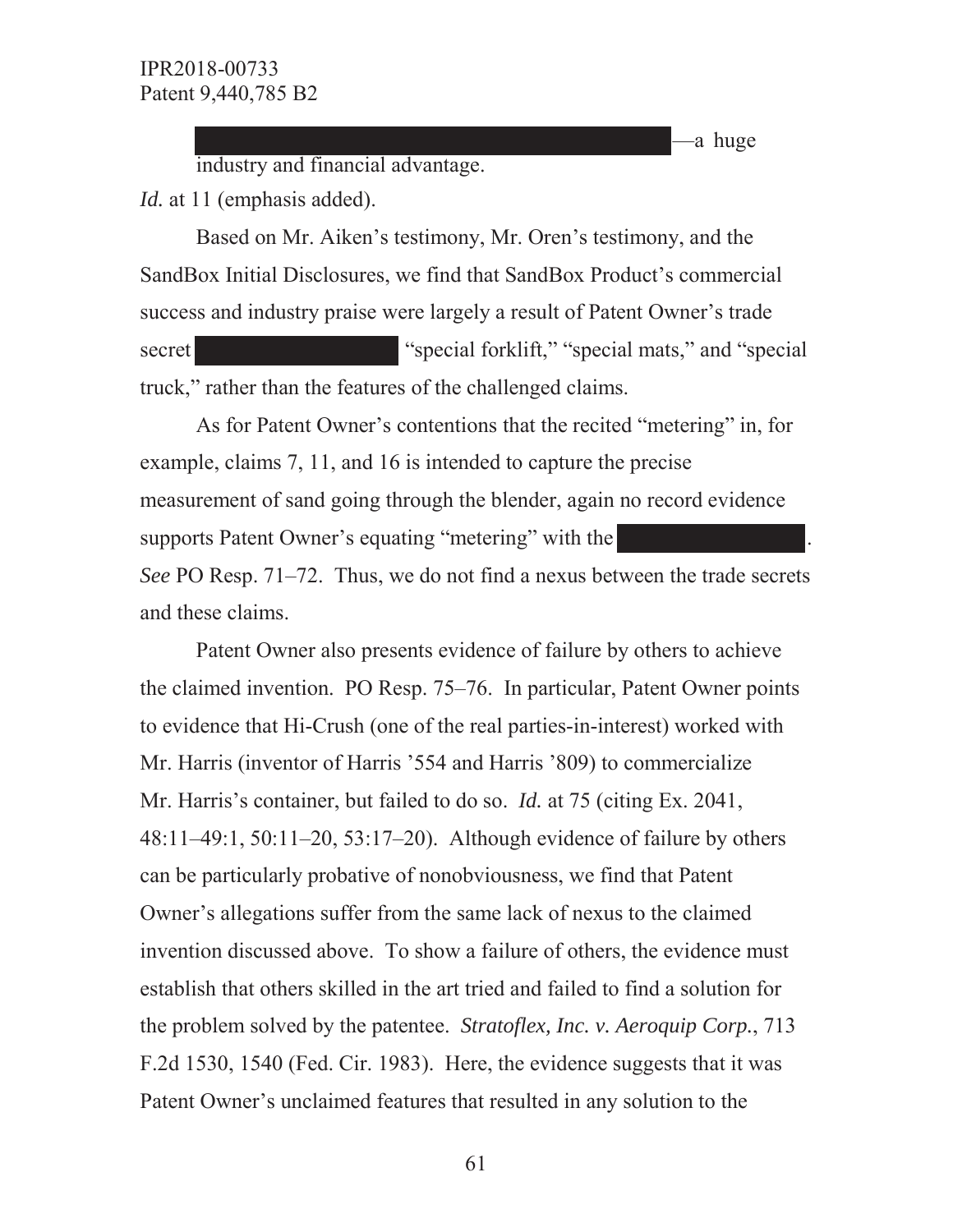problem solved by Patent Owner—containerized proppant delivery. In addition, Patent Owner's own evidence admits that Sheesley provided a solution to the problem of proppant transportation. Ex. 2038 ¶¶ 48, 50, 62, 134. Therefore, we give little weight to Patent Owner's evidence of failure by others.

In sum, we conclude that Petitioner rebutted the presumption of a nexus because it has established that it was these unclaimed features that accounted for the success, praise, and solved problem of Patent Owner's product, not the claimed inventions of the '785 patent. *See Ormco Corp. v. Align Tech., Inc.*, 463 F.3d 1299, 1312 (Fed. Cir. 2006) (holding that evidence that commercial success was due to unclaimed or non-novel features of device "clearly rebuts the presumption that [the commercial product's] success was due to the claimed and novel features"). "For objective [evidence of secondary considerations] to be accorded substantial weight, its proponent must establish a nexus between the evidence and the merits of the claimed invention." *Wyers v. Master Lock Co.*, 616 F.3d 1231, 1246 (Fed. Cir. 2010) (quoting *In re GPAC Inc.*, 57 F.3d 1573, 1580 (Fed. Cir. 1995)). Because we have found there is no nexus between the evidence of commercial success, industry praise, and failure by others and the claimed inventions of the '785 patent, we decline to give weight to Patent Owner's evidence of secondary considerations in our obviousness analysis. *See Cable Elec. Prods., Inc. v. Genmark, Inc.*, 770 F.2d 1015, 1027 (Fed. Cir. 1985) (holding on summary judgment that even though commercial success could be deduced, it deserved no weight because a nexus was not established), *overruled on other grounds by Midwest Indus., Inc. v. Karavan Trailers, Inc.*, 175 F.3d 1356 (Fed. Cir. 1999) (en banc).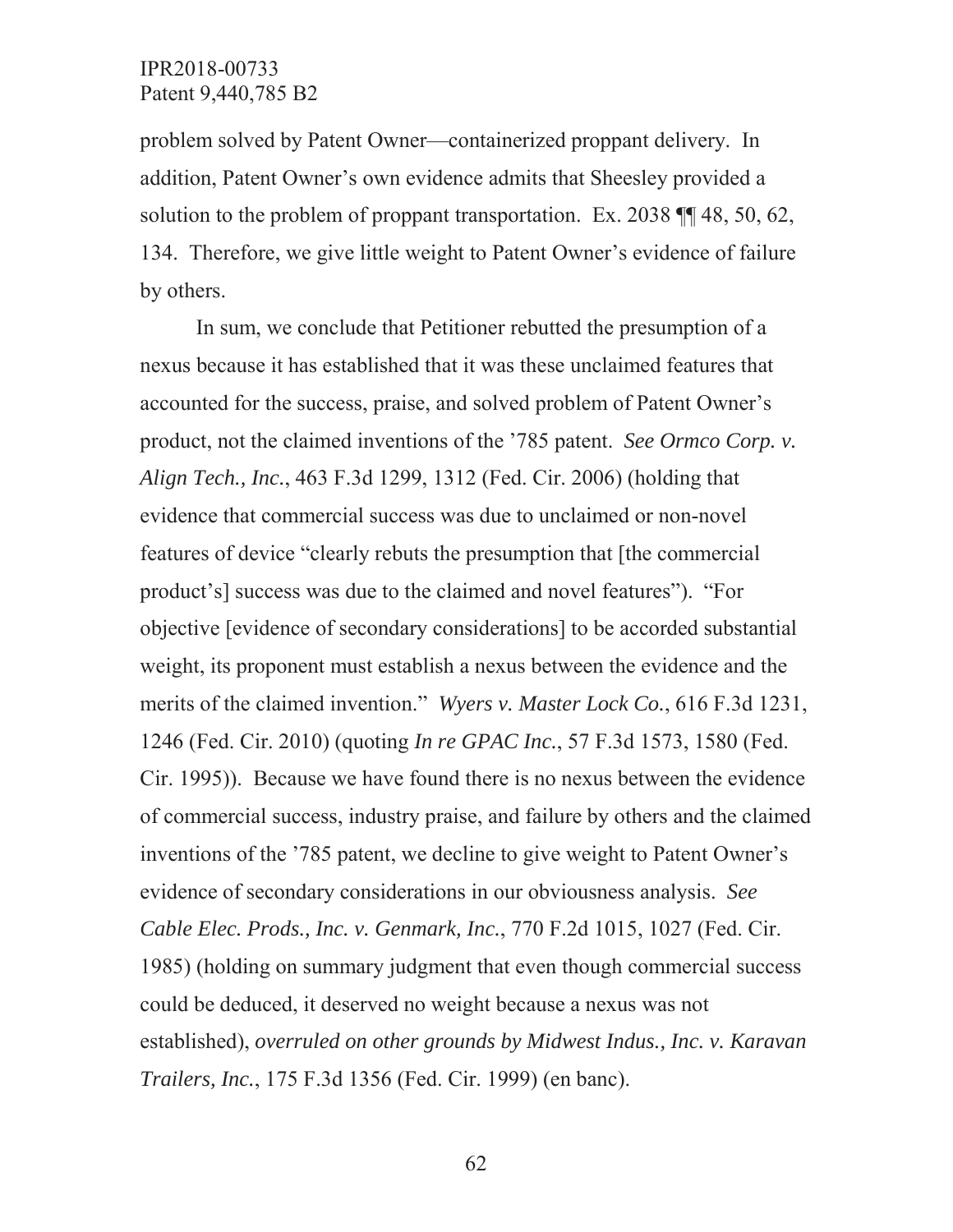### *Final Conclusion as to Obviousness*

Weighing the evidence of the disclosure of the references, the reasoning to combine the references, and the objective indicia of nonobviousness, we determine that Petitioner has shown by a preponderance of the evidence that claims 1, 3, 6, 9, 10, 13, and 15 of the '785 patent are unpatentable as obvious over the combination of Sheesley, Hurst, Harris '554 or Harris '809, and Luharuka, and that claims 7, 8, 11, 14, 16–19, and 21–23 of the '785 patent are unpatentable as obvious over the combination of Sheesley, Hurst, Harris '554 or Harris '809, Wietgrefe, and Luharuka.

### V. PETITIONER'S MOTION TO EXCLUDE

Petitioner seeks to exclude financial summaries included in Exhibit 2049. Pet. Mot. Exclude 1. Because we did not rely on Exhibit 2049 in reaching our Decision, we dismiss Petitioner's Motion to Exclude as moot.

## VI. PATENT OWNER'S MOTION TO EXCLUDE

Patent Owner moves to exclude Attachment I to Exhibit 1074. PO Mot. Exclude 1. Because we did not rely on Attachment I of Exhibit 1074 or the evidence or arguments related to Attachment I of Exhibit 1074 in reaching our Decision, we dismiss Patent Owner's Motion to Exclude as moot.

### VII. CONCLUSION

For the foregoing reasons, on this record, Petitioner has established by a preponderance of the evidence that claims 1, 3, 6–11, 13–19, and 21–23 of the '785 patent are unpatentable. We dismiss Petitioner and Patent Owner's Motions to Exclude as moot.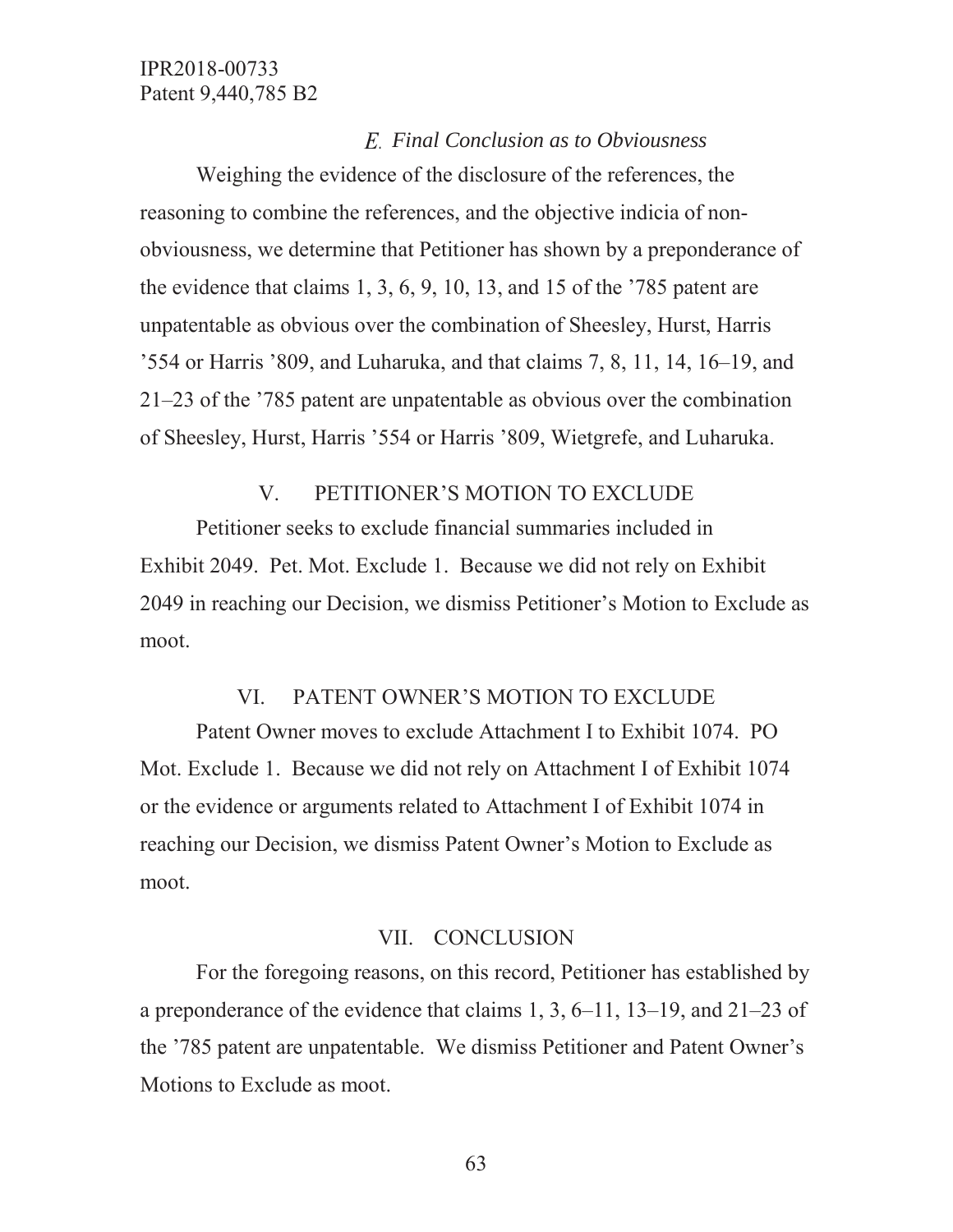## VIII. ORDER

Accordingly, it is:

ORDERED that claims 1, 3, 6–11, 13–19, and 21–23 of U.S. Patent No. 9,440,785 B2 ("the '785 patent") have been shown to be unpatentable;

FURTHER ORDERED that Petitioner's Motion to Exclude is dismissed as moot;

FURTHER ORDERED that Patent Owner's Motion to Exclude is dismissed as moot; and

FURTHER ORDERED that parties to the proceeding seeking judicial review of this Final Written Decision must comply with the notice and service requirements of 37 C.F.R. § 90.2.